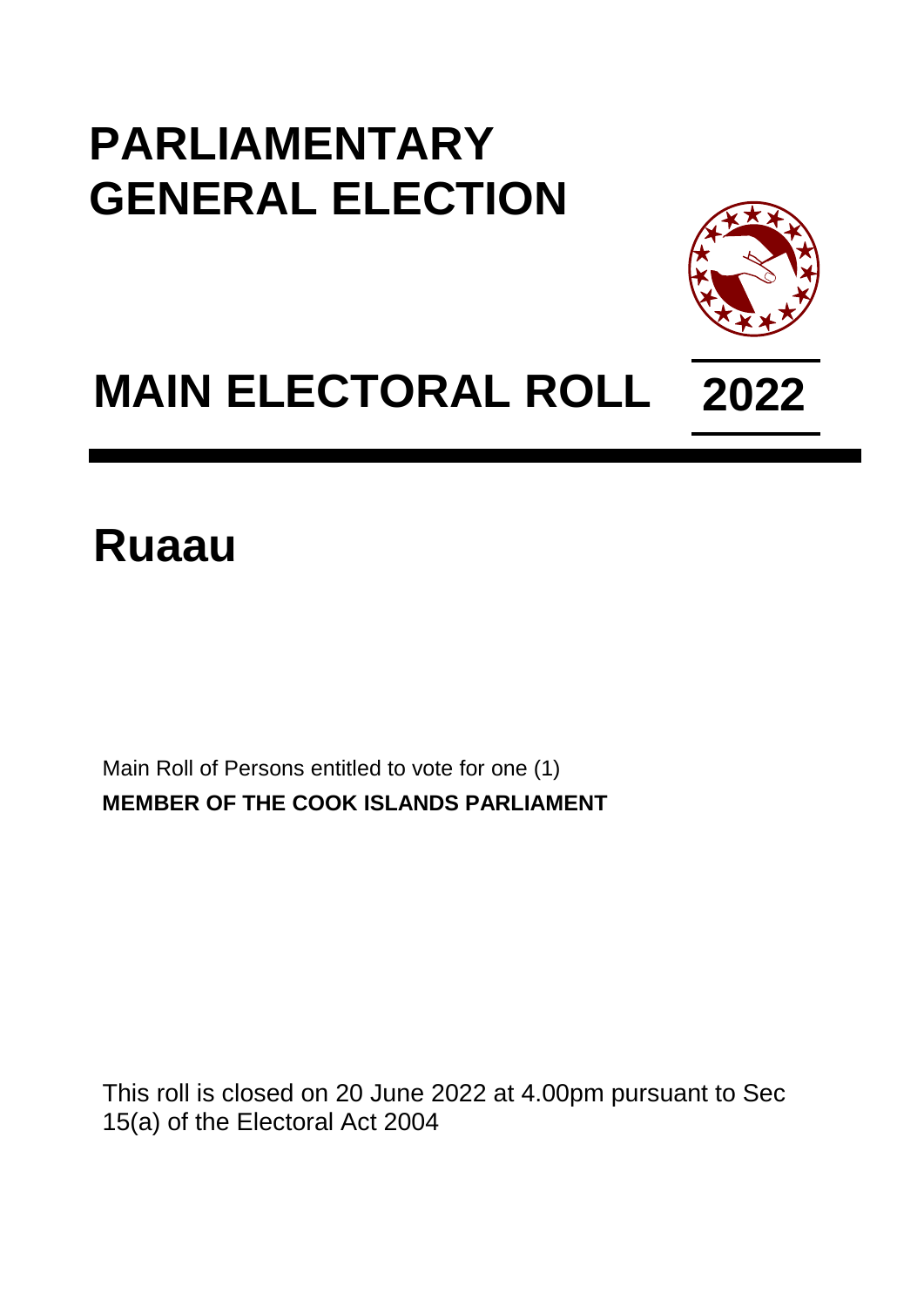

| Page<br>1<br>Line | Name in Full, Residence, Occupation                           |
|-------------------|---------------------------------------------------------------|
| 1                 | AEREPO Fredrick Kaukura, Ruaau, Machine Operator              |
| 2                 | AEREPO Ngatamaine Matangaro, Inave, Housemaid - Raro Sunset   |
| 3                 | AEREPO Noomaunga, Ruaau, Housewife                            |
| 4                 | AEREPO Tuainekore, Inave, Babysitting                         |
| 5                 | AHIAO Cecil Sam, Ruaau, Construction Worker                   |
| 6                 | AHIAO Twin, Ruaau, Domestic duties                            |
| 7                 | AKAAPA Panu, Inave, Laundry Assistant                         |
| 8                 | AKAITI Tangi, Arerenga, Supervisor                            |
| 9                 | AKAMA Paraita, Ruaau, Barber                                  |
| 10                | AKANOA Akanoa William, Inave, Airport Security Officer        |
| 11                | AKANOA David Tetupuariki, Ruaau, Retired                      |
| 12                | AKANOA Kathleen, Ruaau, Executive Assistant                   |
| 13                | AKANOA Papa Isabel, Ruaau, Retired                            |
| 14                | AKANOA Teremaki, Arerenga, Retired                            |
| 15                | AKANOA Tianna-Maria, Ruaau, Product Assistant                 |
| 16                | AKAVI Andrew, Ruaau, Driver, TRIAD Petroleum                  |
| 17                | AKAVI Jennifer Andrea, Inave, Customer Service                |
| 18                | AKAVI Mata, Ruaau, Salesperson SAVA Ltd                       |
| 19                | AKAVI Ngatokovaru Jean Marie, Ruaau, Bank Officer             |
| 20                | ALLAN Keith William, Ruaau, Education                         |
| 21                | ALLAN Mirena Lyn, Ruaau, Accounts Clerk                       |
| 22                | ALLSWORTH-SPOONER Taimata Raui Lavenia, Ruaau, Public Servant |
| 23                | AMANI TUROA Tiatu, Ruaau, Housewife                           |
| 24                | AMATAITI Tangi Paul, Black Rock, Pilot                        |

ANDERSEN Caroline Malissa, Tokerau, Mutual Funds Officer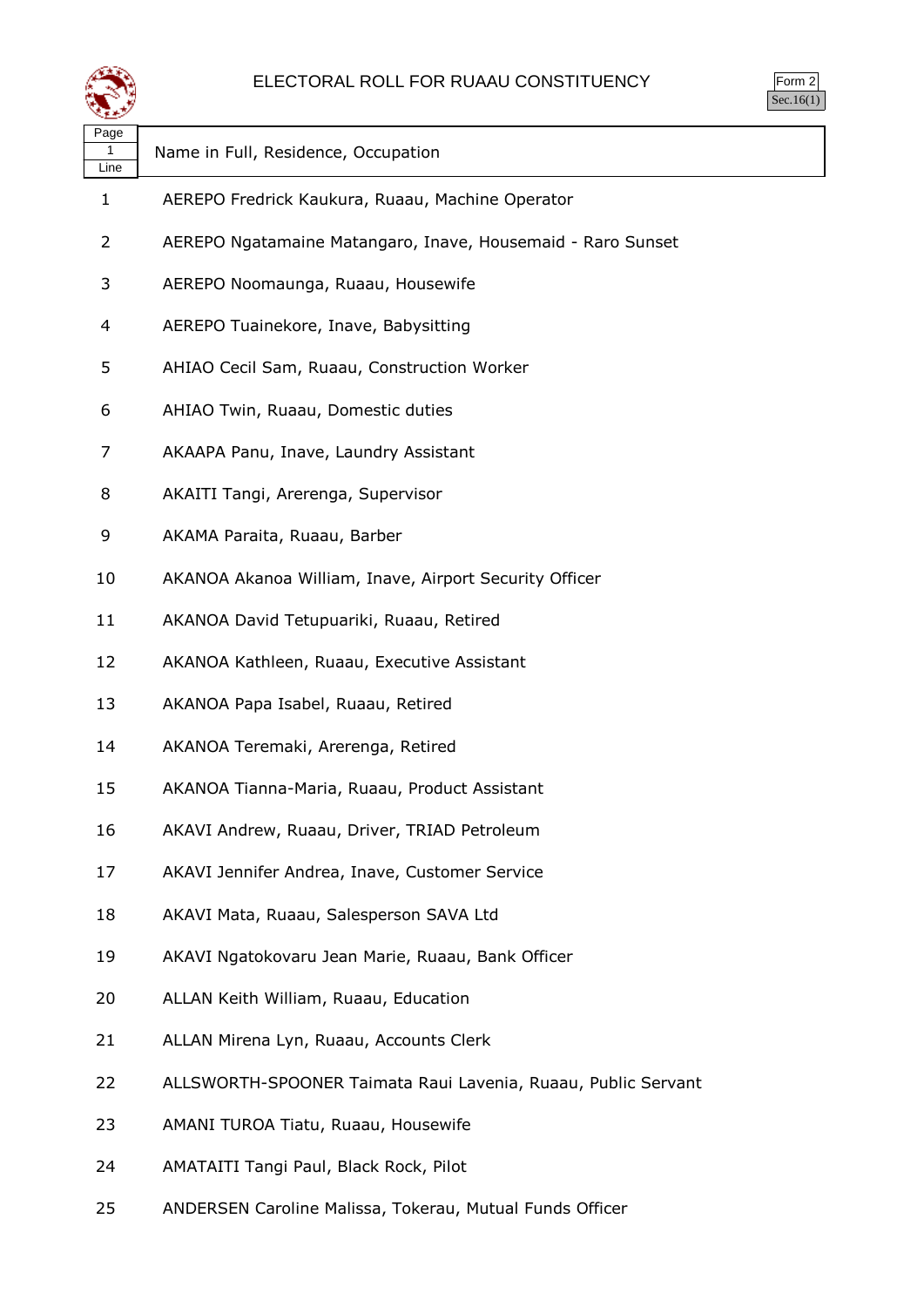

| rm<br>◞<br>u<br>٠ |
|-------------------|
|                   |

| Page<br>2<br>Line | Name in Full, Residence, Occupation                     |
|-------------------|---------------------------------------------------------|
| 1                 | ANDERSEN Nooke, Ruaau, Home Duties                      |
| 2                 | ANDREW Temata-o-Tahiti John, Ruaau, Panel Beater        |
| 3                 | ANITONIA Justina, Arerenga, Domestic Duties             |
| 4                 | ANITONIA Upokoina, Tokerau, Retired                     |
| 5                 | ANTHONY Poutauilazel, Ruaau, Shop Assistant             |
| 6                 | ANTHONY Travelina, Black Rock, Domestic Duties          |
| 7                 | APERA Aileen Ngapoko, Ruaau, Waitress                   |
| 8                 | APERA Mokatose, Inave, Public Health Nurse              |
| 9                 | APERA Nooroa, Inave, Chef                               |
| 10                | APERA Petero, Ruaau, Carpenter                          |
| 11                | APERA Raera Petero, Inave, Student                      |
| 12                | APERA Rangitauratua Vicki, Inave, Bank Officer          |
| 13                | APERAU Avaiki Mataio Snr, Inave, Retired                |
| 14                | APERAU Colleen Anne, Inave, Domestic Duties             |
| 15                | APERAU Emmanuel, Inave, Customer Services Supervisor    |
| 16                | APERAU Jalenska Brian Daviya, Inave, Not Stated         |
| 17                | APERAU Jarves Ambrose, Inave, Freezing Worker/Builder   |
| 18                | APERAU Veena Josephine, Inave, Teacher Aide             |
| 19                | ARAITIA Utavarau, Arerenga, Operations Manager          |
| 20                | ARAKITONGA Evangeline, Inave, Unemployed                |
| 21                | ARATANGI Nganga, Inave, Self Employed                   |
| 22                | ARATAURA Keu, Ruaau, Occupation Not Stated              |
| 23                | AREAI Jeremiah, Inave, Groomer-Raro Cars                |
| 24                | AREAI-HENRY May Dawn, Tokerau, Dental Therapist trainee |
|                   |                                                         |

ARIIHEE Bermy, Ruaau, Self Employed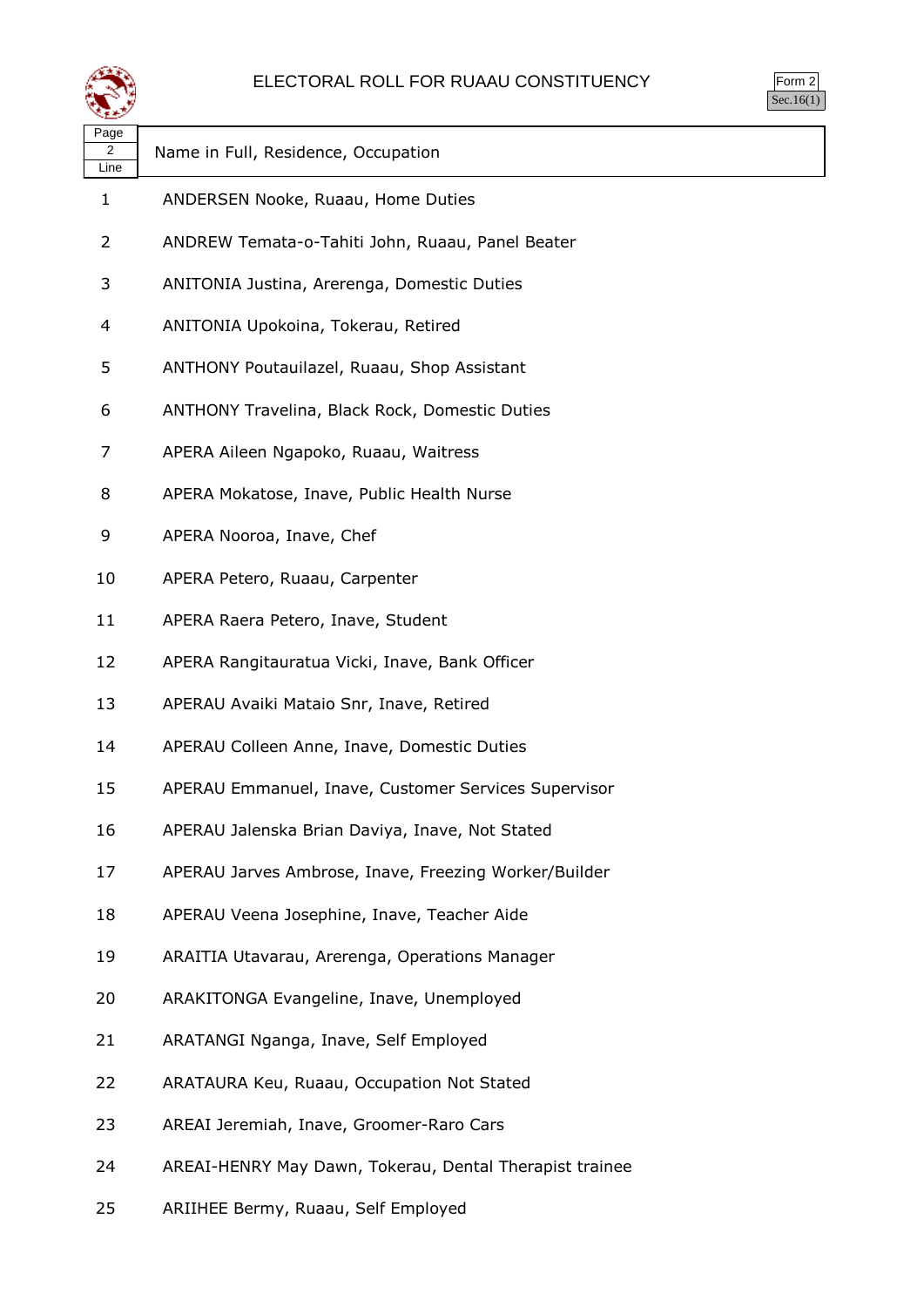

| $\mathsf{m}$<br>◢<br>u<br>٠<br>×, |  |
|-----------------------------------|--|
|                                   |  |

| Page                 |                                                            |
|----------------------|------------------------------------------------------------|
| 3                    | Name in Full, Residence, Occupation                        |
| Line<br>$\mathbf{1}$ | ARIIHEE Henry, Ruaau, Self Employed                        |
| 2                    | ARIIHEE Terepai, Ruaau, Operator                           |
| 3                    | ARIOKA Sheryl, Arerenga, Unemployed                        |
| 4                    | ARONA Phillipa Ansette, Arerenga, Laundry Assistant        |
| 5                    | ARONA Tutoru, Inave, Sales Assistant                       |
| 6                    | ARTESANO Sam Brian Santiago, Ruaau, Teacher                |
| 7                    | ARTESANO Victoria Barius Santiago, Ruaau, Company Director |
| 8                    | ARTESANO JNR Arnulfo Alberto, Ruaau, Accountant            |
| 9                    | ATATOA Regina Kahuriri, Arerenga, School Teacher           |
| 10                   | ATINGAKAU Kirstein Kimberley, Ruaau, Nurse                 |
| 11                   | ATTRIDGE Michael Gordon, Ruaau, Occupation Not Stated      |
| 12                   | ATUAHIVA Damien Tarona, Inave, Sales                       |
| 13                   | ATUATIKA Christine Marama, Inave, Salesperson              |
| 14                   | AUKINO Nooroa, Inave, Tally Clerk                          |
| 15                   | AUMARO Tereapii, Tokerau, Chef                             |
| 16                   | AUMATA Esther Maree, Inave, Wholesale Rep                  |
| 17                   | AUMATA Mata, Inave, Teacher assistant                      |
| 18                   | AUMATA Tearoa, Inave, Security                             |
| 19                   | AUMATA Thomas Tinomana, Inave, Merchandiser                |
| 20                   | AUMETUA Simona, Arerenga, Financial Officer                |
| 21                   | AUUA Rautonga, Ruaau, Domestic Duties                      |
| 22                   | AUUA Rouvi, Ruaau, Gardener                                |
| 23                   | AVANUI Tuvaine, Inave, Retired                             |
| 24                   | BALLANTYNE Jocelyn, Ruaau, Chef                            |

BARTON Richard H, Inave, Trader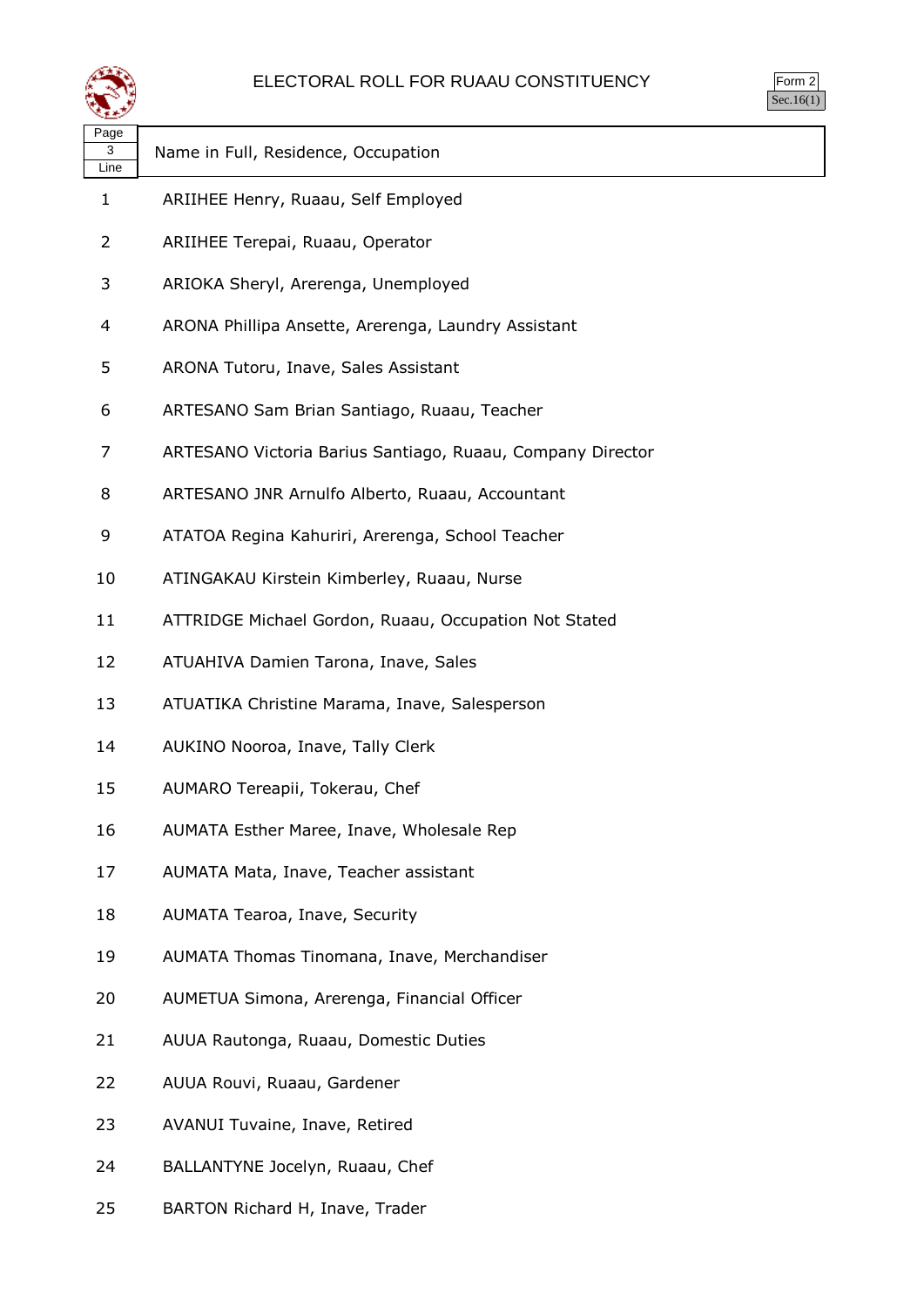

| Page<br>4<br>Line | Name in Full, Residence, Occupation                                 |
|-------------------|---------------------------------------------------------------------|
| $\mathbf{1}$      | BARTON Willy J., Inave, Jeweller                                    |
| 2                 | BARTRUM Ngapoko Tracy, Inave, RMD-Cashier Clerk/Receptionist - MFEM |
| 3                 | BATEMAN Eric Uwe, Tokerau, Director                                 |
| 4                 | BATEMAN Julie Anne, Tokerau, Assistant Manager                      |
| 5                 | BATES Bates, Tokerau, Labourer                                      |
| 6                 | BATES Ritia, Ruaau, Domestic Duties                                 |
| 7                 | BATES Roimata Raveora, Black Rock, Warehousing                      |
| 8                 | BATES Wichman Bambridge, Arerenga, Unemployed                       |
| 9                 | BATES William, Ruaau, Pensioner                                     |
| 10                | BATTY John, Ruaau, Contracts Manager                                |
| 11                | BAYNE Shaun Wells, Black Rock, Occupation Not Stated                |
| 12                | BEER Gordon Bruce, Inave, Maintenance - Engineer                    |
| 13                | BEER Jasmin Teokotai, Inave, Administrator                          |
| 14                | BEN Hiede Takorangitangiata, Ruaau, Teacher Aide                    |
| 15                | BEN Richard Raivavae Tuiatara, Ruaau, Unemployed                    |
| 16                | BEN Teinakore, Inave, Tour Guide                                    |
| 17                | BENNS Ronald Charees Stanley, Inave, Not Stated                     |
| 18                | BENNS Rose Elizabeth, Inave, Not Stated                             |
| 19                | BERESFORD Grace, Ruaau, Shop Assistant                              |
| 20                | BERRY Colleen Jeon, Ruaau, Secondary Teacher                        |
| 21                | BETHAM Fredrick David Lorence, Tokerau, Self Employed               |
| 22                | BETHAM Nadine Margret, Tokerau, Self Employed                       |
| 23                | BISHOP Uirangi, Inave, Personal Assistant-MMR                       |
| 24                | BOAZA Benjamin Cress, Black Rock, Unemployed                        |
| 25                | BOAZA Jacques, Ruaau, Police Officer                                |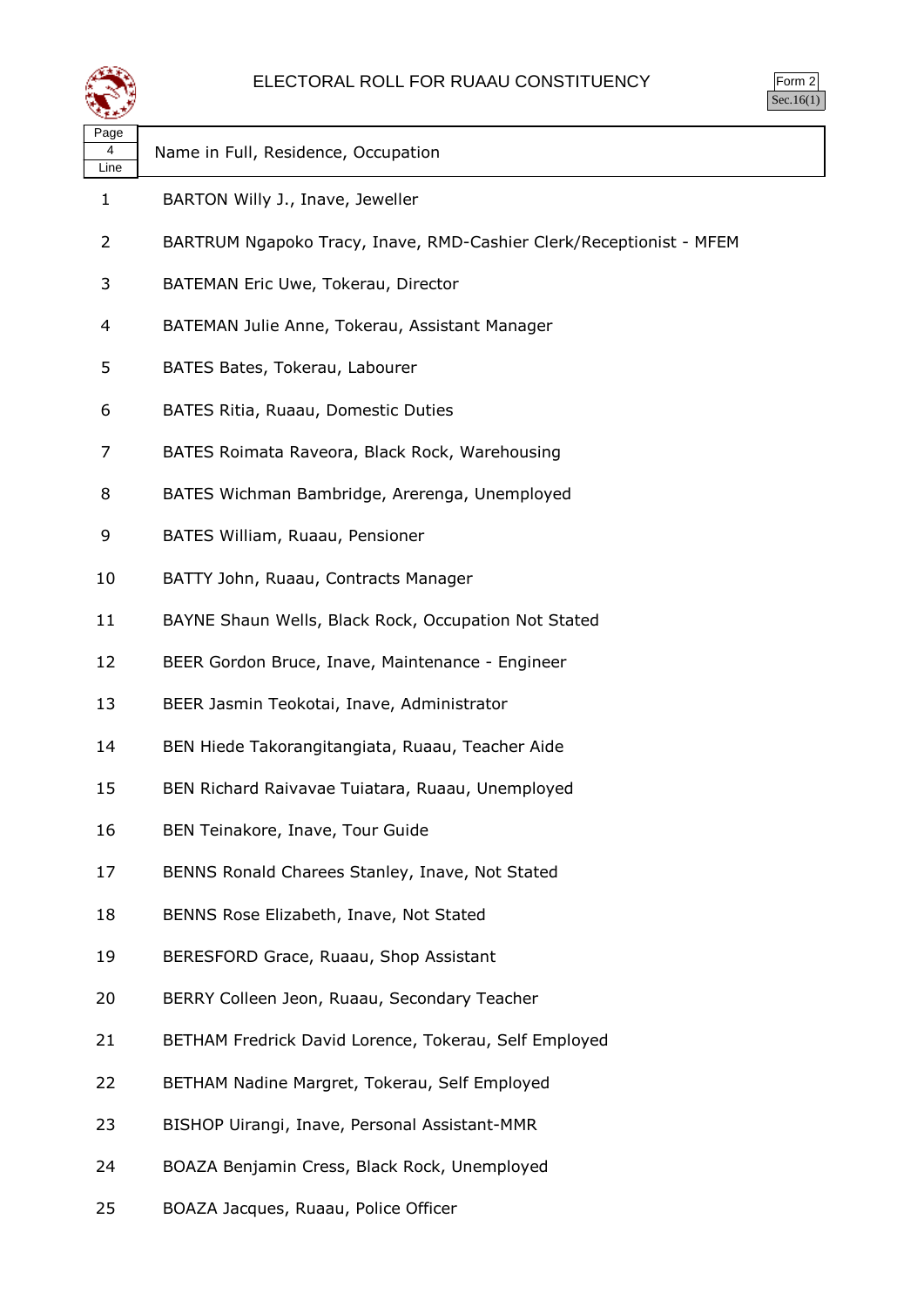

| Page         |                                                                    |
|--------------|--------------------------------------------------------------------|
| 5<br>Line    | Name in Full, Residence, Occupation                                |
| $\mathbf{1}$ | BOAZA Leighton, Inave, Police Officer                              |
| 2            | BOAZA Tereau Terai Margaret, Ruaau, Manager, Ora Fiduciary         |
| 3            | BOLLER Ura Tunui, Arerenga, Domestic Duties                        |
| 4            | BOLLER William Tunui, Ruaau, Police Officer                        |
| 5            | BREBNER Edward Lindsay, Ruaau, Retired                             |
| 6            | BREBNER Kathleen Tiamarama, Ruaau, Retired                         |
| 7            | BRIDER Shona Tauariki, Inave, travel consultant                    |
| 8            | BROWN Gordon Stephen, Ruaau, Business Owner                        |
| 9            | BROWN James Andrew, Ruaau, Painter                                 |
| 10           | BROWN Roimata, Inave, Taxi Driver                                  |
| 11           | BROWN Tungane, Ruaau, Hairdresser                                  |
| 12           | BROWNE Harold Arthur, Inave, Secretary to Cabinet                  |
| 13           | BROWNE Victoria Leanne Darlene, Inave, Transport Licensing Officer |
| 14           | BROWNE William Haimona, Inave, Hotel Manager                       |
| 15           | BRYSON Elizabeth Simone, Tokerau, Pharmacy Technician              |
| 16           | BRYSON Marianna Cathrine, Ruaau, Finance Officer                   |
| 17           | BURN Colin William, Inave, Company Director                        |
| 18           | BURN Tatiana Vladimirovna, Inave, Company Director                 |
| 19           | BUTLER Rick, Ruaau, Accountant                                     |
| 20           | CARR Tara Nicola, Black Rock, News Reporter                        |
| 21           | CARRAD Jessica Alice, Black Rock, Student                          |
| 22           | CARRAD Paul Malcolm, Black Rock, Company Director                  |
| 23           | CHAMBERS Leslie Takai, Ruaau, Self Employed                        |
| 24           | CHAMBERS Pai Vaine Nooare, Inave, Secretary                        |
|              |                                                                    |

CHECK Royden Unuka, Inave, Maintenance managing- Muri Lodge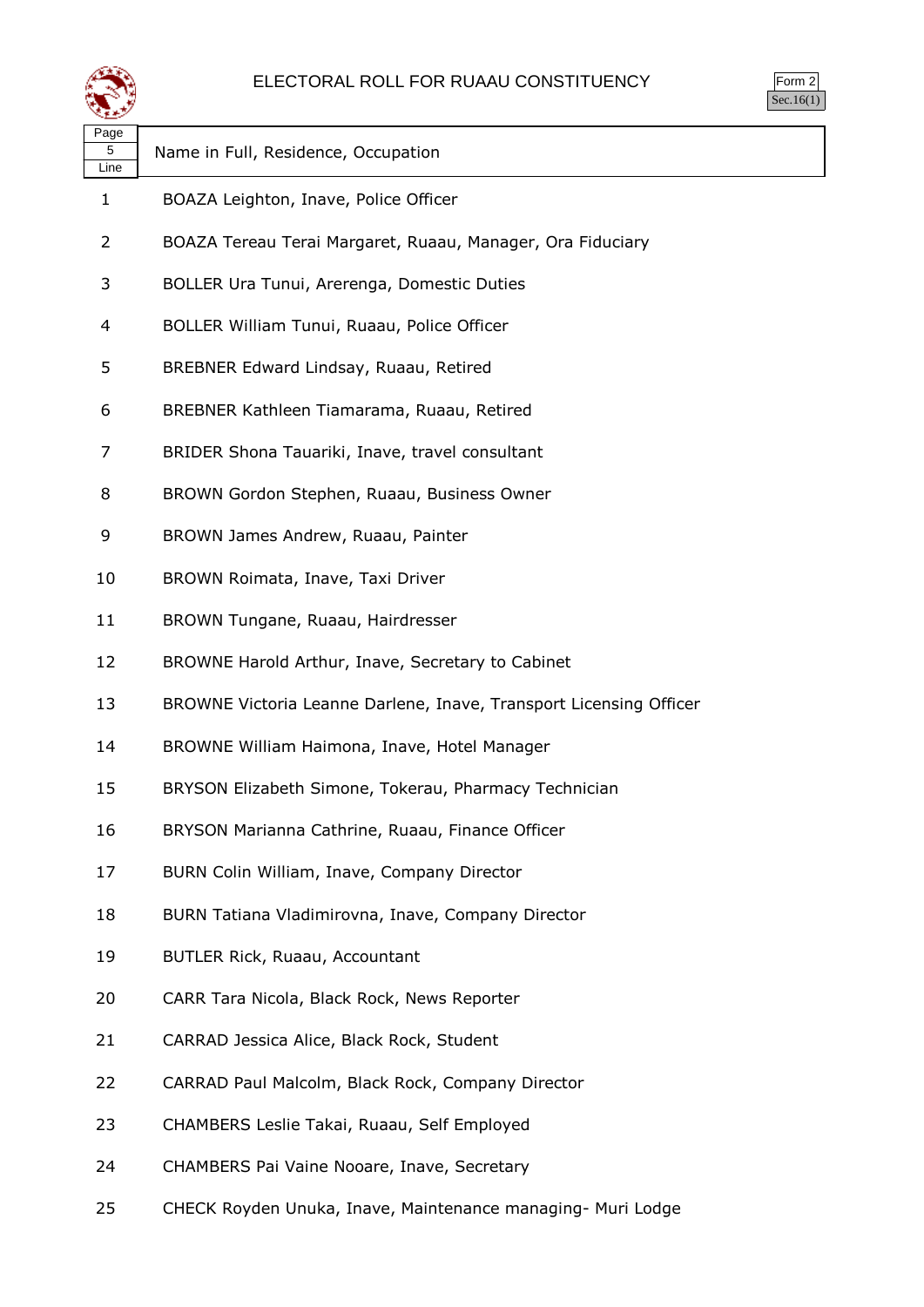

| Page<br>6<br>Line | Name in Full, Residence, Occupation                       |
|-------------------|-----------------------------------------------------------|
| 1                 | CLARKE Tania Marie, Tuoro, Café worker                    |
| 2                 | COLE Michelle Marie, Ruaau, Sales & Marketing Manager     |
| 3                 | COLLINS Shane John, Ruaau, Maintenance Manager-Club Raro  |
| 4                 | CONROY Kevin Francis Xavier, Ruaau, Catholic Priest       |
| 5                 | CORRIE Mavis Rubbie, Inave, Front desk/ office supervisor |
| 6                 | CORVETTE Leeann Melissa, Inave, Solicitor                 |
| 7                 | CRUMMER Dawn Esther, Ruaau, Teacher                       |
| 8                 | CUMMINGS Eli, Tokerau, Surveyor Assistant                 |
| 9                 | CUMMINGS Martha, Tokerau, Student                         |
| 10                | CUMMINGS Upoko, Inave, Domestic Duties                    |
| 11                | CUTHERS Moeroa Imelda, Arerenga, Domestic Duties          |
| 12                | DANIEL Metuavaine, Ruaau, Housewife                       |
| 13                | DANIEL Teremoana, Inave, Labourer                         |
| 14                | DEAN Alfred, Ruaau, Labourer                              |
| 15                | DEAN Alice Della, Inave, Caregiver                        |
| 16                | DEAN Louis Thomas, Inave, Carpenter/Builder               |
| 17                | DEAN Marguerite Louisa, Inave, Student                    |
| 18                | DEAN Mataa, Inave, Domestic Duties                        |
| 19                | DEAN Natasha, Inave, Bank Officer                         |
| 20                | DEAN Teau Tuaine, Inave, Road Works                       |
| 21                | DEAN Tuiate Teraitua Den, Inave, Builder                  |
| 22                | DEARLOVE Tamsyn Mary, Inave, Café Manager                 |
| 23                | DODD Wiramu Lawrence, Ruaau, Frontline Sales- Avis        |
| 24                | DONNELLY Anita Coreen, Ruaau, Restaurant & Bar Manager    |
|                   |                                                           |

DORRELL Dianne Kathleen, Pokoinu-i-raro, Domestic Duties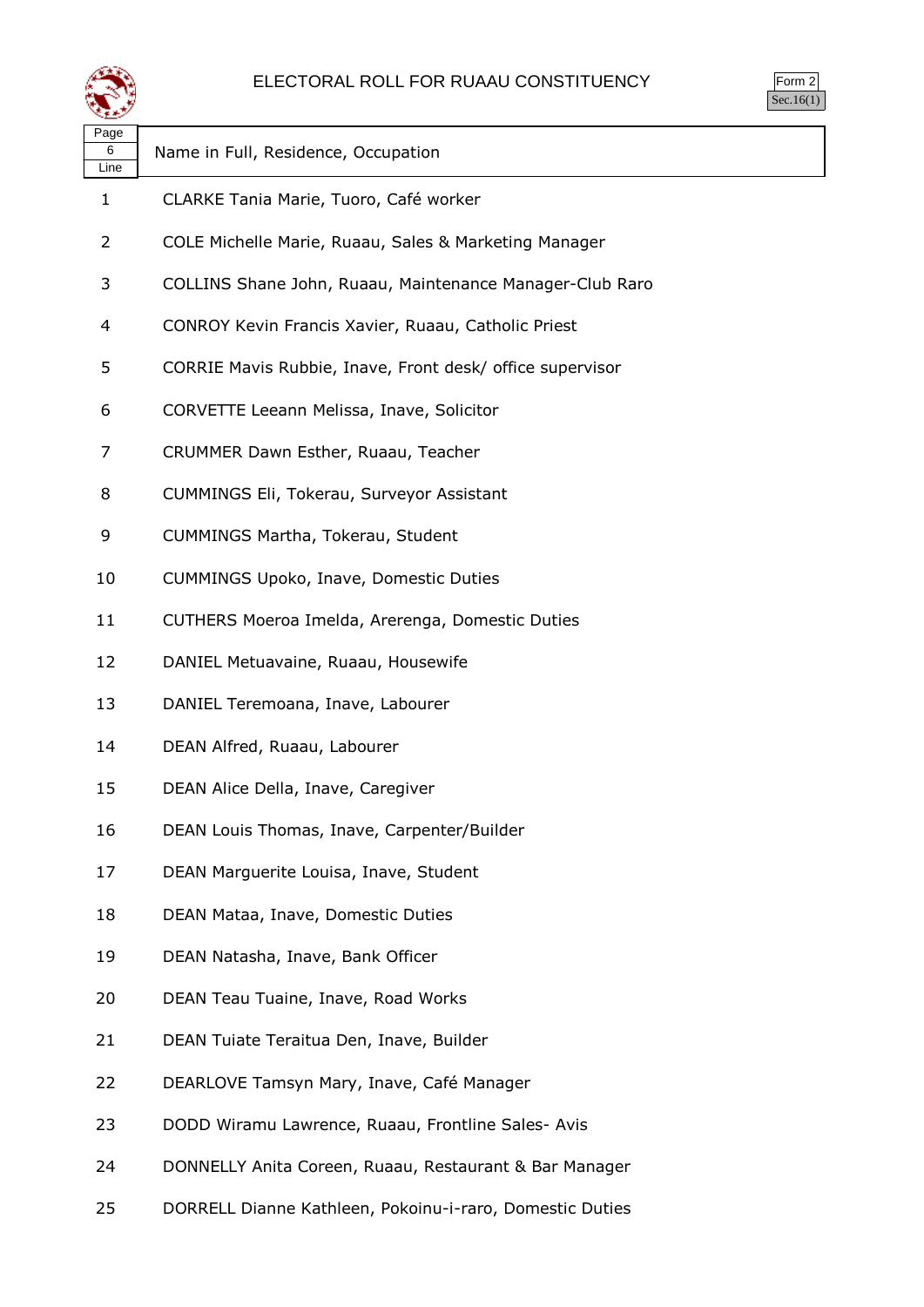

| orm<br>╭ |
|----------|
|          |

| ∽<br>Page |                                                                                |
|-----------|--------------------------------------------------------------------------------|
| 7<br>Line | Name in Full, Residence, Occupation                                            |
| 1         | DUNN Anthony Gerard, Ruaau, Catholic Priest                                    |
| 2         | DYER Aleena Maria Paula, Ruaau, Tax Examiner                                   |
| 3         | EDWARDS Dudley Richard, Inave, Engineer                                        |
| 4         | EDWARDS Joshua Andrew Boujnev, Inave, Student                                  |
| 5         | EDWARDS Mark, Inave, School Leaver                                             |
| 6         | EDWARDS Pekay Manu, Inave, Student                                             |
| 7         | EDWARDS Richard Wayne, Inave, Trainee Chef                                     |
| 8         | EDWARDS Tuaere Ua, Inave, Domestic Duties                                      |
| 9         | ELLISON Raukura Tiare Taina, Ruaau, Teacher                                    |
| 10        | <b>EMILE Emile Daniel, Ruaau, Plumber</b>                                      |
| 11        | EMILE Joanne Shona, Arerenga, Cook                                             |
| 12        | EMILE Mamanu William, Ruaau, Labourer                                          |
| 13        | <b>EMILE Maria, Ruaau, Secretary</b>                                           |
| 14        | EMILE Ngametua, Arerenga, Driver                                               |
| 15        | <b>EMILE Tereapii, Inave, Beneficiary</b>                                      |
| 16        | ENGU Teuanga A Ani Tiavare Rubena, Ruaau, Childcare Attendant-Edgewater Resort |
| 17        | ENGU Vaiana Mila, Ruaau, Restaurant and Bar Manager                            |
| 18        | ENOKA Junior Areai, Tokerau, Self Employed                                     |
| 19        | ERAIO Timothy, Inave, Self employed                                            |
| 20        | ESTALL Agnes Rose Pare, Inave, Kitchen Hand                                    |
| 21        | ESTALL Astor William, Arerenga, Electrician                                    |
| 22        | ESTALL Robert, Arerenga, Manager                                               |
| 23        | ESTALL Tangi, Arerenga, Domestic Duties                                        |
| 24        | EVANS Jesse, Ruaau, Retired                                                    |
|           |                                                                                |

FINN Anita Louise, Tokerau, Domestic Duties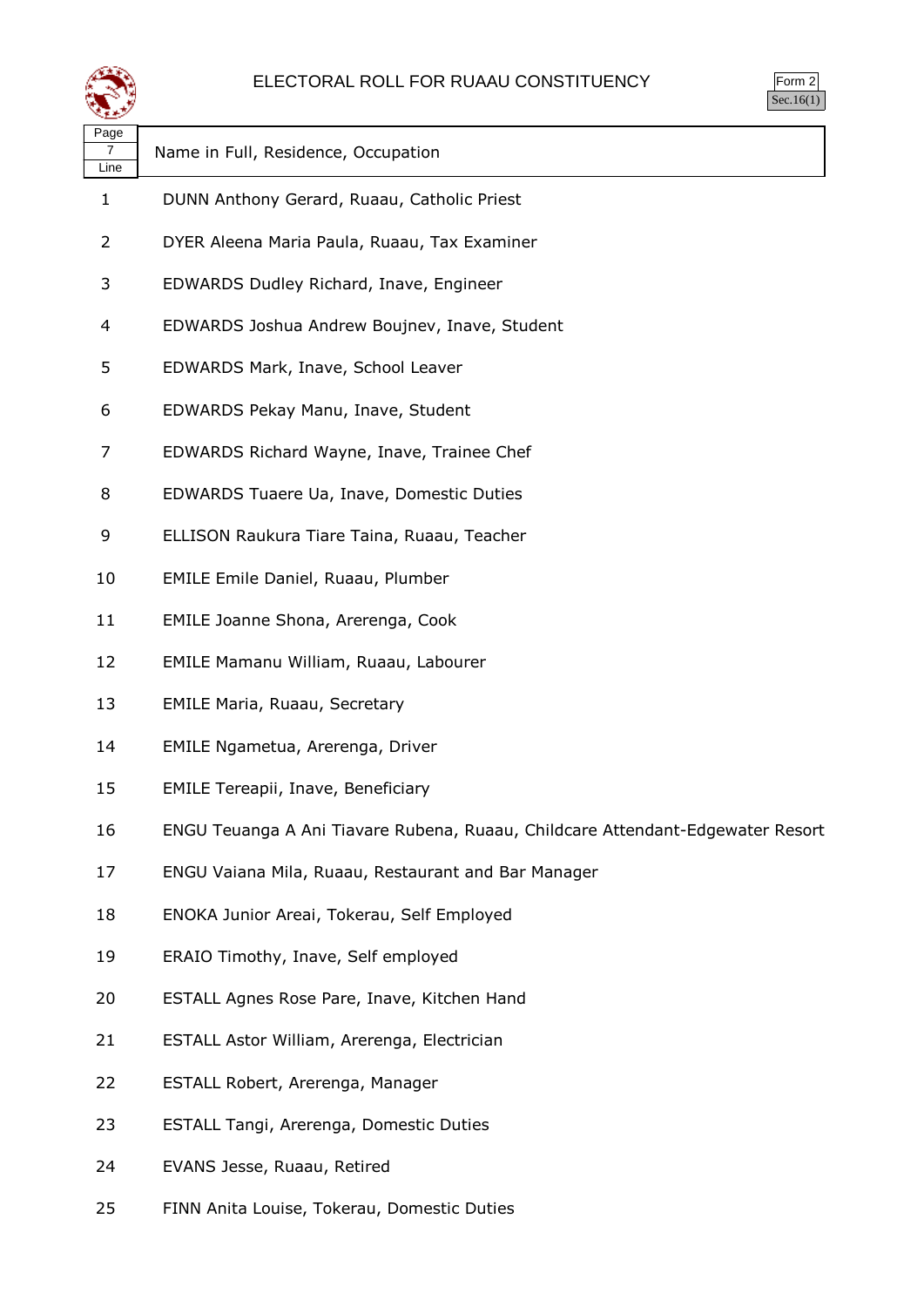

| Page<br>8<br>Line | Name in Full, Residence, Occupation                           |
|-------------------|---------------------------------------------------------------|
| 1                 | FITZGERALD Katherine Alice, Black Rock, Barrister & Solicitor |
| 2                 | FITZPATRICK Thomas Edward, Tokerau, Retired                   |
| 3                 | FOLASA Christina Samatha Natalie, Ruaau, Hotel Reservations   |
| 4                 | FORD Judith Sinclair, Ruaau, Director                         |
| 5                 | FORD Noel Barry, Ruaau, Co-Director                           |
| 6                 | FORTES Clement Tetauira, Ruaau, Company Director              |
| 7                 | FORTES Kimienua, Tokerau, Retired                             |
| 8                 | FORTES Vicky June, Ruaau, Company Director                    |
| 9                 | FRAMHEIN Emile Garth, Ruaau, Labourer                         |
| 10                | GEMPTON Alan Blackmore, Ruaau, W/house Distribution           |
| 11                | GEMPTON Richelle Ashley Louise, Ruaau, Sales Assistant        |
| 12                | GEORGE Alina Grace Te Rehutai, Inave, Cook/Server             |
| 13                | GEORGE Andrew, Tokerau, Store Man                             |
| 14                | GEORGE Ina Arii, Inave, Electrician                           |
| 15                | GEORGE Kathleen Ngatupuna, Inave, Literacy Adviser            |
| 16                | GEORGE Matangaro, Inave, Teacher                              |
| 17                | GEORGE Tania Jeannette, Inave, Fleet manager                  |
| 18                | GEORGE Terei Junior, Inave, Stay at Home                      |
| 19                | GEORGE Teremataiapo, Inave, Electricians Assistant            |
| 20                | GEORGE Titi, Inave, Labourer                                  |
| 21                | GEORGE Villiama Maria, Inave, Midwife                         |
| 22                | GILLESPIE Mattie Evelyn, Ruaau, Administrator                 |
| 23                | GLASSIE Carl, Ruaau, Field Technician                         |
| 24                | GLASSIE Ngaupoko, Ruaau, Assistant Manageress                 |
|                   |                                                               |

GLASSIE Oran Thomas, Inave, McConnel Dowell Creative Construction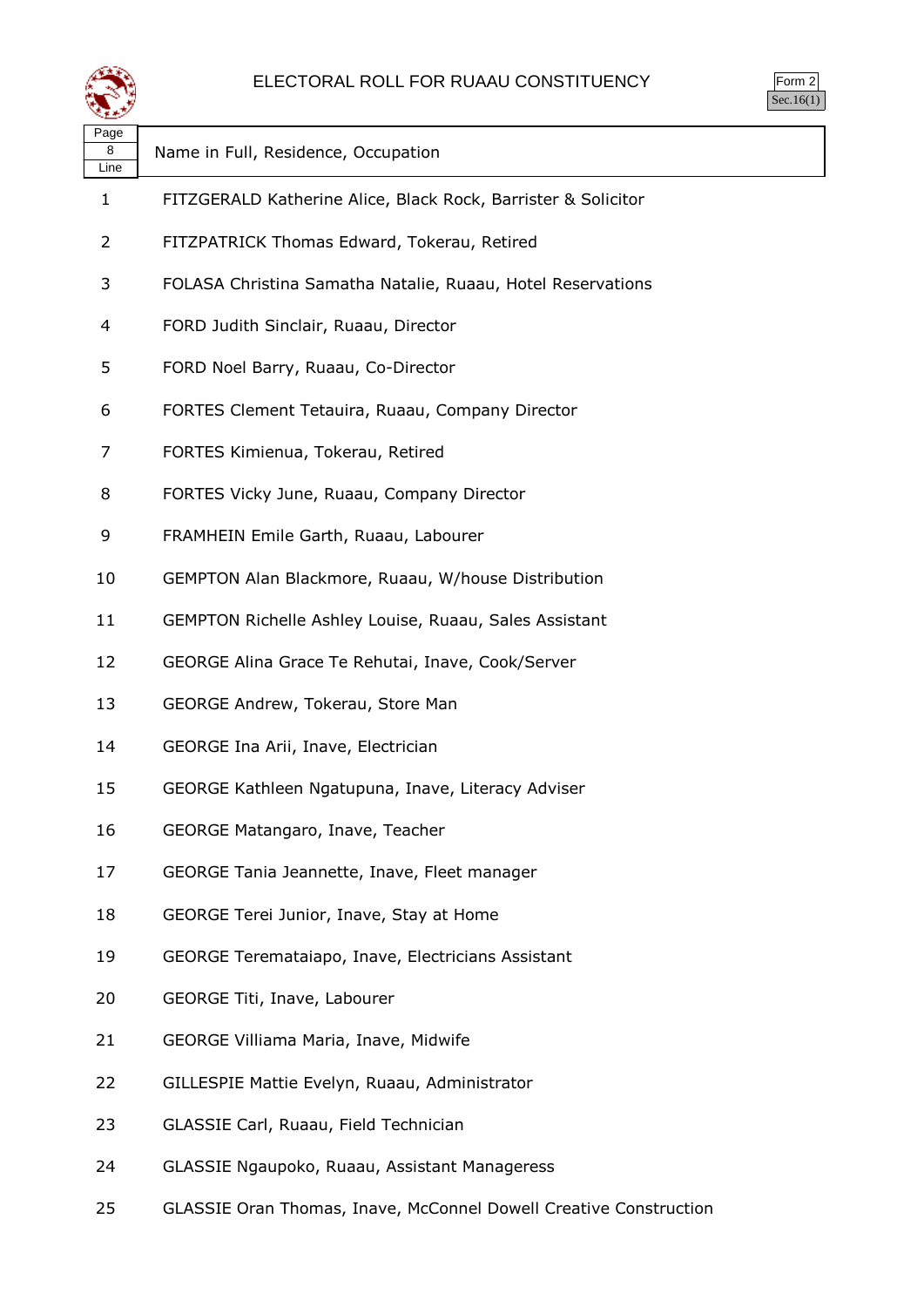

| ırm<br>Ξ |
|----------|
|          |

| Page<br>9<br>Line | Name in Full, Residence, Occupation                                          |
|-------------------|------------------------------------------------------------------------------|
| 1                 | GOBLE Stacey, Inave, Fleet Manager Shipping                                  |
| 2                 | GOSSELIN Marian Jean, Ruaau, Bank Officer                                    |
| 3                 | GRAGG David Lyle, Pokoinu-i-raro, Co. Director                               |
| 4                 | GRAY Lindsay Stuart, Ruaau, Company Director                                 |
| 5                 | GRAY Melita Fay, Ruaau, Company Director                                     |
| 6                 | GREEN Paris Ura-Haze, Inave, Café Assistant                                  |
| 7                 | GREIG Elizabeth Maria, Pokoinu-i-raro, Saleswoman                            |
| 8                 | GRIMES Aundrey, Arerenga, Manager                                            |
| 9                 | HARAMOANA Christopher Anthony, Inave, Labourer                               |
| 10                | HARAMOANA Ngametua O Tu, Inave, Maintenance Worker                           |
| 11                | HARAMOANA Peretaia Peta, Inave, Housewife                                    |
| 12                | HARAMOANA Samantha Jasmine Maria, Inave, FoodlandCafe Assistant / Checkout O |
| 13                | HARAMOANA Vaine Tu-Maki, Inave, Restaurant Manager                           |
| 14                | HARRY Anita Tuainekore, Inave, Pharmacist                                    |
| 15                | HARRY Tepaeru, Black Rock, Retired                                           |
| 16                | HASSE Matarii, Tokerau, Sales Person                                         |
| 17                | HASSELMANN Sven, Black Rock, Owner Accommodation & Café                      |
| 18                | HAURUA Here Kaitara, Tokerau, Sailor                                         |
| 19                | HAWKINS Savannah Katarina, Tokerau, Sales Consultant                         |
| 20                | HEAKI Alexanda, Inave, Labourer                                              |
| 21                | HEATHER Alan, Tokerau, Self Employed                                         |
| 22                | HEATHER Dennis Stanley, Inave, Student                                       |
| 23                | HEATHER Edith Julia, Tokerau, Salesperson                                    |
| 24                | HEATHER Enua, Inave, Truck Driver                                            |
|                   |                                                                              |

HEATHER Gene Henry, Tokerau, Chef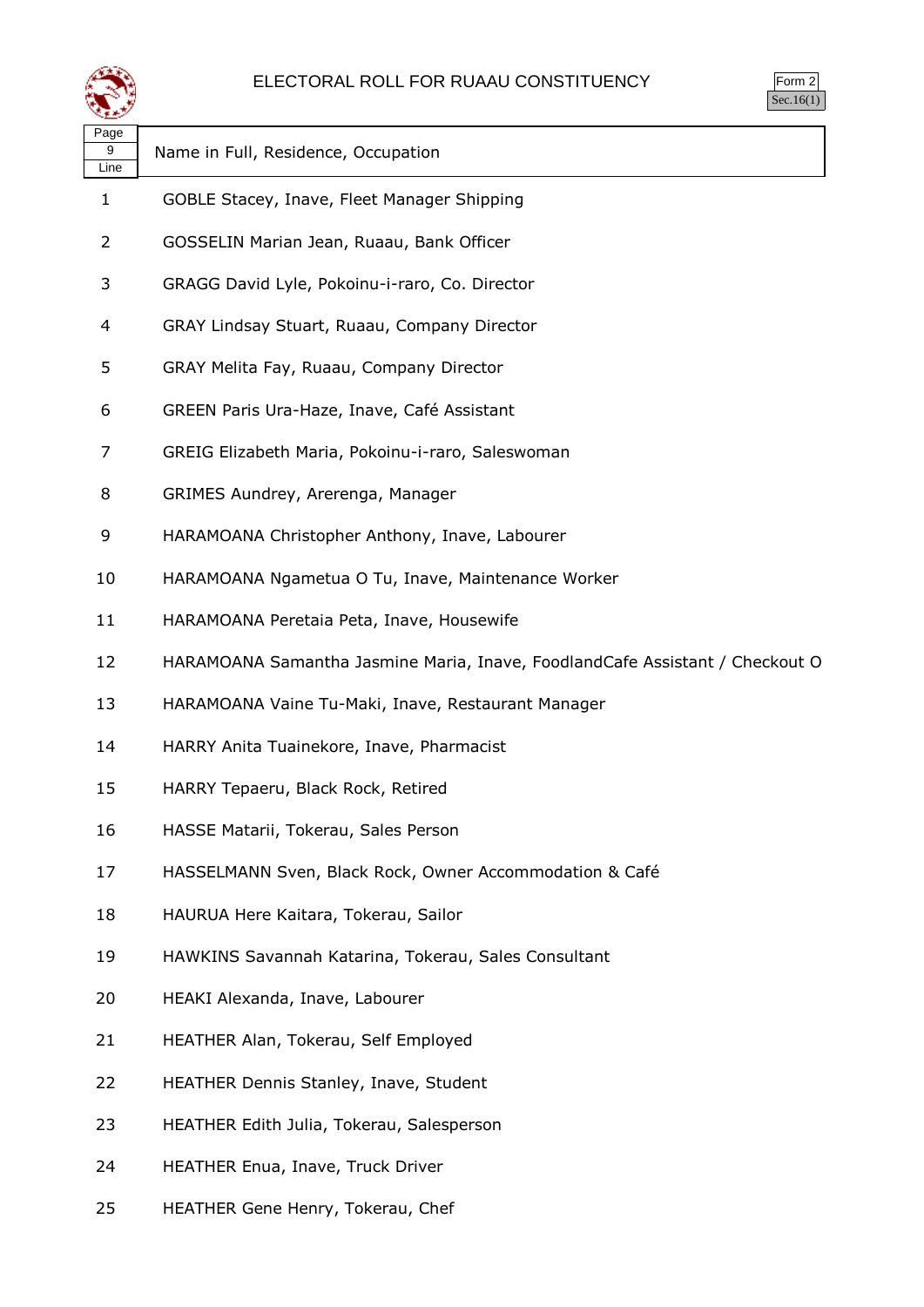

| orm<br>╭ |
|----------|
| ٠.       |

| Page<br>10<br>Line | Name in Full, Residence, Occupation                            |
|--------------------|----------------------------------------------------------------|
| $\mathbf{1}$       | HEATHER Heimata, Black Rock, Waitress                          |
| 2                  | HEATHER James Cecil, Tokerau, Planter                          |
| 3                  | HEATHER Jealana Maria, Inave, Office Clerk                     |
| 4                  | HEATHER Joseph Marcus, Inave, Labourer                         |
| 5                  | HEATHER Joseph Rongoi, Inave, Truck Driver                     |
| 6                  | HEATHER Junior, Inave, Groundsman-Crown Beach                  |
| 7                  | HEATHER Kimiora Krystel-Rose, Inave, Banker                    |
| 8                  | HEATHER Linda Anne May, Inave, Shop keeper                     |
| 9                  | HEATHER Maryanne Teveta, Ruaau, Retired                        |
| 10                 | HEATHER Miimetua, Arerenga, Snowbird Employee                  |
| 11                 | HEATHER Ngateinakore Rangitai, Tokerau, Domestic Duties        |
| 12                 | HEATHER Nooroa, Tokerau, Customer Service                      |
| 13                 | HEATHER Papeia, Tokerau, Shop keeper                           |
| 14                 | HEATHER Pipirangi, Pokoinu-i-raro, Teacher                     |
| 15                 | HEATHER Raiata, Inave, Registered Nurse                        |
| 16                 | HEATHER Rereao Dennis, Inave, Fireman                          |
| 17                 | HEATHER Rita Joan, Inave, Office Assistant                     |
| 18                 | HEATHER Samuel Patiora, Black Rock, Self Employed              |
| 19                 | HEATHER Taamo, Inave, Secretary                                |
| 20                 | HEATHER Tama, Arerenga, Engineer                               |
| 21                 | HEATHER Tangatakiki Takairangi, Pokoinu-i-raro, Accounts Clerk |
| 22                 | HEATHER Teariki Teokotai, Tokerau, Welder                      |
| 23                 | HEATHER Tereapii, Arerenga, Management Accountant              |
| 24                 | HEATHER Tereapii Taio Enuarurutini, Inave, Shop Assistant      |

HEATHER Thelma, Inave, Sales Assistant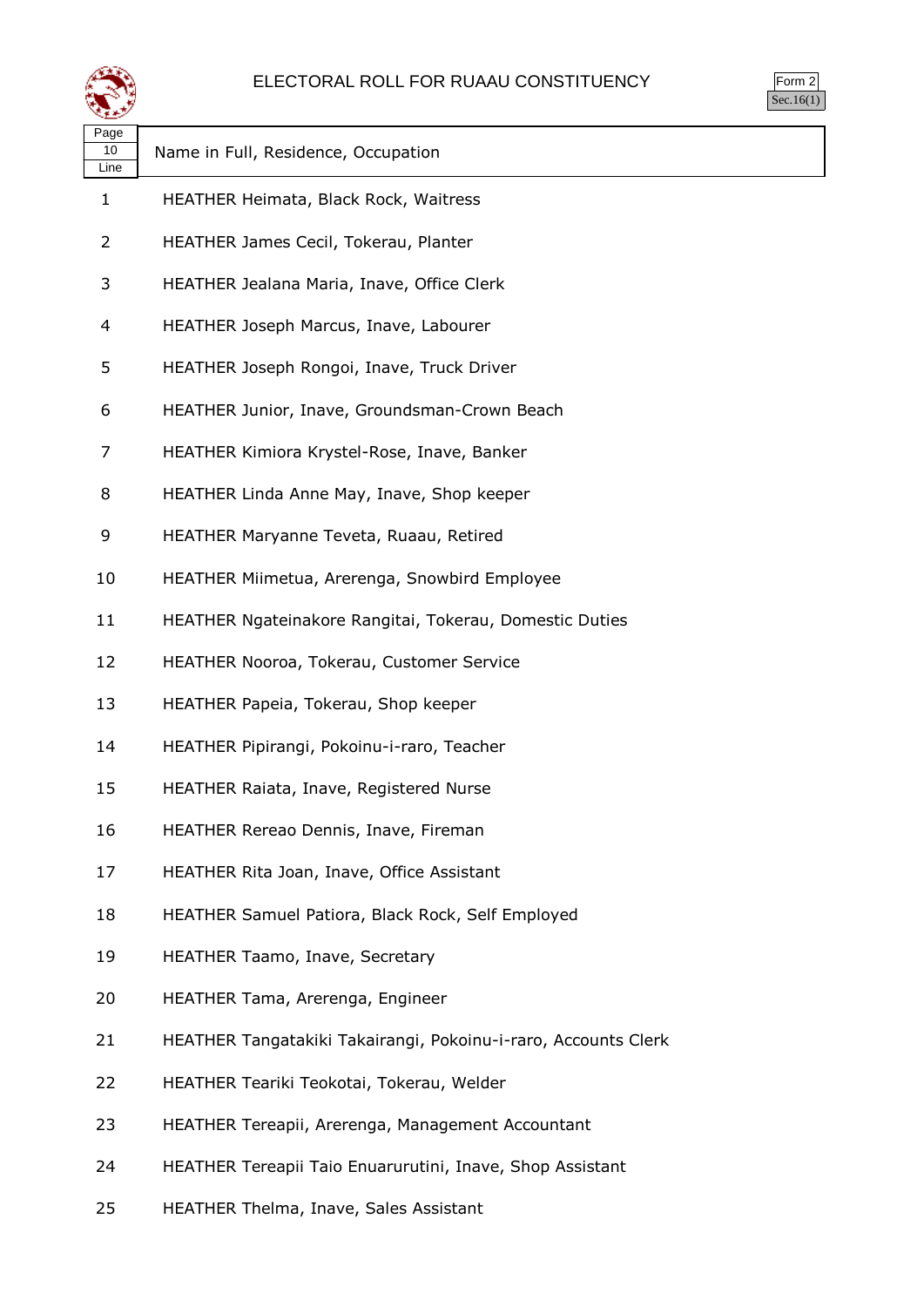

| Page<br>11<br>Line | Name in Full, Residence, Occupation                         |
|--------------------|-------------------------------------------------------------|
| 1                  | HEATHER Theresa Ngamata Purotu-O-Simpson, Inave, Teacher    |
| 2                  | HEATHER Tuainekore, Tokerau, Machinery Operator             |
| 3                  | HEATHER Tupou Merion, Tokerau, Domestic Duties              |
| 4                  | HEATHER William Henry, Ruaau, Self Employed                 |
| 5                  | HEATHER William William, Arerenga, Civil Engineer           |
| 6                  | HEAYS Jayne Raewyn, Ruaau, Chef                             |
| 7                  | HENDERSON Philippa Gae, Ruaau, Admin Assistant              |
| 8                  | HENRY Anna-Marie Dawn, Ruaau, Student                       |
| 9                  | HENRY Edward Kaati, Tokerau, Machine Operator               |
| 10                 | HENRY Kimi Ngatamariki, Ruaau, Occupation Not Stated        |
| 11                 | HENRY Mariana, Arerenga, Supervisor                         |
| 12                 | HENRY Mata, Ruaau, Sales/Travel Consultant                  |
| 13                 | HENRY Raylene Gay, Ruaau, Occupation Not Stated             |
| 14                 | HENRY Taviana, Ruaau, Sales Associates - Vonnias Main Store |
| 15                 | HENRY Titaina, Arerenga, Laundry Hand                       |
| 16                 | HENRY Xaeon, Tokerau, Self Employed                         |
| 17                 | HEPPEKAUSEN Gabriele, Ruaau, Occupation Not Stated          |
| 18                 | HERRMANN Tairi Mataiapo Teokotai, Ruaau, Bank Officer       |
| 19                 | HERRMANN Tuainekore, Ruaau, Builder                         |
| 20                 | HIGHLAND Karawate, Ruaau, Ground Maintenance                |
| 21                 | HOSKING Irvin, Black Rock, Carpenter                        |
| 22                 | HOSKING Joseph, Arerenga, builder Labourer                  |
| 23                 | HOSKING Kite Ngatokorua Rosie, Ruaau, Travel Consultant     |
| 24                 | HOSKING Tearoa, Black Rock, Travel Agent                    |
| 25                 | HOSKING Uriah Kevin, Inave, Student                         |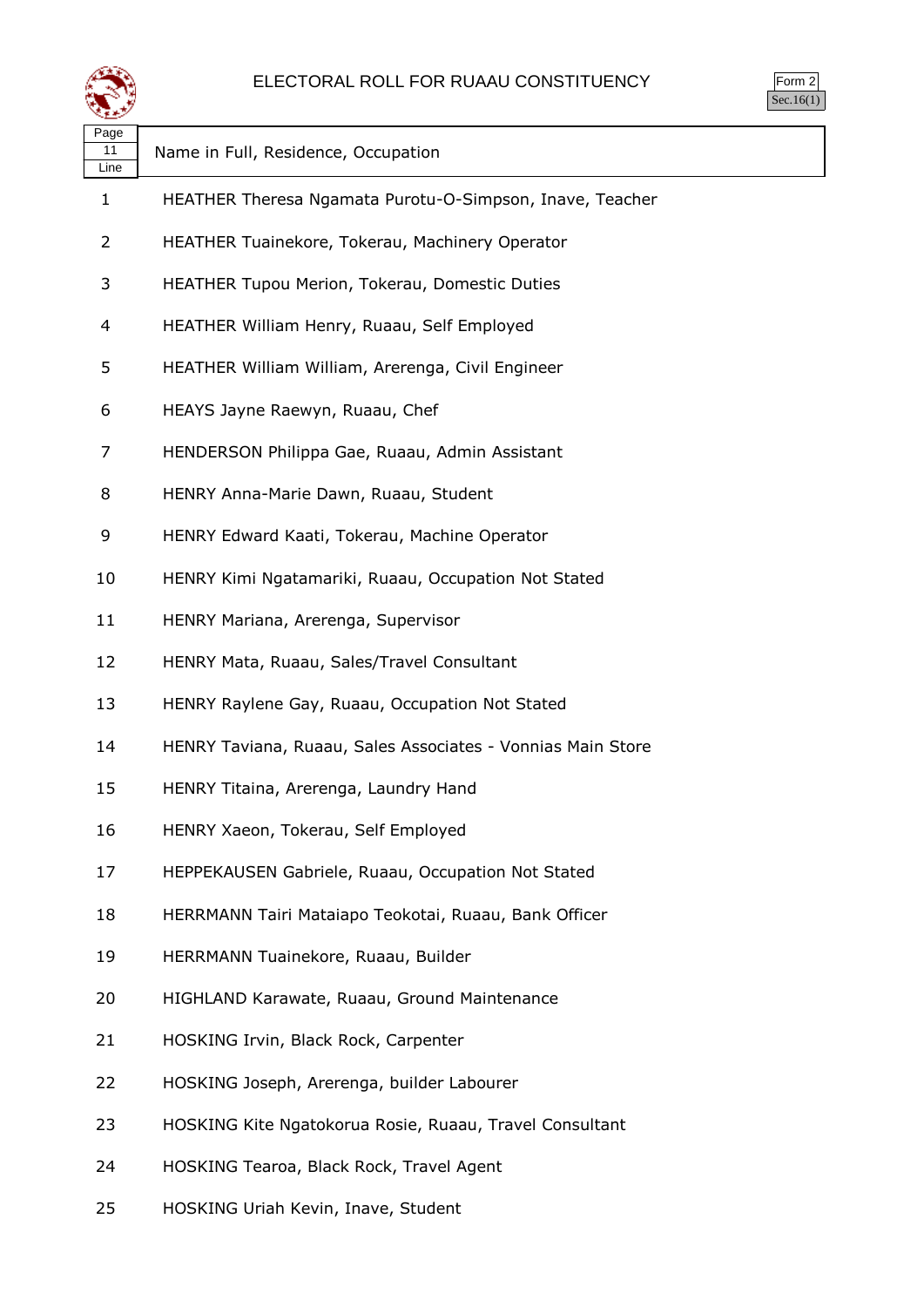

| Page<br>12<br>Line | Name in Full, Residence, Occupation                               |
|--------------------|-------------------------------------------------------------------|
| 1                  | HOSKING Viviana Matangaro Piakura Drusilla, Tuoro, Student        |
| 2                  | HUTCHINGS Antony Mark, Inave, Information Manager                 |
| 3                  | HUTCHINGS Miriam Corine, Inave, Human Resource Project Consultant |
| 4                  | HUTCHINSON Brian, Inave, Retired                                  |
| 5                  | HUTCHINSON Mereana, Inave, Retired                                |
| 6                  | IKIMAUNGA Lepasi, Inave, Nurse Aide                               |
| 7                  | INATEA Ngatokorua, Inave, Police Officer                          |
| 8                  | INATEA Toa, Inave, Dental Practioner                              |
| 9                  | IOABA Margaret Leonie, Ruaau, School Teacher                      |
| 10                 | IOABA Robert, Black Rock, Raro Welding                            |
| 11                 | IOABA Tuarau Robert, Pokoinu-i-raro, Music Producer               |
| 12                 | IOANE Anne, Ruaau, Security Officer                               |
| 13                 | IOANE Ioane, Ruaau, Maintenance Manager                           |
| 14                 | IOANE Tauromi Ruta, Inave, Student Nurse                          |
| 15                 | IOANE Tereapii, Arerenga, Waitress                                |
| 16                 | IOANE Teremoana, Inave, MOTHER                                    |
| 17                 | IOANE Teremoana, Inave, Housewife                                 |
| 18                 | IOSUA Don, Ruaau, Raro Cars - Car groomer                         |
| 19                 | IOSUA Terengabuti Katelina, Inave, Not Stated                     |
| 20                 | IRO Andre john, Ruaau, Student                                    |
| 21                 | IRO Christina Therese, Ruaau, Pastry Chef                         |
| 22                 | ISAMAELA Dinah, Ruaau, Sales person                               |
| 23                 | IVAITI Mareta Lucky, Inave, Unemployed                            |
| 24                 | JACKSON Karl Thomas, Inave, Business Owner                        |
| 25                 | JACOB Ngametua, Arerenga, Groundsman                              |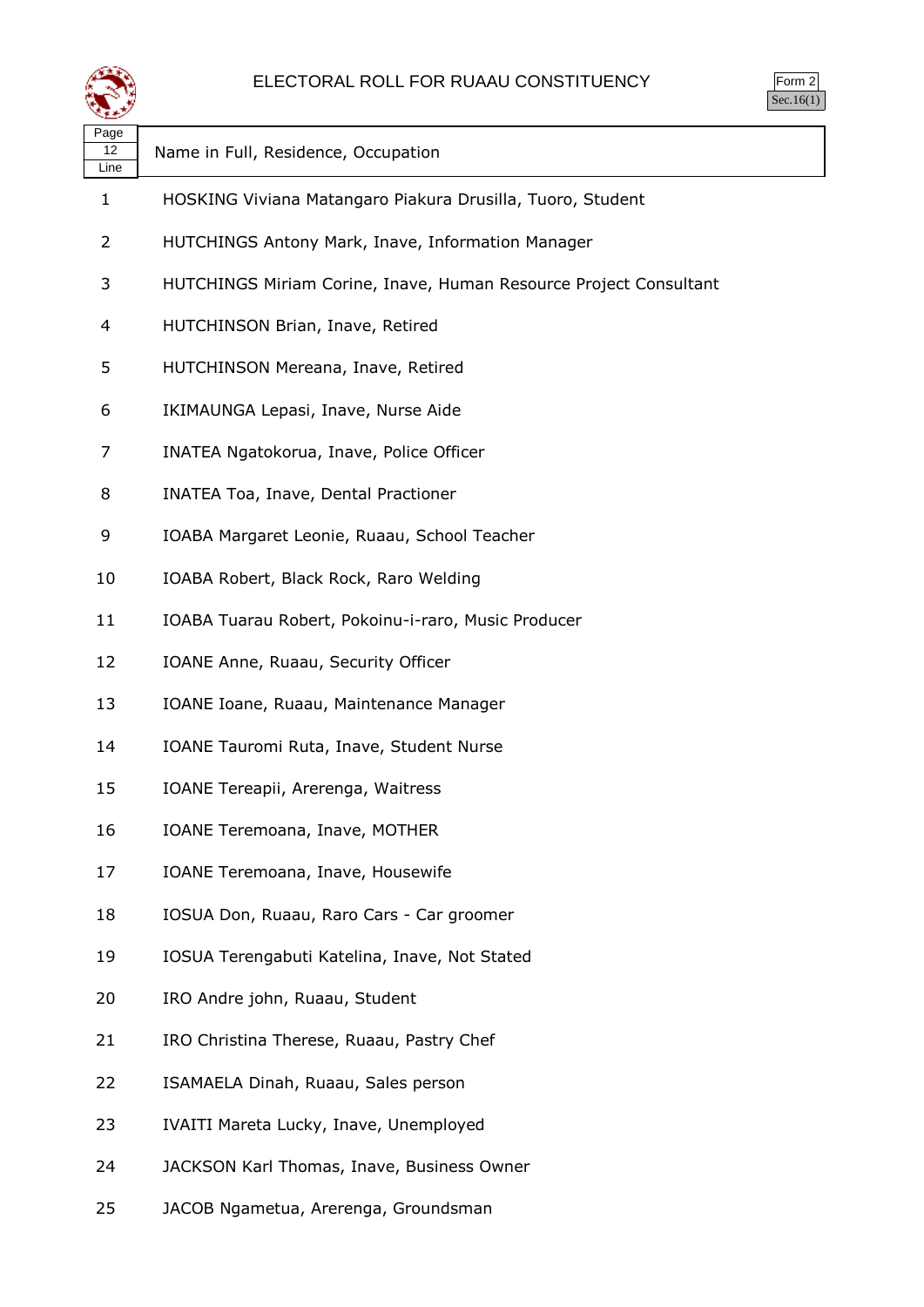

| <b>Im</b><br>٠<br>۰<br>$\cdot$ . |
|----------------------------------|
| ×.                               |

| ∼                  |                                                                                   |
|--------------------|-----------------------------------------------------------------------------------|
| Page<br>13<br>Line | Name in Full, Residence, Occupation                                               |
| 1                  | JACOB Tuainekore, Arerenga, Housewife                                             |
| 2                  | JACOB Upokoina, Arerenga, Housekeeping Supervisor                                 |
| 3                  | JESSIE Eva Cummings, Inave, Housewife                                             |
| 4                  | JESSIE John, Inave, Marine Engineer                                               |
| 5                  | JESSIE Nga, Ruaau, Retired                                                        |
| 6                  | JESSIE Rochelle Riro, Inave, Unemployed                                           |
| 7                  | JESSIE Tupuna Roi, Inave, Driver                                                  |
| 8                  | JESSIE-PURUA Teua Matangaro, Inave, Customer Service Agent-TCI                    |
| 9                  | JOBE Clinton, Black Rock, Resort Owner                                            |
| 10                 | JOBE Maria, Black Rock, Resort Owner                                              |
| 11                 | JOBE Teokotai, Inave, Receptionist (Health)                                       |
| 12                 | JOHN Ngatokoa, Ruaau, Trust Manager                                               |
| 13                 | KAINA Fred, Ruaau, Catholic Priest                                                |
| 14                 | KAINA Janet Nadia Leonie, Inave, Snr Client Service Officer/Secretarial Assistant |
| 15                 | KAINA Kaina Lane, Inave, Student                                                  |
| 16                 | KAKE Moeroa, Inave, Snowbird Laundry                                              |
| 17                 | KAKINO Henry Clifford, Tokerau, Baker                                             |
| 18                 | KAOKAO Ngatamaine, Black Rock, Housemaid                                          |
| 19                 | KARATI Anastasia Krystal, Inave, Checkout Assistant                               |
| 20                 | KAREROA Rosette Verginie, Ruaau, Domestic Duties                                  |
| 21                 | KAREROA Tauraa, Ruaau, Hospitality                                                |
| 22                 | KARIKA John Jeremiah Pareariki, Ruaau, Not Stated                                 |
| 23                 | KARIKA Temata Parau, Ruaau, Car groomer                                           |
| 24                 | KATOA James Timothy, Ruaau, CI Football Association                               |
| 25                 | KATOA Katherine Vaine, Tokerau, School Teacher                                    |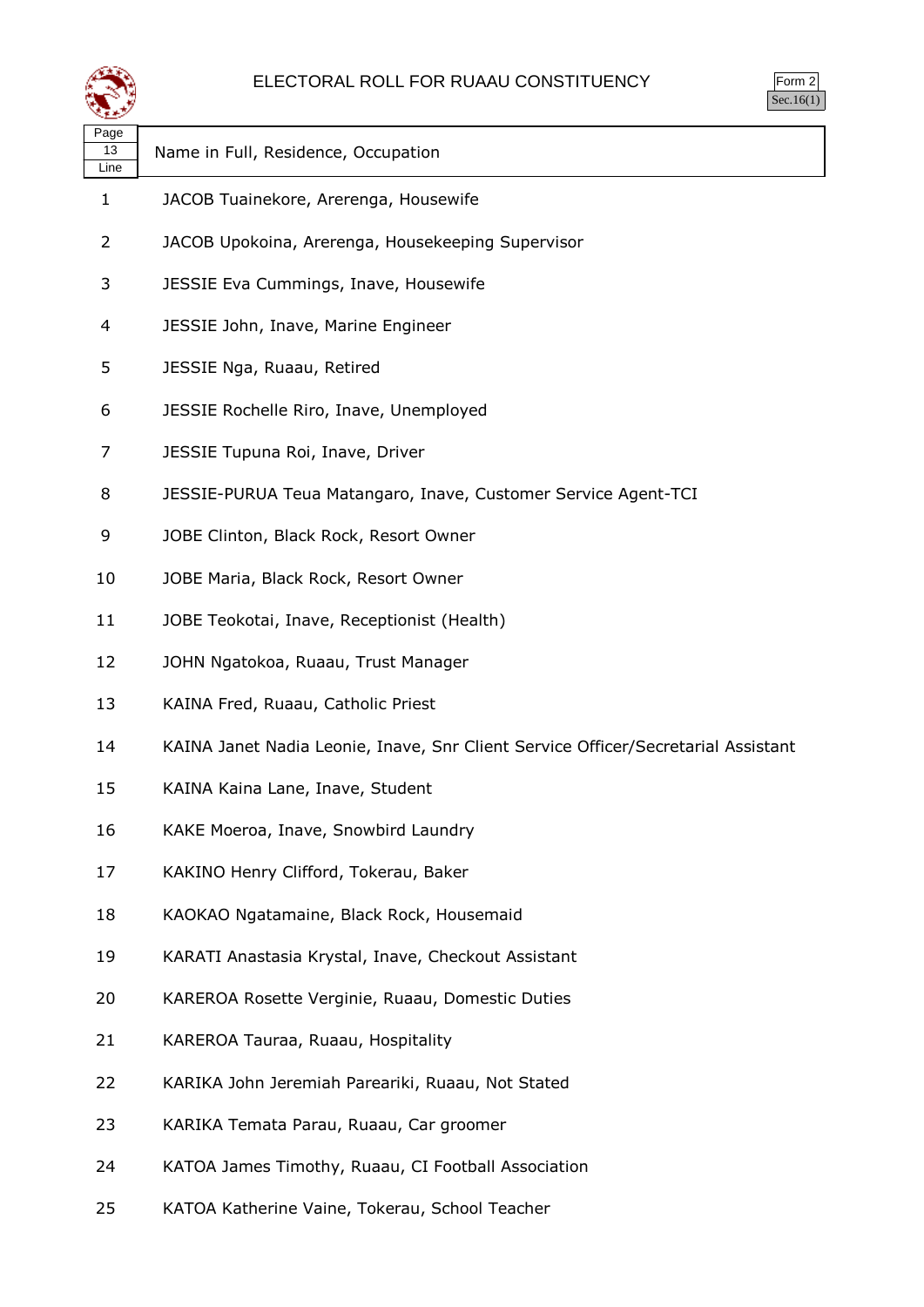

| orm<br><u>ر.</u> |
|------------------|
|                  |

| Page<br>14<br>Line | Name in Full, Residence, Occupation                            |
|--------------------|----------------------------------------------------------------|
| 1                  | KATUKE Tangata, Ruaau, Labourer                                |
| 2                  | KAUKURA Andrew, Ruaau, Labourer                                |
| 3                  | KAUKURA Maarametua, Ruaau, Referee Development Officer         |
| 4                  | KAUTAI Gaven, Inave, Builder                                   |
| 5                  | KAUVAI Betty Ngatokorua, Inave, Head Chef                      |
| 6                  | KAUVAREVAI Anna Rosie, Inave, Mother                           |
| 7                  | KAVAKURA Araipu Tiata, Ruaau, Retired                          |
| 8                  | KAVAKURA Kaa, Inave, Groundsman                                |
| 9                  | KAVAKURA Teokotai, Ruaau, Kitchenhand-Crown Beach              |
| 10                 | KAVAKURA Upokoina Nooenua, Ruaau, Panel Beater                 |
| 11                 | KEEP Chris Michael, Ruaau, Teacher                             |
| 12                 | KELLEHER Anthony John, Ruaau, Administrator                    |
| 13                 | KERMODE Alex Noa, Inave, Mechanic                              |
| 14                 | KERMODE Brandon William, Ruaau, Merchandiser                   |
| 15                 | KERMODE Kayleena Rose, Ruaau, Unemployed                       |
| 16                 | KERMODE Miimetua, Tokerau, Chef                                |
| 17                 | KERMODE Tania Sheryl, Ruaau, Sales Assistant                   |
| 18                 | KHAN-RATUMU Estherlina, Black Rock, Restaurant and Bar Manager |
| 19                 | KIRITIA Robert, Ruaau, Carpenter                               |
| 20                 | KIRITIA Teinangaro Lesley, Ruaau, Not Stated                   |
| 21                 | KOTEKA Ebeneza Ben Henry, Arerenga, Assistant Manager          |
| 22                 | KOTEKA Henry Damon, Inave, Air NZ aircraft attendant           |
| 23                 | KOTEKA Jocelyn Itinga, Arerenga, Trust Officer                 |
| 24                 | KOTEKA Tutu Mangavai Esetera, Inave, Retired                   |

LAUDOLA Nepote Petero, Black Rock, Taxi Driver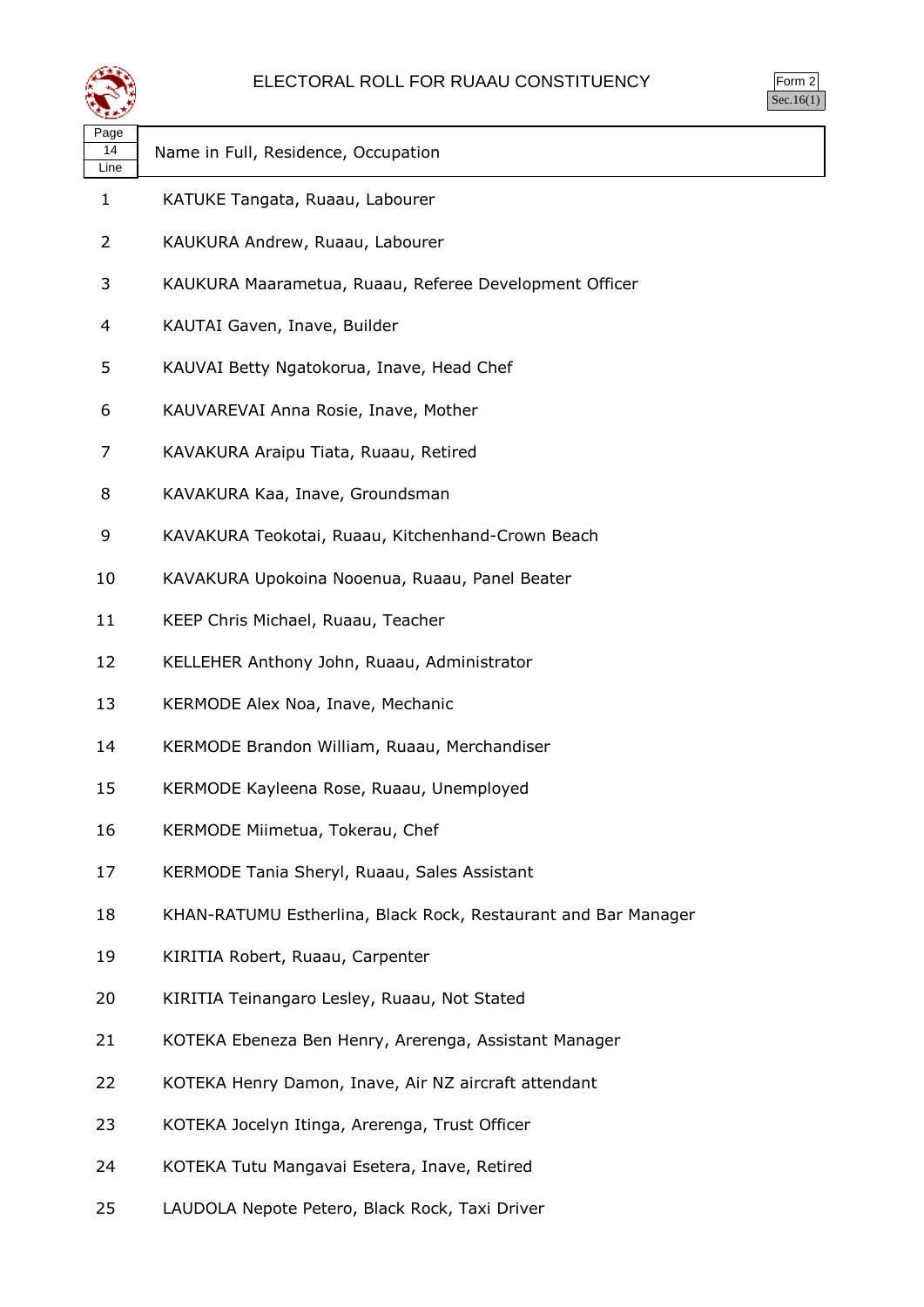

| $\mathsf{m}$<br>◢<br>u<br>٠<br>×, |  |
|-----------------------------------|--|
|                                   |  |

| Page<br>15<br>Line | Name in Full, Residence, Occupation                                      |
|--------------------|--------------------------------------------------------------------------|
| 1                  | LAWLOR Stacey Leonie, Ruaau, Beauty Therapist                            |
| 2                  | LAXTON-BLINKHORN Malcolm, Ruaau, Retired                                 |
| 3                  | LEEFE Mary, Ruaau, Self Employed                                         |
| 4                  | LEWIS Brianna Takaia, Black Rock, Student                                |
| 5                  | LEWIS Keziah Brittany Viani, Black Rock, Manager                         |
| 6                  | LEWIS Owen Robert David, Black Rock, Secretary General - CISNOC          |
| 7                  | LINDSAY John Paul, Ruaau, Salesman-Vonnias Warehouse                     |
| 8                  | LINDSAY Lenora Warrancee, Ruaau, Office Secretary-Apii Arorangi          |
| 9                  | LOGAN Andrew, Inave, Pilot Air Rarotonga                                 |
| 10                 | LYNCH Katherine Bridget, Ruaau, Not stated                               |
| 11                 | LYNCH Patrick Joseph, Pokoinu-i-raro, Retired                            |
| 12                 | MAIREROA Mai Iaveta, Tokerau, Student                                    |
| 13                 | MAIREROA Phillip Matakeu, Tokerau, Factory Worker                        |
| 14                 | MAIREROA Tuakana, Ruaau, Student                                         |
| 15                 | MAKA Nora Anne Kuraono, Inave, Communication - CI Police                 |
| 16                 | MAKIITI-TUAPUTA Metuavaine Moeroa, Arerenga, Costume designer/Tour Guide |
| 17                 | MALCOLM Sally Elizabeth, Ruaau, Engineer                                 |
| 18                 | MALCOM Duanne Tearaitoa, Ruaau, Engineer                                 |
| 19                 | MAMANU Elizabeth Nola, Inave, Self Employed                              |
| 20                 | MAMANU Mania, Inave, Journalist                                          |
| 21                 | MAMANU Ngaitemate, Inave, Pensioner                                      |
| 22                 | MAMANU Ngametua, Inave, Tour Guide                                       |
| 23                 | MAMANU Ngeti Mani Daniel, Inave, Builder                                 |
| 24                 | MAMANU Rangitai, Inave, Fleet manager-Maritime Cook Islands              |

MAMANU Riiti, Inave, Self Employed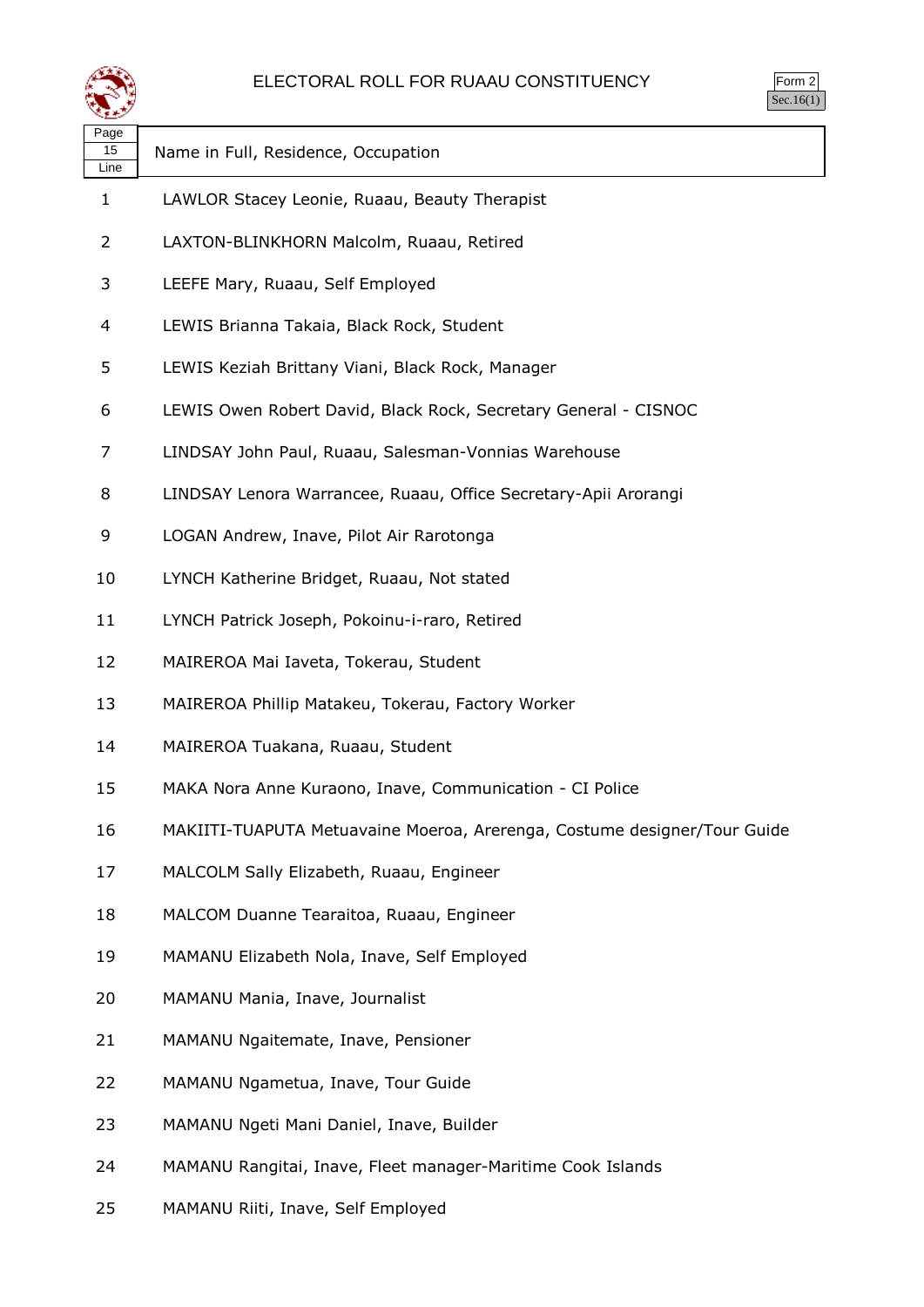

Form 2  $\text{Sec.16}(1)$ 

| Page<br>16<br>Line | Name in Full, Residence, Occupation                                      |
|--------------------|--------------------------------------------------------------------------|
| 1                  | MAMANU Takairangi Calais, Inave, Occupation Not Stated                   |
| 2                  | MAMANU Tereapii, Ruaau, Sales Person                                     |
| 3                  | MAMANU-MATHESON Moeroa Memory, Ruaau, Registrar of Ships                 |
| 4                  | MANA Ambrose, Arerenga, Unemployed                                       |
| 5                  | MANAVAROA Korina Dalphine, Inave, No Occupation                          |
| 6                  | MANAVAROA Kura-Ariki Elijah, Inave, Assistant warehouse dispatch         |
| 7                  | MANAVAROA Manavaroa Tuaine, Inave, Grower                                |
| 8                  | MANAVAROA Ngatupuna Moeroa, Inave, Planter                               |
| 9                  | MANAVAROA Oakirangi Erisamari Justina, Inave, Senior Land Titles Manager |
| 10                 | MANAVAROA Tuaine, Inave, Police Officer                                  |
| 11                 | MANAVAROA Tuaine Jnr, Inave, Police Officer                              |
| 12                 | MANAVAROA Tutai, Inave, Supervisor                                       |
| 13                 | MANAVAROA Veronica Tangitamaine, Inave, Unemployed                       |
| 14                 | MANAVAROA RIMA Denny Teremoana, Inave, Nurse                             |
| 15                 | MANEA Henderson, Inave, Student                                          |
| 16                 | MANEA Mary Tihana, Inave, ICT Technician Assistant                       |
| 17                 | MANEA Ngatamariki Nga, Inave, Nurse                                      |
| 18                 | MANEA Takave, Inave, Mechanic                                            |
| 19                 | MANI Okirua Noel, Ruaau, Registered Nurse                                |
| 20                 | MANUEL Ngaevaeva Tangi, Inave, Cleaner                                   |
| 21                 | MANUEL Tavake, Arerenga, Senior Research Officer                         |
| 22                 | MANUEL Teokotai, Inave, Builder                                          |
| 23                 | MANUEL Tungane, Ruaau, Island Craft Factory Manager                      |
| 24                 | MANUELA Melarine Tiana, Inave, Self-employed                             |
| 25                 | MANUELA Tania, Ruaau, Self Employed                                      |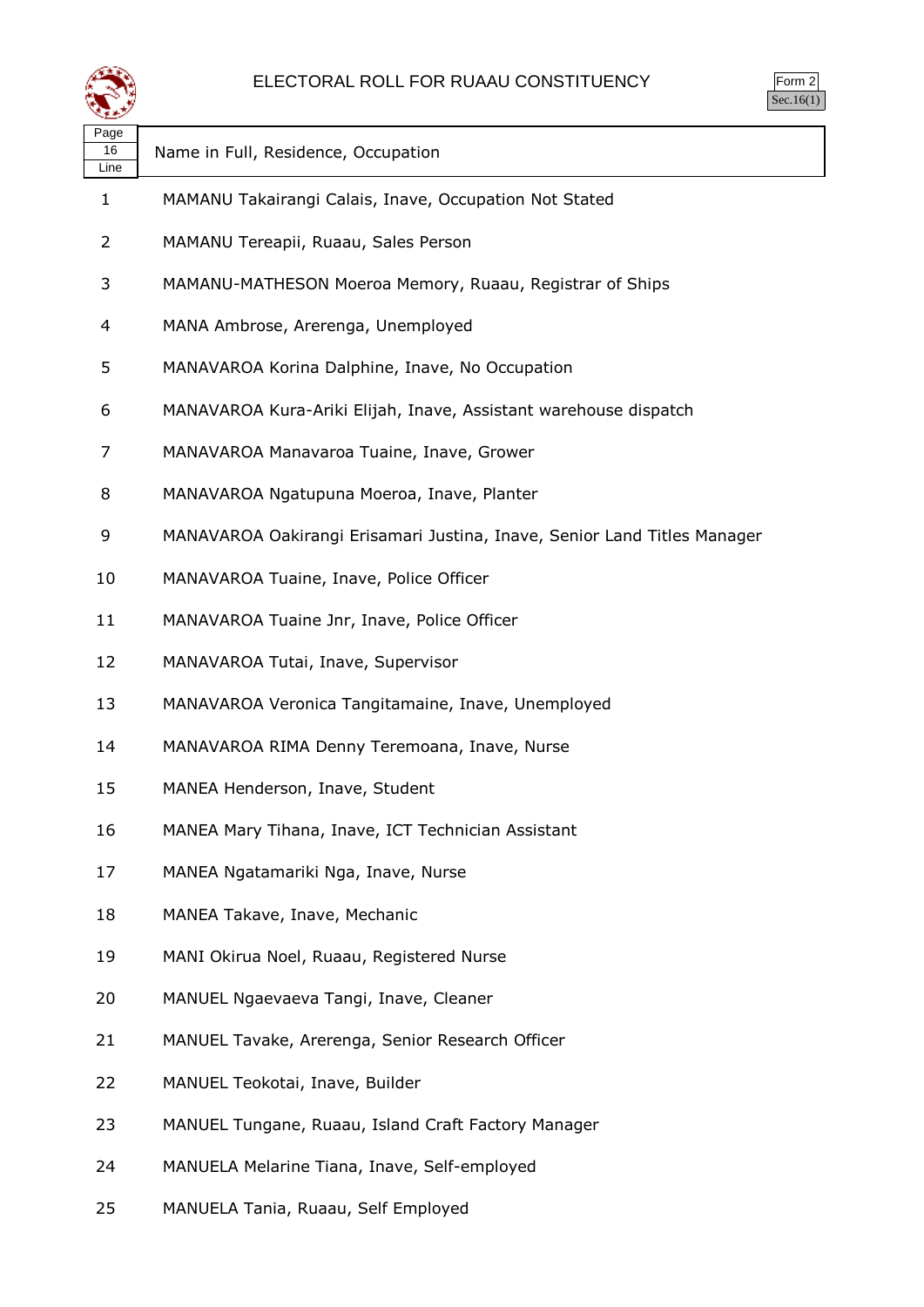

| Page<br>17<br>Line | Name in Full, Residence, Occupation                                 |
|--------------------|---------------------------------------------------------------------|
| 1                  | MAOATE Celestine Tereapii, Ruaau, Receptionist                      |
| 2                  | MAPU Kura, Inave, Carpenter                                         |
| 3                  | MARII Ngatokoa, Arerenga, Labourer                                  |
| 4                  | MARIRI Akepiataonga, Inave, Teacher Aide                            |
| 5                  | MARSTERS Akarotoua John, Inave, Retired                             |
| 6                  | MARSTERS Cheryl, Ruaau, Housewife                                   |
| 7                  | MARSTERS Jock, Inave, Nurse Aide                                    |
| 8                  | MARSTERS Julia, Ruaau, Shop Assistant - Kavera Central              |
| 9                  | MARSTERS Korinako Manuka, Inave, Energy Operator                    |
| 10                 | MARSTERS Maria, Ruaau, Housewife                                    |
| 11                 | MARSTERS Munokoa, Ruaau, Unemployed                                 |
| 12                 | MARSTERS Randi Omega, Ruaau, Not stated                             |
| 13                 | MARSTERS Rimaati, Inave, Self Employed                              |
| 14                 | MARSTERS Saretuarua, Inave, Domestic Duties                         |
| 15                 | MARSTERS Tom, Tokerau, Sheetmetal Tradesman                         |
| 16                 | MARSTERS Tuakanamoe, Ruaau, Labourer                                |
| 17                 | MARU Emeline Maraea, Inave, Shop Assistant                          |
| 18                 | MARU Lorena Carla, Inave, Student                                   |
| 19                 | MARU Pamela Ellen, Ruaau, Secretary of Ministry of Marine Resources |
| 20                 | MARU Roland Tamatoa, Ruaau, Fisheries Officer                       |
| 21                 | MATA David, Ruaau, Driver                                           |
| 22                 | MATA Maraea, Inave, Housewife                                       |
| 24                 | MATAIO Nooroa, Inave, Security Officer                              |
| 23                 | MATAIO Nooroa, Inave, Unemployed                                    |

MATAIO Tuainekore, Inave, Shop Assistant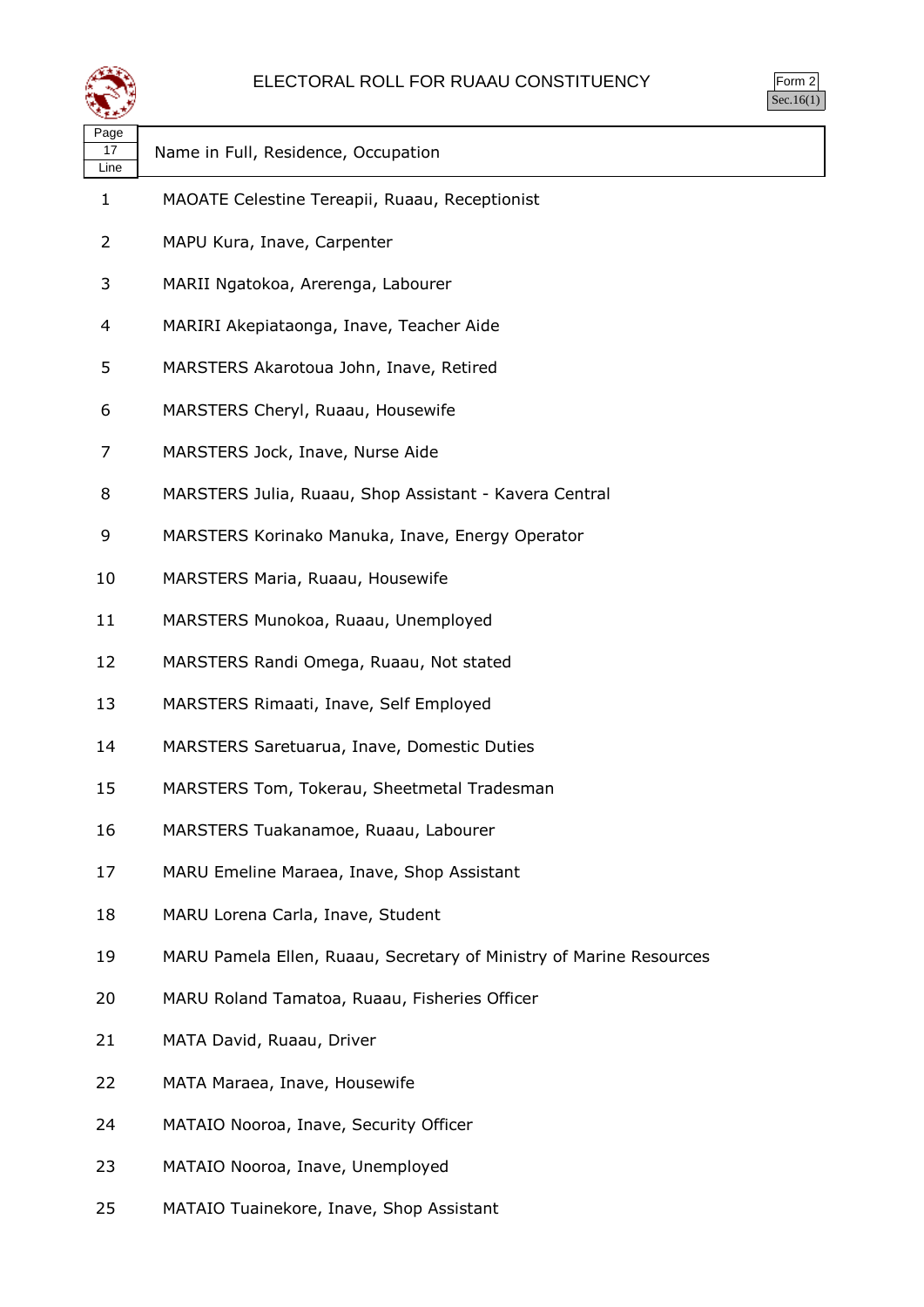

| Page<br>18<br>Line | Name in Full, Residence, Occupation                             |
|--------------------|-----------------------------------------------------------------|
| 1                  | MATAITI Diana Rosalina, Inave, Kitchen hand                     |
| $\overline{2}$     | MATAKINO Julina Tomokino, Inave, Vaiora Factory worker          |
| 3                  | MATAORA Elena, Ruaau, Property Officer                          |
| 4                  | MATAORA Latishia Vaine Candice, Ruaau, Senior Fisheries Officer |
| 5                  | MATAORA Melva Kariessa, Ruaau, Student                          |
| 6                  | MATAORA Talia Mahiriki Rose, Inave, Domestic Duties             |
| 7                  | MATAORA Vaipo, Inave, GIS Manager - Survey Dept                 |
| 8                  | MATAORA Victor Kani, Ruaau, Crop Technician                     |
| 9                  | MATAORAKORE Linda Upokoina, Pokoinu-i-raro, Domestic Duties     |
| 10                 | MATAORAKORE Ngametua, Pokoinu-i-raro, Machinery Operator        |
| 11                 | MATAPO Grace Sharneen, Inave, Student                           |
| 12                 | MATAPO Piri, Ruaau, Painter                                     |
| 13                 | MATAROA David Trent, Inave, Driver                              |
| 14                 | MATAROA Georgina, Ruaau, Teacher                                |
| 15                 | MATAROA Karliean Emma Tangi, Ruaau, Bank Officer-BCI            |
| 16                 | MATAROA Noopai, Inave, Domestic Duties                          |
| 17                 | MATAROA Puati Tere, Inave, Welder                               |
| 18                 | MATAROA Shirley, Inave, Housewife                               |
| 19                 | MATAROA Stacey Kaherine, Inave, Domestic Duties                 |
| 20                 | MATAROA Teariki Tere, Inave, Motor Mechanic/Taxi driver         |
| 21                 | MATAROA Tepaeru, Inave, Supervisor                              |
| 22                 | MATATIA Metuangaro Trent, Ruaau, IT Consultant                  |
| 23                 | MATEARA Rita Elizabeth, Inave, Public Relations                 |
| 24                 | MATHESON Robert Graham Arii, Ruaau, Teacher                     |
|                    |                                                                 |

MATHEWS Nooapii Mikara Rakau-Pai Tungane, Ruaau, Cleaner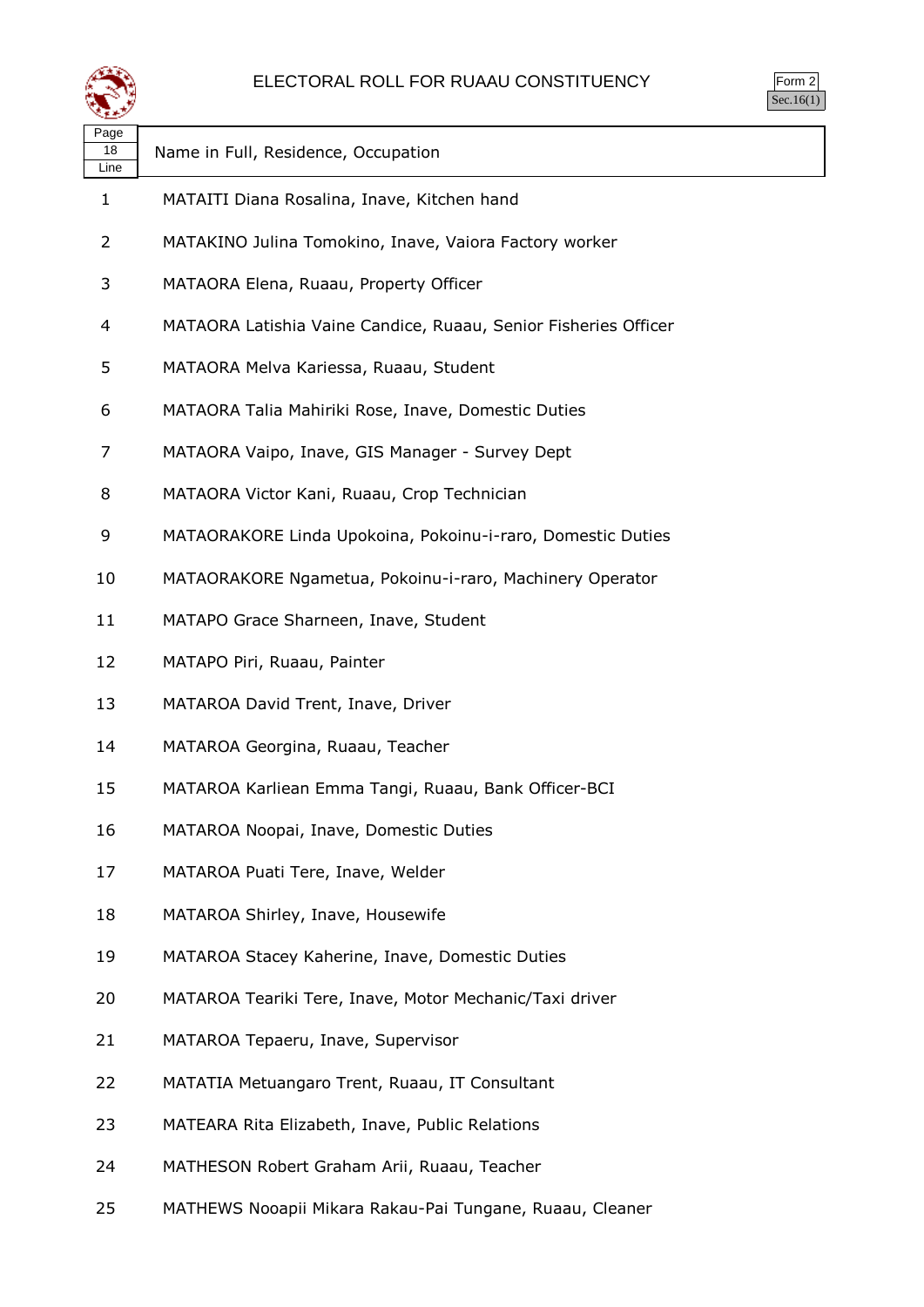

| Page<br>19<br>Line | Name in Full, Residence, Occupation                           |
|--------------------|---------------------------------------------------------------|
| 1                  | MAUI Matamaru, Black Rock, Prime Foods                        |
| 2                  | MAUI Teivanui Taralee Gloria, Inave, Accounts Assistant       |
| 3                  | MAUKE Tutai, Ruaau, Student                                   |
| 4                  | MCDONALD Mary Anna Raui, Ruaau, Coordinator - Creative Centre |
| 5                  | MCDONALD Thomas Graham, Ruaau, Builder                        |
| 6                  | MCFARLANE Andrew Gordon, Ruaau, Manager                       |
| 7                  | MCFARLANE Michelle Tracy, Ruaau, Manager                      |
| 8                  | MCMILLEN Richard John, Pokoinu-i-raro, Manager                |
| 9                  | METUA AREA Teina, Inave, Labourer                             |
| 10                 | METUAKORE Taraariki, Ruaau, Cashier                           |
| 11                 | METUANGARO Rachel, Ruaau, Corporate Support Officer           |
| 12                 | METUARAU Tiare Taina Mary, Ruaau, Waitress                    |
| 13                 | MEYER August Frederic, Arerenga, Self-Employed                |
| 14                 | MEYER Sophie Joyce, Arerenga, Self-Employed                   |
| 15                 | MITCHELL Nicholas Stanley, Arerenga, Apprentice Plumber       |
| 16                 | MITIAU Vaickay Tuaiti, Ruaau, Student                         |
| 17                 | MOEARA Gabriel Bambridge, Inave, Self Employed                |
| 18                 | MOETAUA Kura Taunga, Inave, Air Raro Crew                     |
| 19                 | MOKOROA Matthew James, Ruaau, Student                         |
| 20                 | MOKOROA Tanire, Tokerau, Builder                              |
| 21                 | MOORE Aloma Iva, Inave, Business Development                  |
| 22                 | MOTUONE Ruarakau, Inave, Driver                               |
| 23                 | MOUI Fenni Alma, Inave, Restaurant Manager                    |
| 24                 | MUIR Gary Thomas, Ruaau, Occupation Not Stated                |
|                    |                                                               |

MUNRO Elizabeth Moari, Arerenga, Environment Officer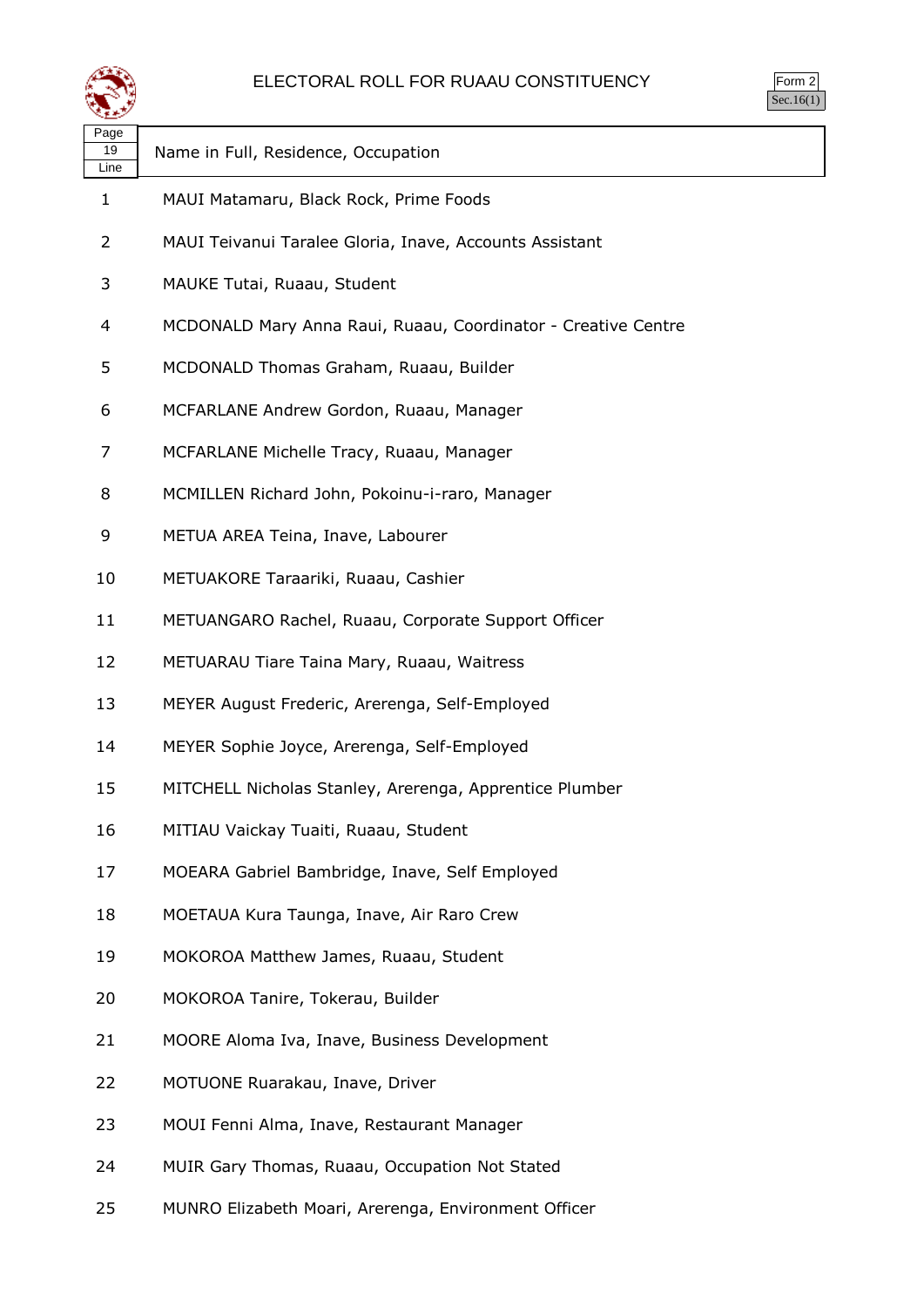

| $rac{1}{2}$<br>╯ |  |
|------------------|--|
| ۰                |  |

| Page<br>20<br>Line | Name in Full, Residence, Occupation                 |
|--------------------|-----------------------------------------------------|
| 1                  | MUSSELL Chris William, Ruaau, Fisherman             |
| 2                  | MUSSELL Dani Chris, Inave, Sound Engineer           |
| 3                  | MUSTONEN Regina Annikki, Arerenga, Student          |
| 4                  | NAPA Edwin James, Ruaau, Builder                    |
| 5                  | NAPA Livia Tamaine, Black Rock, Student             |
| 6                  | NAPA Nane Angelina, Arerenga, Housewife             |
| 7                  | NAPA Ngatokorua, Pokoinu-i-raro, Kitchen Hand       |
| 8                  | NAPA Nooroa, Black Rock, Student                    |
| 9                  | NAPA Pauline Teresa, Pokoinu-i-raro, Retired        |
| 10                 | NAPA Reginald, Pokoinu-i-raro, Mechanic             |
| 11                 | NAPA Takiriko Rita, Pokoinu-i-raro, Self Employed   |
| 12                 | NAPA Tani Catherine, Arerenga, Sales Executive      |
| 13                 | NAPA Vaine Tiaki Mouauri, Tokerau, Student          |
| 14                 | NAPA-BATES Rozanna, Black Rock, Not Stated          |
| 15                 | NARAYAN Adi, Ruaau, Hotel Owner                     |
| 16                 | NASLUND John Edward, Inave, Systems Manager         |
| 17                 | NASLUND Perita Ropati, Inave, Waitress              |
| 18                 | NATUA Ruth, Ruaau, Receptionist Cashier             |
| 19                 | NENA Colleen Denise, Arerenga, Saleswoman           |
| 20                 | NENA Naomi, Ruaau, Reservations                     |
| 21                 | NEURURER Mii, Tokerau, Account Clerk/Head Cashier   |
| 22                 | NEURURER Roland, Tokerau, Food and Beverage Manager |
| 23                 | NEURURER Roland Gene, Ruaau, Student                |
| 24                 | NGAATA Emil Taraare, Black Rock, Maintenance        |

NGAATA Ewan Tekauariki, Ruaau, Self Employed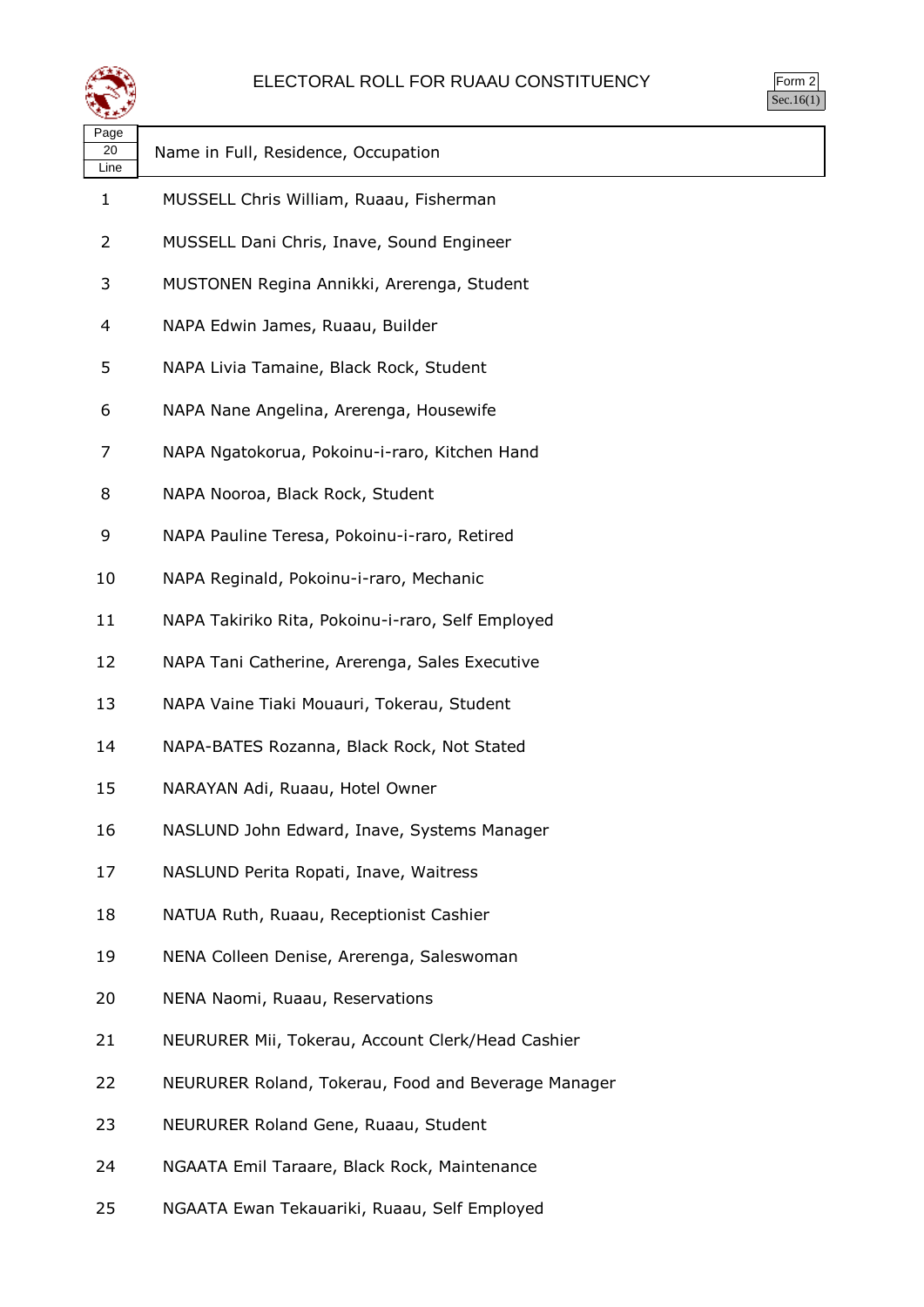

| orm |
|-----|
| ÷   |

| ≍±≠∠               |                                                                             |
|--------------------|-----------------------------------------------------------------------------|
| Page<br>21<br>Line | Name in Full, Residence, Occupation                                         |
| $\mathbf{1}$       | NGAATA Ioane, Arerenga, Carpenter/Tutor                                     |
| 2                  | NGAATA Joshua, Inave, Builder                                               |
| 3                  | NGAATA Kim Maree, Arerenga, CITC Operations Manager                         |
| 4                  | NGAATA Wilma Koivikore, Black Rock, Self Employed                           |
| 5                  | NGAI Kimi, Arerenga, Waitress                                               |
| 6                  | NGAI Sabrina, Ruaau, Waitress                                               |
| 7                  | NGAMETUA Mahina Kilioulani Angeline, Black Rock, Student                    |
| 8                  | NGANI Titoru Tekeu, Inave, Satelite/Delivery CITC                           |
| 9                  | NGAPUTA Miimetua, Inave, Home Duties                                        |
| 10                 | NGARO Bobby, Inave, Hotel Worker - Edgewater                                |
| 11                 | NGAROURU Karoia, Arerenga, Groundsman                                       |
| 12                 | NGATAMAINE Ngapoko Michael, Ruaau, Border Management Controller             |
| 13                 | NGATAMAINE Rungaengae Audrey, Ruaau, Domestic Duties                        |
| 14                 | NGATAMAINE Teinakore Te-Vaka-O-Iro Petrolnica Audrey, Ruaau, Shop Assistant |
| 15                 | NGATAMARIKI Tiatoa Ngatokorua, Tokerau, Disability                          |
| 16                 | NGATIKAO Tuamaki Pokoina, Inave, Self Employed                              |
| 17                 | NIA Inanui Ki te Rangi, Ruaau, CITC Supermarket Retail                      |
| 18                 | NICHOLAS Hinano Augustine, Inave, Self Employed                             |
| 19                 | NICHOLAS James Tereapii, Ruaau, Security CITC                               |
| 20                 | NICHOLAS Mary Elaine, Inave, Receptionist                                   |
| 21                 | NICHOLAS Takiriko Margarett, Inave, Self Employed                           |
| 22                 | NIKORIMA Dreenagha Rahera Potiki, Inave, Grounds Keeper, Maintenance        |
| 23                 | NOA Ngarau, Ruaau, Storeman-Vonnia's                                        |
| 24                 | NOEMA Angelina Taiariki, Ruaau, Registered Nurse                            |

NOOANA Makara Emanuel Jimmy, Inave, Lines Man - TAU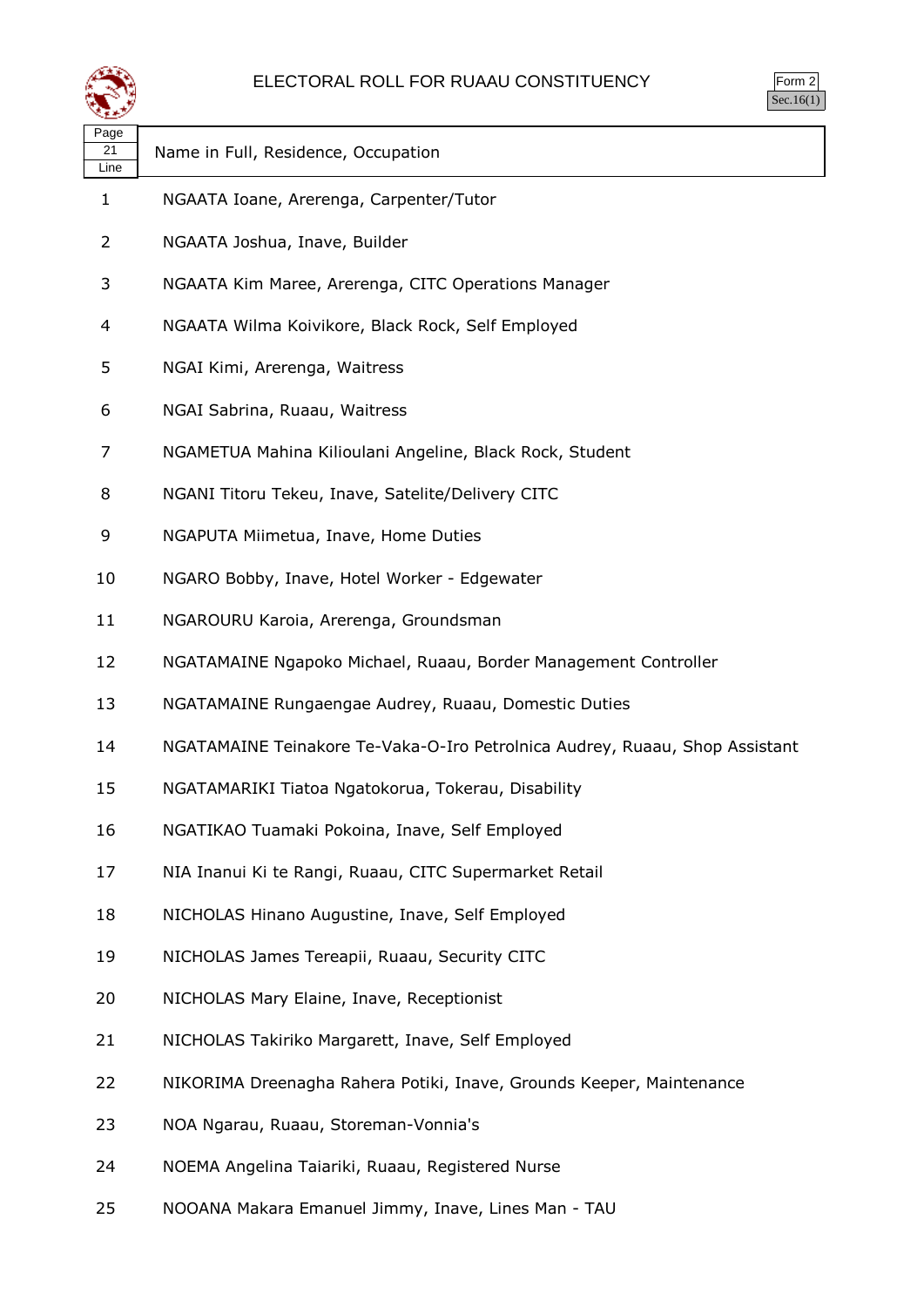

| Page<br>22<br>Line | Name in Full, Residence, Occupation                               |
|--------------------|-------------------------------------------------------------------|
| 1                  | NOOROA Twin Trish, Black Rock, Unemployed                         |
| 2                  | NOOTAI Dave Paul Turua, Inave, Planter                            |
| 3                  | NOOTAI Elizabeth Teumere, Inave, Investigator                     |
| 4                  | NUBONO Tebano Mikaere, Inave, Technician                          |
| 5                  | NUBONO Timwateru, Black Rock, IT Manager                          |
| 6                  | NUMANGA Amber Tuira, Ruaau, Executive Assistant                   |
| 7                  | OKIRUA Akaroto Maria, Inave, Housegirl                            |
| 8                  | OKIRUA Anna, Inave, Domestic Duties                               |
| 9                  | OKIRUA Cajuniba Edmund, Inave, Airport Security                   |
| 10                 | OKOTAI Henereta, Ruaau, Kitchen Hand                              |
| 11                 | PAITAI Teupoko-o-Ngariki, Ruaau, Retired                          |
| 12                 | PAITAI William Are, Ruaau, Pensioner                              |
| 13                 | PAITI Teariki Nga, Pokoinu-i-raro, Unemployed                     |
| 14                 | PAKARI Vavia, Inave, Builder                                      |
| 15                 | PANAHO Christine Monica, Ruaau, Director                          |
| 16                 | PANOHO Toni Rangi Huia, Inave, Beauty Therapist                   |
| 17                 | PAREANGA Andreas Petersen, Inave, IT Technician                   |
| 18                 | PARIMA Arumetua, Inave, Ministry of Agriculture-Extension Officer |
| 19                 | PATIA Nicola Rangi, Inave, Store Manager                          |
| 20                 | PATIA-KATAMIRO Ngamarama Chanel, Inave, Bank Officer              |
| 21                 | PAUKA Miimetua Memory, Inave, Restaurant Manager-Crown Beach      |
| 22                 | PAULO Tatiana Tamara, Inave, Finance Manager-DCD/MFEM             |
| 23                 | PEKEPO Ngametua Ngaro, Inave, Groundsman                          |
| 24                 | PEKEPO Rosemary, Inave, Occupation Not stated                     |

PEPE Awhitia, Ruaau, Bank Officer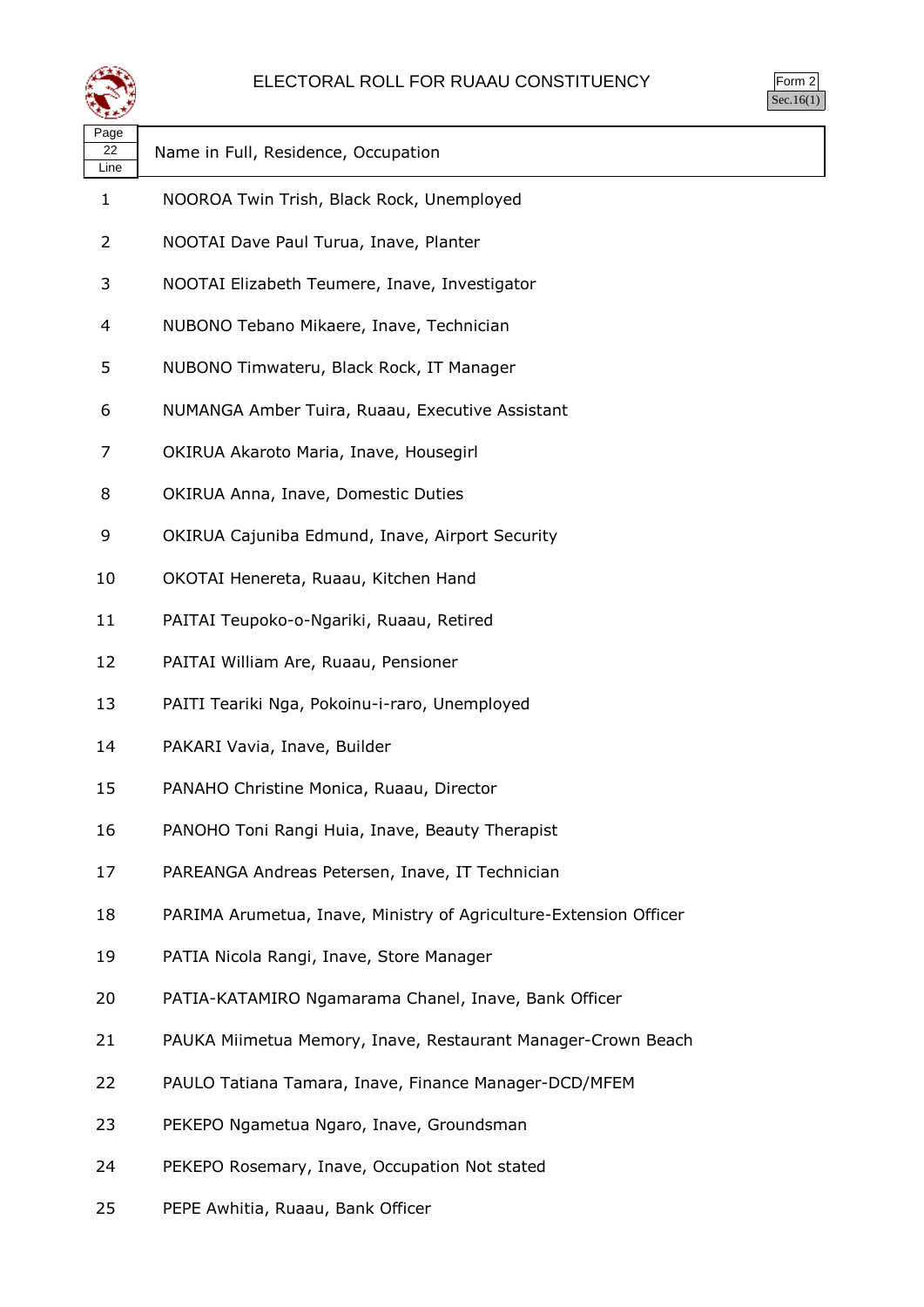

| orm<br>╭ |
|----------|
|          |

 $\overline{\phantom{a}}$ 

| પ⊷                 |                                                                 |
|--------------------|-----------------------------------------------------------------|
| Page<br>23<br>Line | Name in Full, Residence, Occupation                             |
| $\mathbf{1}$       | PEPE Meretetautua, Ruaau, Housewife                             |
| 2                  | PEPE Munokoatea, Ruaau, Teacher                                 |
| 3                  | PERA Charlotte Moana-Lisa, Inave, Student                       |
| 4                  | PERA Cleo-oralia Tereinga, Inave, Shop Assistant                |
| 5                  | PERA Pokotea Tonga, Inave, Housewife                            |
| 6                  | PERKINS Francis William, Ruaau, School Teacher                  |
| 7                  | PETERSON Teinakore, Inave, Not Stated                           |
| 8                  | PHILLIP Boaza Johnville, Ruaau, Handyman                        |
| 9                  | PHILLIP Kimiora, Arerenga, Linesman - TCI                       |
| 10                 | PHILLIP Tereapii, Arerenga, Payroll Supervisor - MFEM           |
| 11                 | PICKERING Caroline Paloma, Ruaau, Sales Person-Pickering Motors |
| 12                 | PICKERING Fredrick Ian, Inave, Student                          |
| 13                 | PICKERING Gabrielle Mareta, Inave, Admin-Pickering Motors       |
| 14                 | PICKERING Michelle Turea, Inave, Administration Clerk           |
| 15                 | PICKERING Moana Theresa, Inave, University Student              |
| 16                 | PICKERING Pauline Meleone, Inave, University Student            |
| 17                 | PICKERING Winton Brian, Ruaau, Company Director                 |
| 18                 | PIRAKE Simone Vikki Jireh, Tokerau, Student                     |
| 19                 | PIRAKE Steven, Arerenga, Unemployed                             |
| 20                 | PIRANGI George Turuia, Black Rock, Panel Beater                 |
| 21                 | PIRANGI Raymond Anapaarii Nootoa, Ruaau, Fireman                |
| 22                 | PIRANGI Tapai, Pokoinu-i-raro, Panel Beater                     |
| 23                 | PIRANGI Tiare Amuraa, Black Rock, Unemployed                    |
| 24                 | PIRANGI Vaine, Inave, Nurse                                     |

PIRIOI Ngametua, Ruaau, Housewife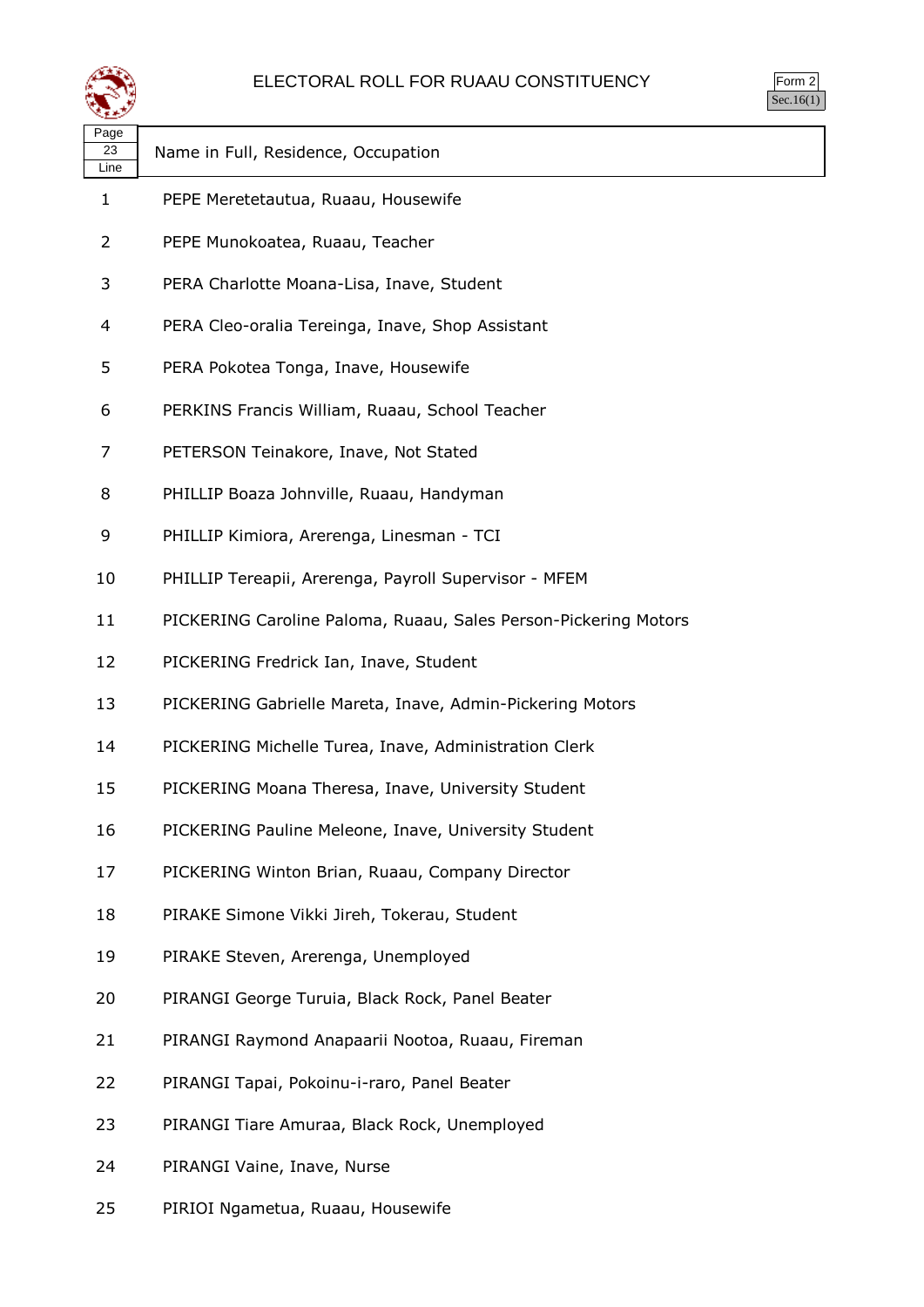

| rm<br>◞<br>u<br>٠ |
|-------------------|
|                   |

| ∽                  |                                                       |
|--------------------|-------------------------------------------------------|
| Page<br>24<br>Line | Name in Full, Residence, Occupation                   |
| 1                  | POA Jane, Ruaau, Tutor Facilitator CITTI              |
| 2                  | POKO Arangaro, Inave, Retired                         |
| 3                  | POKO Caroline Maryanne, Black Rock, Finance Manager   |
| 4                  | POKO Upoko, Black Rock, Head Storeman                 |
| 5                  | POKOINA Mouria Tangiiau, Inave, Groundsman            |
| 6                  | POKURA Joryna Tiana, Inave, Student                   |
| 7                  | POKURA Nukutau, Inave, Consultant                     |
| 8                  | POKURA Ruth, Inave, Senior Advisor-Gender Development |
| 9                  | POLI Carlo, Ruaau, Hospitality Consultant             |
| 10                 | POPE Edith Angela, Ruaau, Legal Counsel               |
| 11                 | PORTER Tia Marthalina, Arerenga, Self Employed        |
| 12                 | POTORU Grafton David, Inave, Airport Security Officer |
| 13                 | POTORU Ngatamariki, Inave, Immigration Officer        |
| 14                 | POTORU Russell Tu, Ruaau, Unemployed                  |
| 15                 | POUAI Tuakana, Ruaau, Labourer - T&M                  |
| 16                 | POUAO Ngatamariki Junior, Ruaau, Student              |
| 17                 | POUAO Travellor Navigator, Ruaau, CITC supermarket    |
| 18                 | POWELL Putoto, Inave, Shop Assistant                  |
| 19                 | POWELL Richard John Edward, Inave, Retailer           |
| 20                 | PRATT Mennie, Tokerau, Computer Operator/Secretary    |
| 21                 | PRIEST Grant Colin, Ruaau, Managing Director          |
| 22                 | PRIEST Marie Pauline, Ruaau, Secretary                |
| 23                 | PUIA Sylvana Annie, Ruaau, Occupation Not Stated      |
| 24                 | PUMATI Teremoana, Ruaau, Security                     |

PUNA Jackie Cecil, Ruaau, Home Duties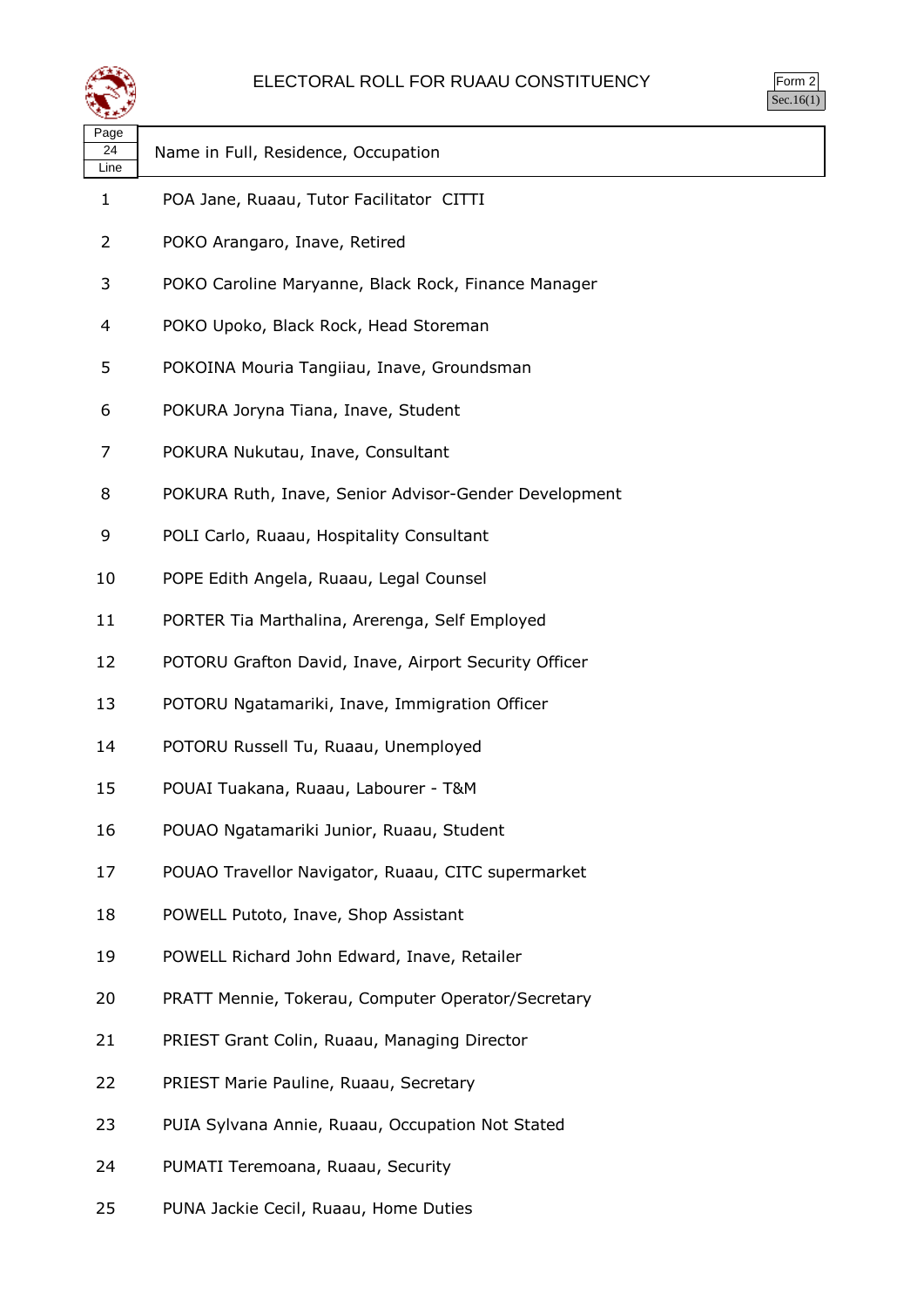

| $\mathsf{m}$ |  |
|--------------|--|
|              |  |

| Page<br>25<br>Line | Name in Full, Residence, Occupation                       |
|--------------------|-----------------------------------------------------------|
| 1                  | PUNA Ngereteina, Ruaau, Retired                           |
| 2                  | PUNGA Wayken, Ruaau, Warehouse Assistant Manager          |
| 3                  | PURI Alexander Teariki, Pokoinu-i-raro, Retired           |
| 4                  | PURUA Apolo Deannoa Romaric Yves, Ruaau, Chef             |
| 5                  | PURUA Ioane, Inave, Police Officer                        |
| 6                  | PURUA Rangi Dean, Arerenga, Secretary/Typist              |
| 7                  | PURUA Teariki Michael Andrew Devant'e, Ruaau, Electrician |
| 8                  | PURUA Tereapii Akevai Niki Tepori-A-Pa, Ruaau, Student    |
| 9                  | PURUA Travel Rodeather David Putaura, Ruaau, Labourer     |
| 10                 | PURUTO Elisabeth Karla, Black Rock, Business Woman        |
| 11                 | PURUTO Vainekiikii, Ruaau, Domestic Duties                |
| 12                 | RAEA Kimiora, Ruaau, Waitress                             |
| 13                 | RAEA Rima, Arerenga, Receptionist                         |
| 14                 | RAEA Tieni, Ruaau, Housewife                              |
| 15                 | RAEINA Elizabeth, Inave, Shop Assistant                   |
| 16                 | RAKI Joe Raki, Ruaau, Snowbird Laundry                    |
| 17                 | RAKITU Rakitu, Inave, Houseman                            |
| 18                 | RANGI Amene, Ruaau, Airline-NZ                            |
| 19                 | RANGI Iro Kavakura, Pokoinu-i-raro, Clerk                 |
| 20                 | RANGI Nooroa, Pokoinu-I-raro, Housewife                   |
| 21                 | RANGI Rangi Mokotua, Ruaau, Mechanic/Panel Beater         |
| 22                 | RANGO Aniu, Inave, Penisoner                              |
| 23                 | RASMUSSEN Dan-Olaf Vane, Tokerau, Student                 |
| 24                 | RATUMU Felila, Black Rock, Self Employed                  |

RATUMU Gwynalyn Mereana, Black Rock, Waitress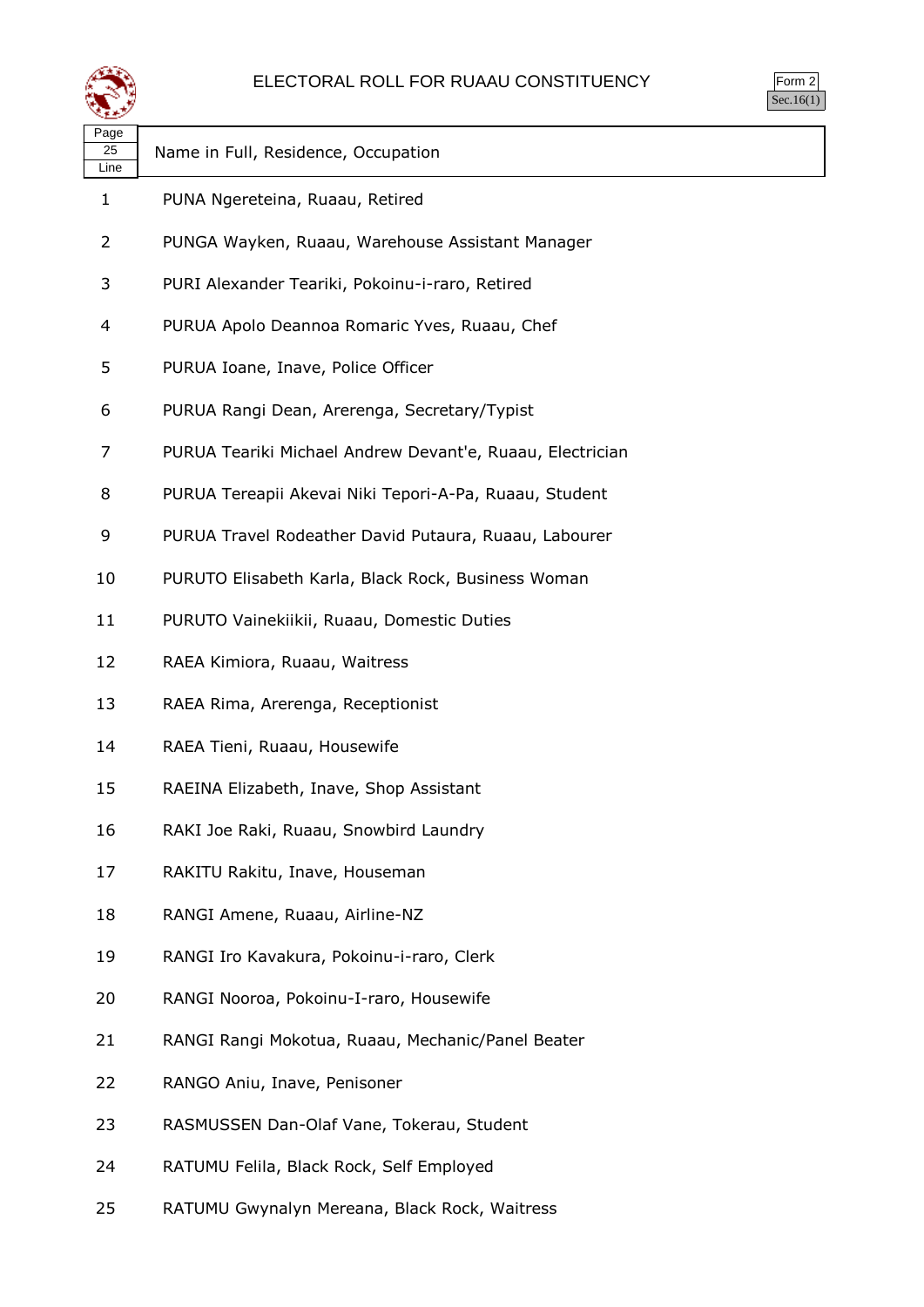

| rm<br>◞<br>u<br>٠ |
|-------------------|
|                   |

| Page<br>26<br>Line | Name in Full, Residence, Occupation                   |
|--------------------|-------------------------------------------------------|
| 1                  | RATUMU Ngaoa Angele, Inave, Debtors                   |
| 2                  | RATUMU Teura Junior, Black Rock, Prison Guard         |
| 3                  | RATUMU Vaine Noota, Ruaau, Occupation Not Stated      |
| 4                  | RAU Marama April Rangi, Ruaau, Student                |
| 5                  | RAU Michael, Black Rock, Mets Officer                 |
| 6                  | RAUMEA Koroa, Inave, Fisheries Officer                |
| 7                  | RAUTANA Temana, Ruaau, Polisher - Pearl               |
| 8                  | RAUTANA Tereapii, Inave, Public Health Nurse          |
| 9                  | RAVEORA Tamaine Tutai, Inave, Retired                 |
| 10                 | RAYMOND Anapaarii Nootoa Pirangi, Black Rock, Fireman |
| 11                 | REA Edwin, Ruaau, Waiter                              |
| 12                 | REDMAN Edward, Ruaau, Owner Dive Rarotonga            |
| 13                 | REICHARDT Kevin, Ruaau, Fishing Charters              |
| 14                 | REICHARDT Sharon Lee, Ruaau, Fishing Charters         |
| 15                 | REMUERA Mauritera, Black Rock, Driver                 |
| 16                 | REPAIO Grand, Black Rock, Police                      |
| 17                 | RERE Cecilia Matanoanoa, Ruaau, Student               |
| 18                 | RERE Deidre Matangaro, Ruaau, Housewife               |
| 19                 | RERE Jordan Ra, Ruaau, IT Support                     |
| 20                 | RICHARD Matakeu, Arerenga, Teacher                    |
| 21                 | RIMA Opurapai Takatainga Teuru, Ruaau, Barman         |
| 22                 | RIMA William Teuru Takatainga, Ruaau, Student         |
| 23                 | RIPATA Marii, Arerenga, Retired                       |
| 24                 | RIRO Kairangi Tapita, Ruaau, Caregiver                |

ROBATI Elizabeth, Ruaau, Retired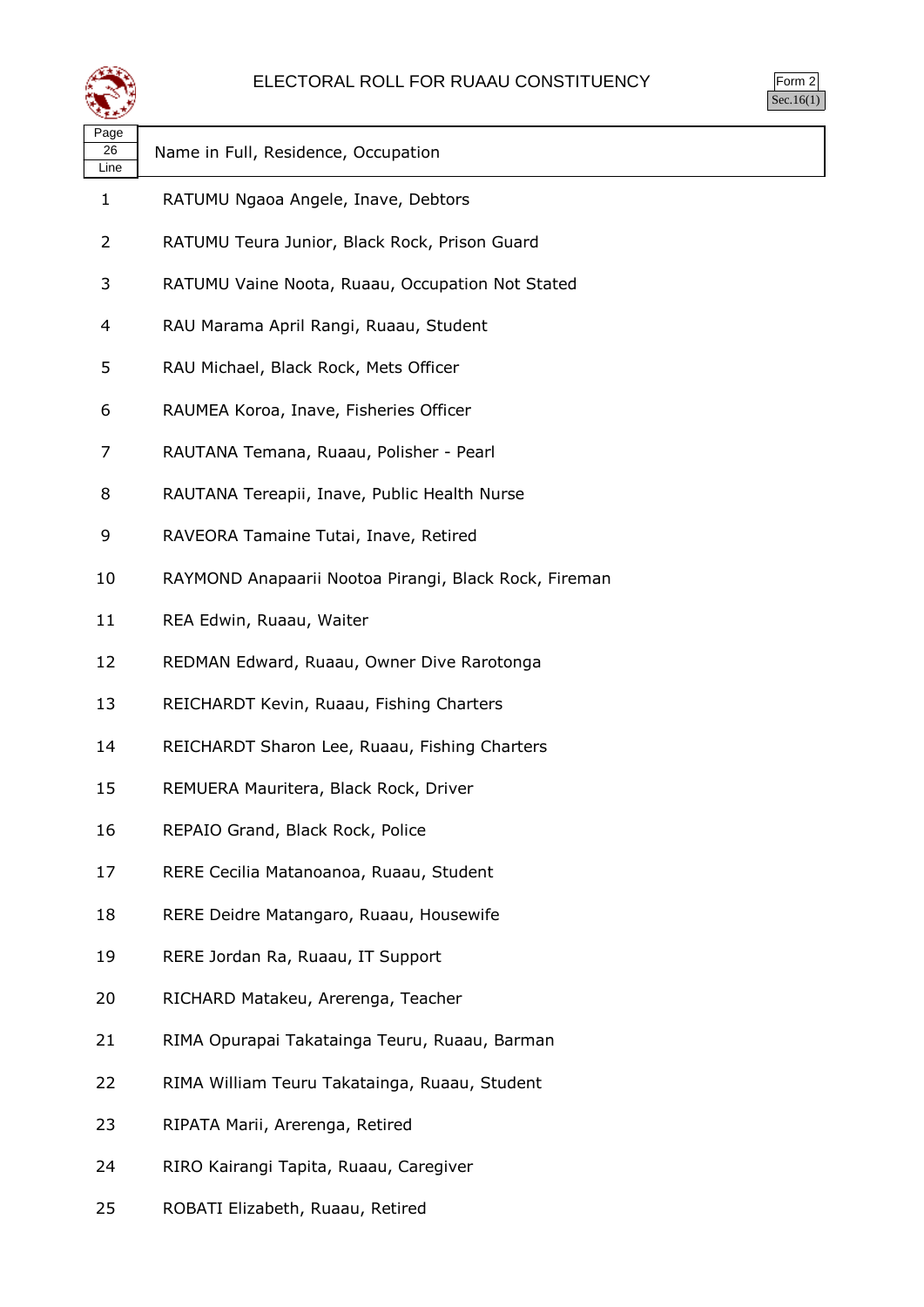

| ⋘                  |                                                                   |
|--------------------|-------------------------------------------------------------------|
| Page<br>27<br>Line | Name in Full, Residence, Occupation                               |
| 1                  | ROBATI Hauanui Griffith, Ruaau, School Teacher                    |
| $\overline{2}$     | ROBATI Kathleen Margaret, Ruaau, Teacher                          |
| 3                  | ROBATI Puncan Taylor, Ruaau, Chef                                 |
| 4                  | ROBATI Shaun Change, Ruaau, CITC Building Centre employee         |
| 5                  | ROBERT Maria Emma, Inave, Nurse Practitioner/Registered Nurse     |
| 6                  | ROBERT Sean Dwayne, Inave, Occupation Not Stated                  |
| 7                  | ROBERT Teokotai, Ruaau, Finance & Admin Manager                   |
| 8                  | ROBERTSON Peter, Ruaau, Self Employed                             |
| 9                  | ROBERTSON Teresa Brenda, Ruaau, Self Employed                     |
| 10                 | ROBINSON Susanne, Inave, Restaurateur                             |
| 11                 | ROLLS GRAGG Joan Elisabeth, Pokoinu-i-raro, Self-Employed         |
| 12                 | ROUVI Anadariel Beiatrix, Ruaau, CITC Supermarket                 |
| 13                 | ROUVI Lorna, Ruaau, Domestic Duties                               |
| 14                 | ROUVI Teoa, Ruaau, Groundsman-Edgewater                           |
| 15                 | RUSSELL Donna Huirama Margaret, Tokerau, Food & Beverage Manager  |
| 16                 | SADARAKA Susan Moana, Tokerau, Executive Officer                  |
| 17                 | SAMUEL Kimiora-Ki-Australia, Ruaau, Technical Development Officer |
| 18                 | SAMUEL Lorraine, Inave, Clerk                                     |
| 19                 | SAMUEL Manase, Inave, Grower                                      |
| 20                 | SAMUEL Mariah Talei, Inave, Office Manager                        |
| 21                 | SAMUEL Ngatokorua, Arerenga, Video Shop Assistant                 |
| 22                 | SAMUEL Ngatokovaru, Inave, Shop Assistant                         |
| 23                 | SAMUEL Noa Ngatokoiaru, Inave, Painter                            |
| 24                 | SAMUEL Sam, Inave, Pharmacy Technician                            |

SAMUEL Stephanie Renee, Inave, System Developer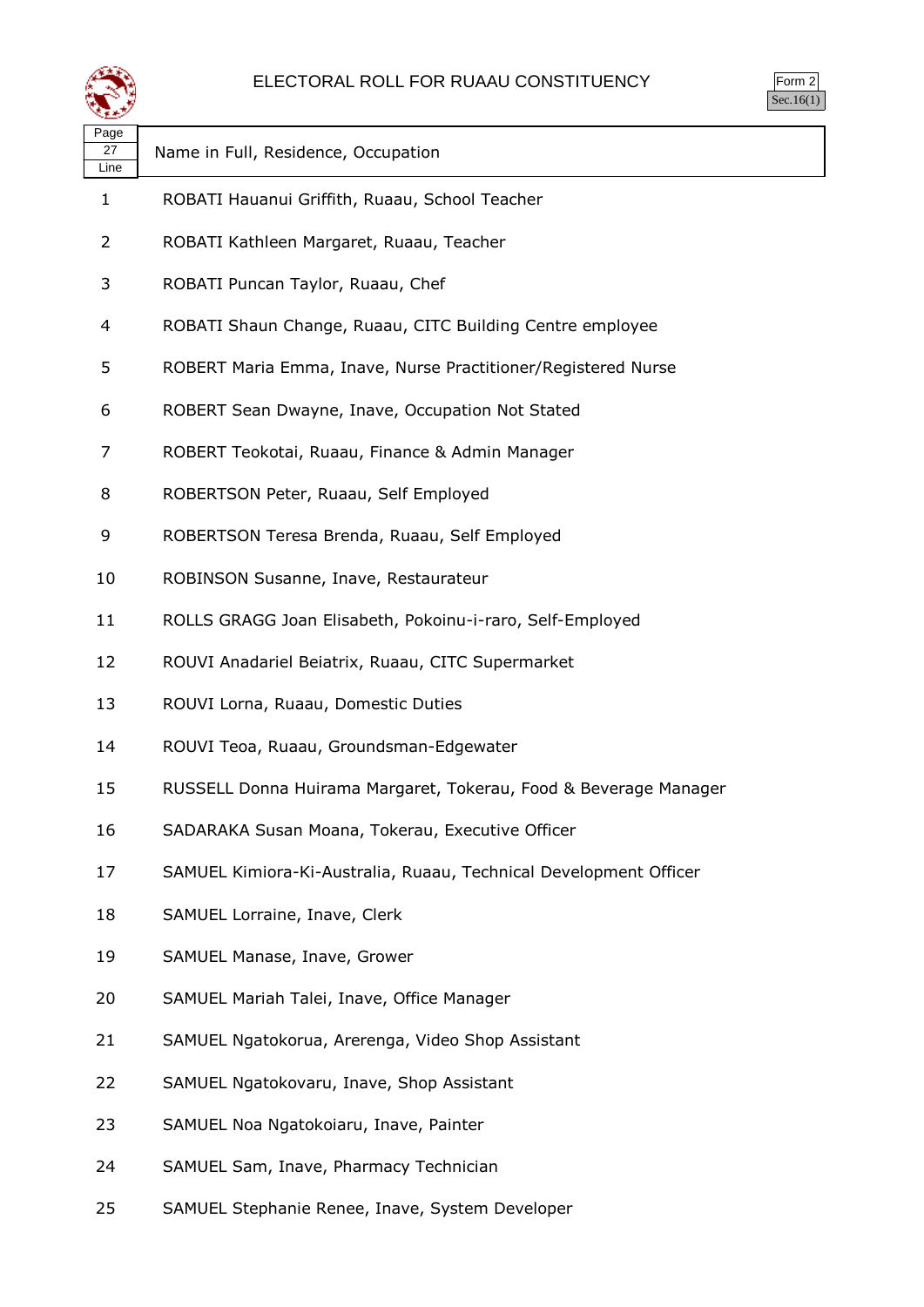

| ırm<br>Ξ |
|----------|
|          |

| Page<br>28<br>Line | Name in Full, Residence, Occupation                            |
|--------------------|----------------------------------------------------------------|
| $\mathbf{1}$       | SAMUEL Tekura Ngatokorua, Inave, Shop Assistant                |
| 2                  | SAMUELA Anderson Mary, Inave, Self-Employed                    |
| 3                  | SAMUELA Raymond Ranginui, Ruaau, Retired                       |
| 4                  | SAMUELS Ranginui, Ruaau, Professional Trucking Operator        |
| 5                  | SAVAGE Pascaline, Ruaau, Retire                                |
| 6                  | SHELTON Corrina Nicole, Ruaau, Teacher Aide/Waitress           |
| 7                  | SHEPHERD Lynly Teremoana, Inave, Shop Assistant                |
| 8                  | SIMIONA Rafaela, Inave, Unemployed                             |
| 9                  | SIMKIN Catharine Anne, Ruaau, Business Owner Kikau Hut         |
| 10                 | SIMKIN Kevin Alden, Ruaau, Business Owner Kikau Hut            |
| 11                 | SIMPSON Dominon, Ruaau, Mechanic                               |
| 12                 | SIMPSON Joseph Takina, Inave, Concrete Structures Worker       |
| 13                 | SIMPSON Ngatokorima Anna, Inave, Kitchen Hand                  |
| 14                 | SIMPSON Tasmania Herenui, Ruaau, GIB Stopper                   |
| 15                 | SKIPPER Michael Tony, Inave, Director/Chef                     |
| 16                 | SMITH Aaron Lindsay, Ruaau, IT Manager                         |
| 17                 | SOLOMON Laura Lynne, Black Rock, Manageress                    |
| 18                 | SOLOMON Shane Julian, Black Rock, Builder                      |
| 19                 | SOLOMON Tauei Constantine II, Pokoinu-i-raro, Company Director |
| 20                 | SOLOMONA Bouchard Tuakeu, Ruaau, Mets Officer                  |
| 21                 | SOLOMONA Deborah Rita, Ruaau, Accounts Officer                 |
| 22                 | SOLOMONA Ellis Benjamin, Ruaau, Assistant Admin                |
| 23                 | SOLOMONA John Savage, Inave, Student                           |
| 24                 | SOLOMONA Solomona Ngaro, Ruaau, Project Program Coordinator    |
|                    |                                                                |

SOLOMONA Teariki-Kakera, Ruaau, Occupation Not Stated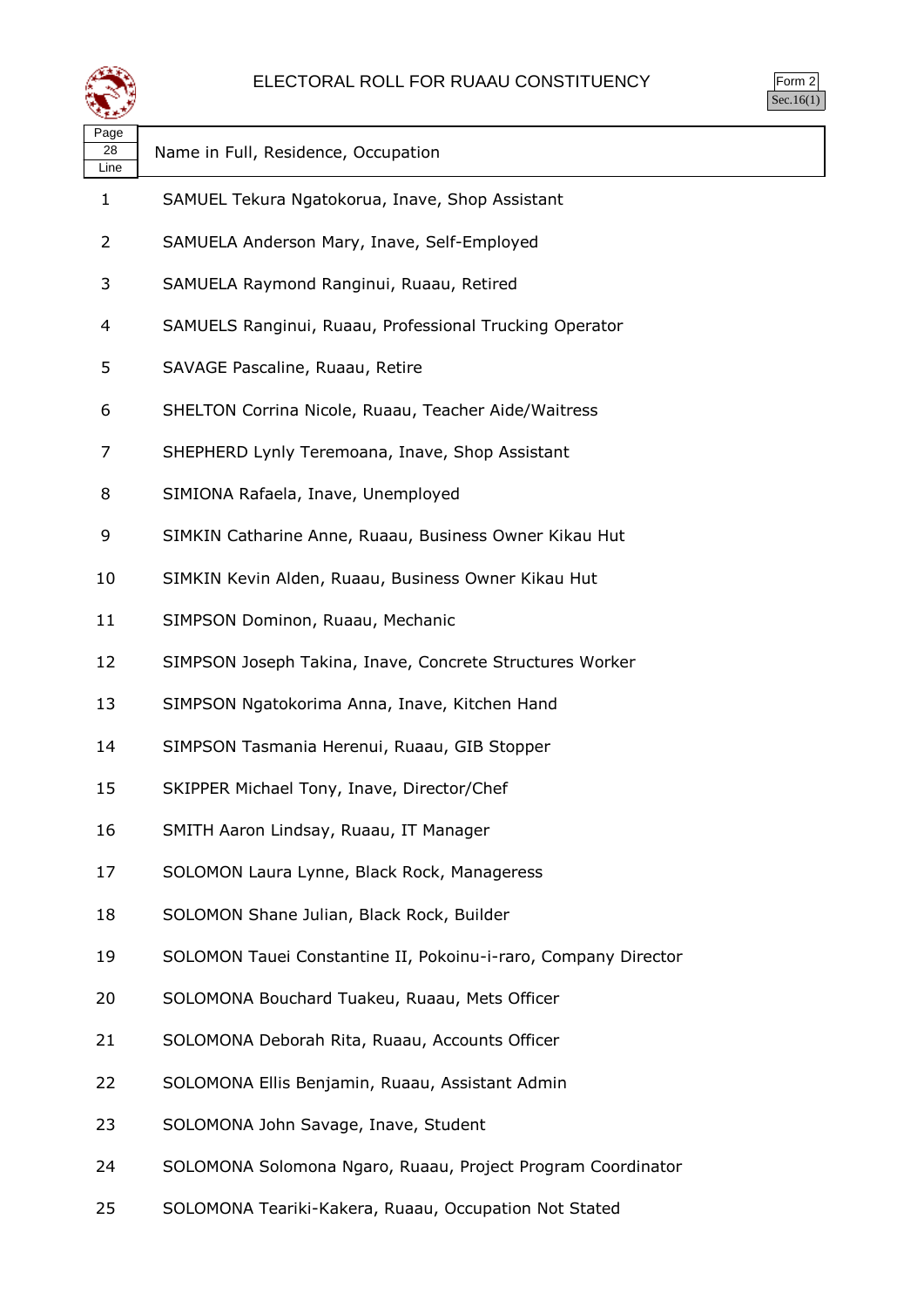

| سمعية              |                                                                                  |
|--------------------|----------------------------------------------------------------------------------|
| Page<br>29<br>Line | Name in Full, Residence, Occupation                                              |
| 1                  | SOLOMONA Terotati, Ruaau, Self-employed                                          |
| 2                  | SOOCHOON Ethel Nooroa, Ruaau, Housewife                                          |
| 3                  | SOOCHOON Paul David, Ruaau, Retired                                              |
| 4                  | SOSENE Ahlissa Nadine Siniua Tiresa, Ruaau, Office Admin/ Assistant Photographer |
| 5                  | SOSENE Elizabeth Maria, Tokerau, Office Administrator                            |
| 6                  | SOSENE Iatisone Sani, Tokerau, Groundsman                                        |
| 7                  | SOSENE Ropati, Ruaau, Student                                                    |
| 8                  | SOSENE Tori, Ruaau, Reservations Assistant                                       |
| 9                  | SOSENE Tumuli Tuaine, Ruaau, Videographer                                        |
| 10                 | SOSENE Victoire Tearikivaine, Ruaau, Sales Manager                               |
| 11                 | STAUFER Franz Alexander, Ruaau, General manager                                  |
| 12                 | STAUFER Jaonda Megan, Ruaau, Business owner                                      |
| 13                 | STOTT Sharon Angela, Ruaau, Barista                                              |
| 14                 | STOTT Simon Stephen, Ruaau, Barista                                              |
| 15                 | STRICKLAND Charles Cecil, Arerenga, Engineer                                     |
| 16                 | STRICKLAND Charlie, Arerenga, Engineer                                           |
| 17                 | STRICKLAND James Teaukura, Arerenga, Raro Mining                                 |
| 18                 | STRICKLAND Mary Ramari, Ruaau, Executive Assistant to the Director of RMD-MFEM   |
| 19                 | STRICKLAND Rochelle Elaine, Ruaau, Company Owner                                 |
| 20                 | SWEETAPPLE Diana, Black Rock, Occupation Not Stated                              |
| 21                 | SYME Alan James, Tokerau, Teacher                                                |
| 22                 | SYME Elizabeth Mary, Tokerau, Housewife                                          |
| 23                 | TAIA Christopher, Ruaau, Occupation Not Stated                                   |
| 24                 | TAIA Tangata Vavia Pirioi, Ruaau, Occupation Not Stated                          |
| 25                 | TAIKAKARA George Tapai, Ruaau, Maintenance Manager                               |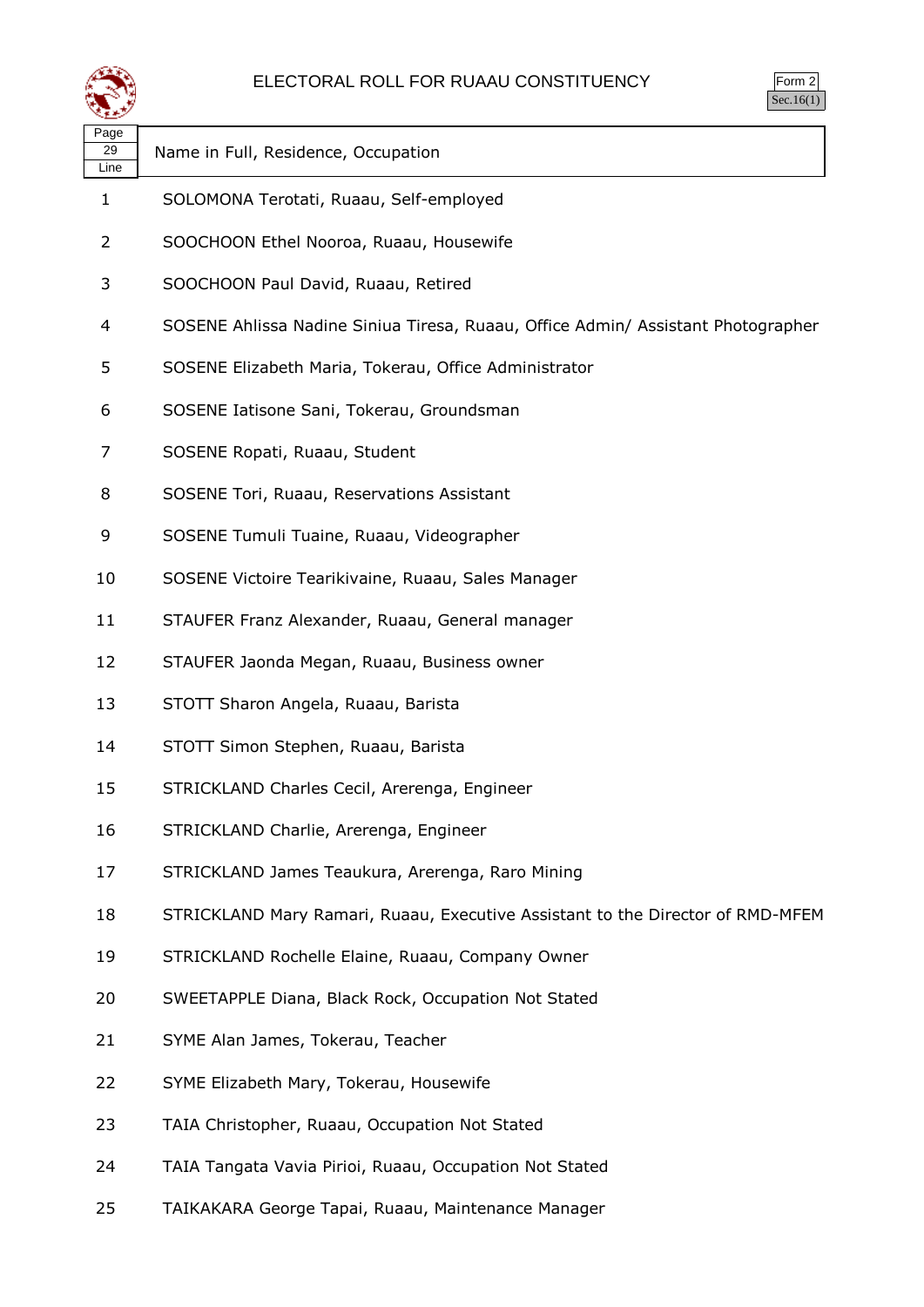

| ∽ອ∽<br>30<br>Line | Name in Full, Residence, Occupation                                 |
|-------------------|---------------------------------------------------------------------|
| 1                 | TAIKAKARA Ngatu, Arerenga, Activities (Edgewater Resort)            |
| 2                 | TAIKAKARA Rosita Paia, Ruaau, Personal Assistant                    |
| 3                 | TAIKAKARA Tia Matatia, Ruaau, Activities Officer - Edgewater Resort |
| 4                 | TAIKAKARA Turanga Tere, Ruaau, Teacher Aide                         |
| 5                 | TAIO Brandon Myles, Arerenga, Builder                               |
| 6                 | TAIO Margaret Matapo, Ruaau, Self Employed Director                 |
| 7                 | TAIO Matamaru O Taio Phillip, Arerenga, Bartender                   |
| 8                 | TAIO Noah, Ruaau, Builder                                           |
| 9                 | TAIO Teremoana Noa, Ruaau, Self Employed                            |
| 10                | TAIRA Tauariki Phyllis Johanna, Black Rock, Domestic Duties         |
| 11                | TAIREA Ngatokorua, Ruaau, Housemaid                                 |
| 12                | TAIREA Tariu Wayne, Ruaau, IT Technician                            |
| 13                | TAKAA Christina, Inave, Bank Teller                                 |
| 14                | TAKAI Vakaoho Munokoa Emma, Inave, Occupation Not Stated            |
| 15                | TAMA Teau-e-roa Myrna, Inave, Customer Services                     |
| 16                | TAMA Tepori Elizabeth, Tokerau, Sales Representative                |
| 17                | TAMA Teupoko Elizabeth, Pokoinu-i-raro, Self Employed               |
| 18                | TAMA Teupoko Lavinia, Tokerau, Manager                              |
| 19                | TAMAIVA Deborah T H L, Inave, Secretary                             |
| 20                | TAMAIVA Diana Teinakore, Inave, CITC Admin Cashier                  |
| 21                | TAMAIVA Herenui Priscilla, Inave, Senior Supervisor Waitress        |
| 22                | TAMAIVA Jimmy Taraia, Inave, Occupation Not Stated                  |
| 23                | TAMAIVA Nooroa, Inave, Shop Assistant                               |
| 24                | TAMAIVA Teremoana, Inave, Chef                                      |

TAMAIVA Vaine Venice, Inave, Occupation Not stated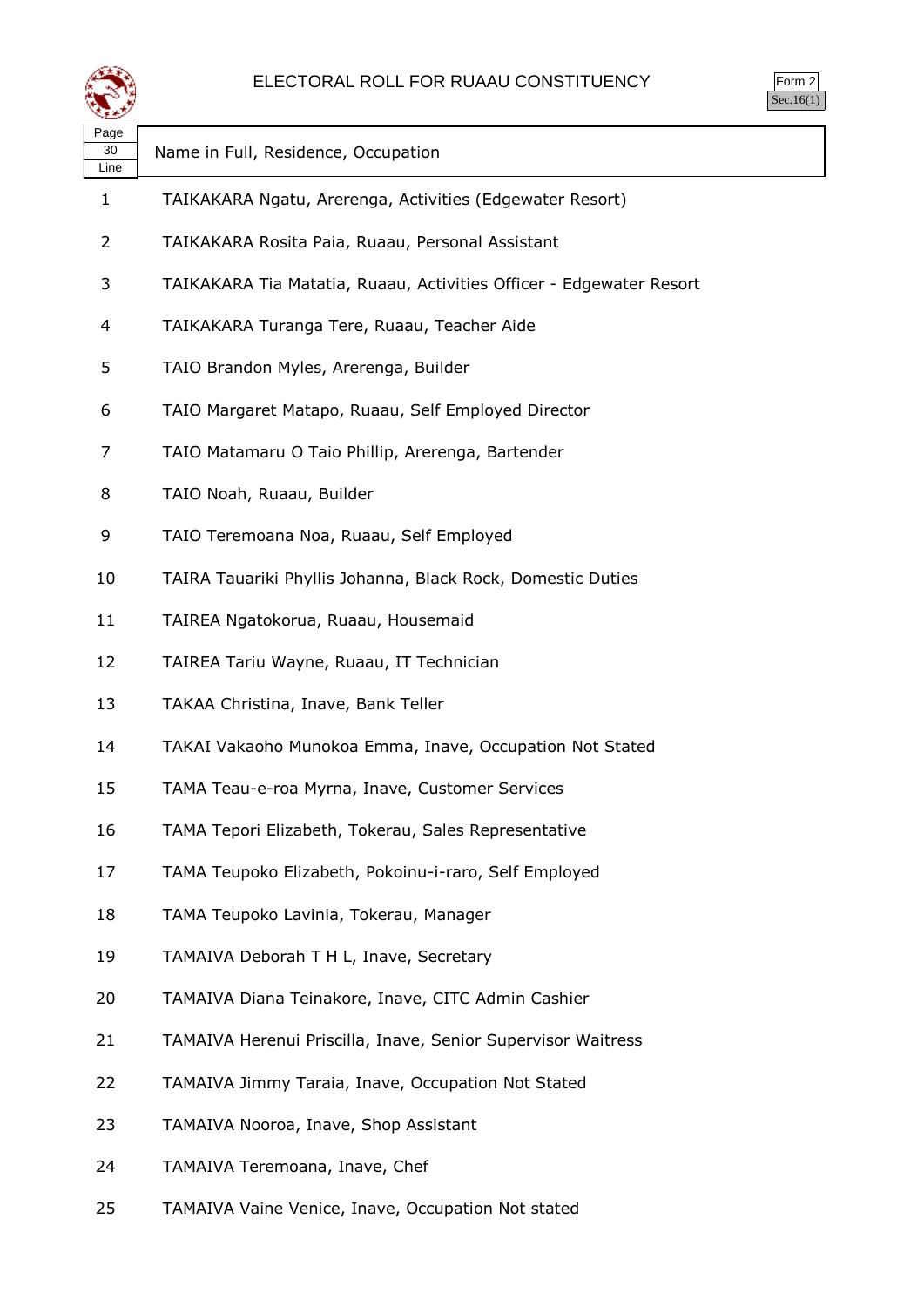

| Page<br>31<br>Line | Name in Full, Residence, Occupation                         |
|--------------------|-------------------------------------------------------------|
| $\mathbf{1}$       | TAMANUI Norma Tina, Tokerau, Machinist                      |
| 2                  | TAMARANGI Rennie Renee, Ruaau, Housekeeping Supervisor      |
| 3                  | TAMARIKI Queenie Uratua, Tokerau, Purchasing Officer        |
| 4                  | TAMUERA Rutaia Eliza, Inave, Finance Officer                |
| 5                  | TANE Lyncia Frances, Inave, Airport Security                |
| 6                  | TANE Ngatoko Rima, Inave, Housewife                         |
| 7                  | TANGA Shannon, Inave, Reception/Front Desk                  |
| 8                  | TANGA Teinakore, Inave, Groundsman                          |
| 9                  | TANGA Tutu, Inave, Domestic Duties                          |
| 10                 | TANGAPIRI Aaron Paenui, Inave, Groundsman                   |
| 11                 | TANGAROA Emil James, Ruaau, Training I.T                    |
| 12                 | TANGAROA Mahiriki Tuainekore, Pokoinu-i-raro, Photographer  |
| 13                 | TANGI Ngaupoko, Pokoinu-i-raro, Telegraph operator          |
| 14                 | TANGI Nooroa, Pokoinu-i-raro, Self Employed                 |
| 15                 | TANGI Tarere, Ruaau, Maintenance Officer-Rarotonga Hospital |
| 16                 | TANGIIATAUA Teokotai, Ruaau, Domestic Duties                |
| 17                 | TANGIIATAUA Terepai, Ruaau, Caretaker                       |
| 18                 | TANGIITI Helen Manea, Tokerau, Self Employed                |
| 19                 | TANGIMATAITI Terepai, Ruaau, Freezer Work                   |
| 20                 | TANGIMETUA Tangipapa Lucky, Ruaau, Housekeeping             |
| 21                 | TANGITUNGANE Teupe, Arerenga, Groundsman                    |
| 22                 | TANGO Tui-Grace Ngawini, Ruaau, Not Stated                  |
| 23                 | TANNER Pauarii Jane, Ruaau, Self Employed                   |
| 24                 | TAORO Ratumu, Inave, Groundsman                             |
|                    |                                                             |

TAORO Tekura Pareariki, Ruaau, Retired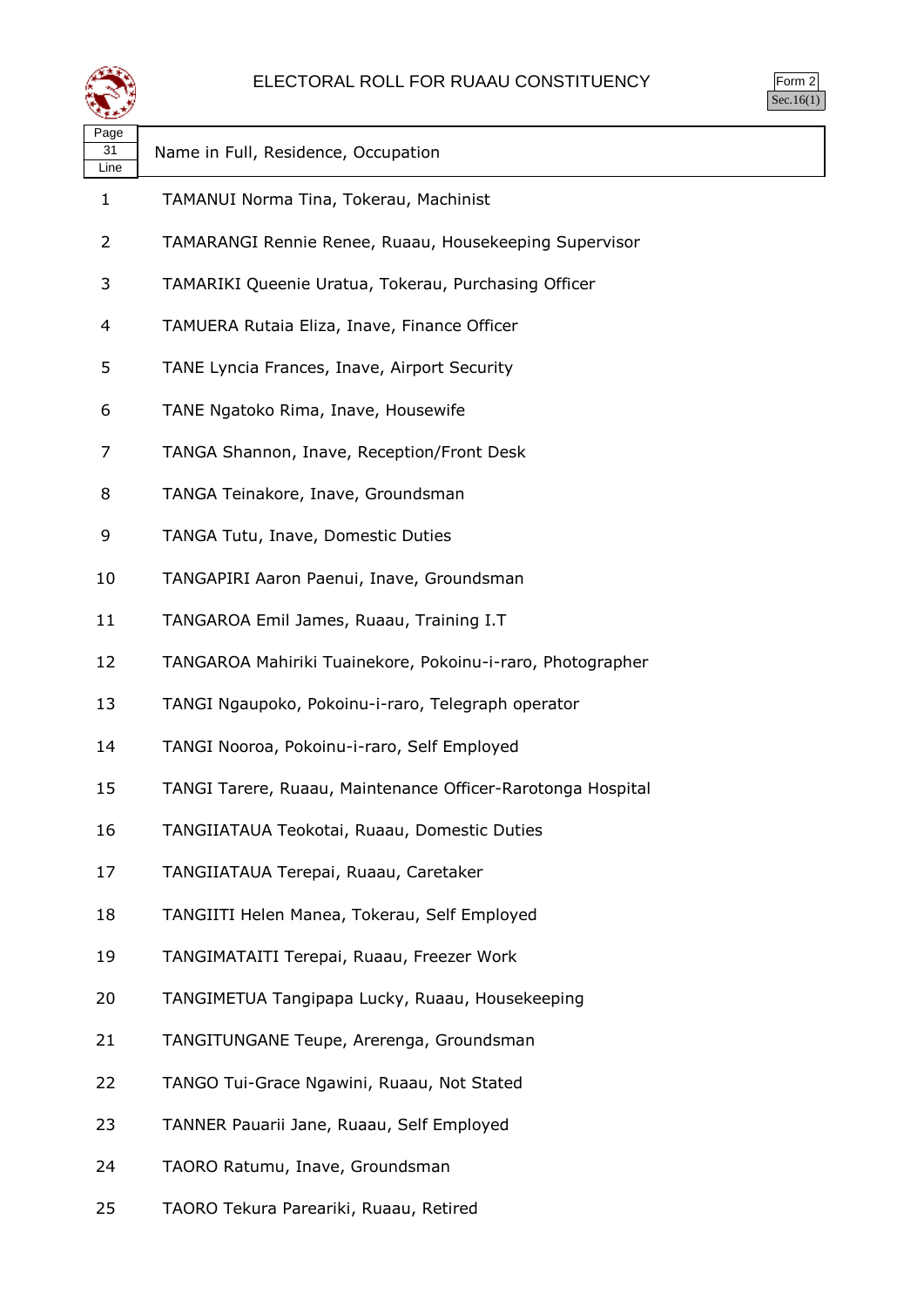

| orm<br>↘ |
|----------|
|          |

| પ∓≠У               |                                                       |
|--------------------|-------------------------------------------------------|
| Page<br>32<br>Line | Name in Full, Residence, Occupation                   |
| $\mathbf{1}$       | TAPUNI Tunganekore, Ruaau, Delivery-CITC Liquor       |
| 2                  | TAPUTOA Tua, Ruaau, Housewife                         |
| 3                  | TARAI Polycarp Jay-z, Inave, Raro- Weld               |
| 4                  | TARAI Tereapii, Inave, Carpenter                      |
| 5                  | TARAPU Tereapii, Ruaau, Prison Officer                |
| 6                  | TARIPO Douglas, Inave, Self Employed                  |
| 7                  | TARIPO George James, Pokoinu-i-raro, Clerk            |
| 8                  | TARIPO James Fredrick, Pokoinu-i-raro, Self Employed  |
| 9                  | TARIPO Mary, Pokoinu-i-raro, Teacher                  |
| 10                 | TARIPO Memory Katrina Tangimetua, Inave, Home Duties  |
| 11                 | TARIPO Rite, Inave, Babysitter                        |
| 12                 | TARIPO Tangata Teremoana, Inave, unemployed           |
| 13                 | TARIPO Tutai, Inave, Air Raro Engineer                |
| 14                 | TARIPO Vivian Vera, Black Rock, Sales Person          |
| 15                 | TATAKURA Vaine Tumaki, Black Rock, Restaurant Manager |
| 16                 | TATI Papatapu, Inave, Unemployed                      |
| 17                 | TAU NAPA Paula Trish, Ruaau, Wedding Planner          |
| 18                 | TAUA Karika May, Ruaau, Painter                       |
| 19                 | TAUA Metuakore Tonia, Ruaau, Teacher                  |
| 20                 | TAUFAHEMA Akilipa, Ruaau, Building house              |
| 21                 | TAULU John Adrien, Ruaau, Builder                     |
| 22                 | TAULU John Ioela, Inave, Tour Guide                   |
| 23                 | TAULU Teina Rite, Arerenga, Public Servant - MOE      |
| 24                 | TAURA Elia, Ruaau, Groundsman                         |
|                    |                                                       |

TAURA Rouruina, Ruaau, Occupation Not Stated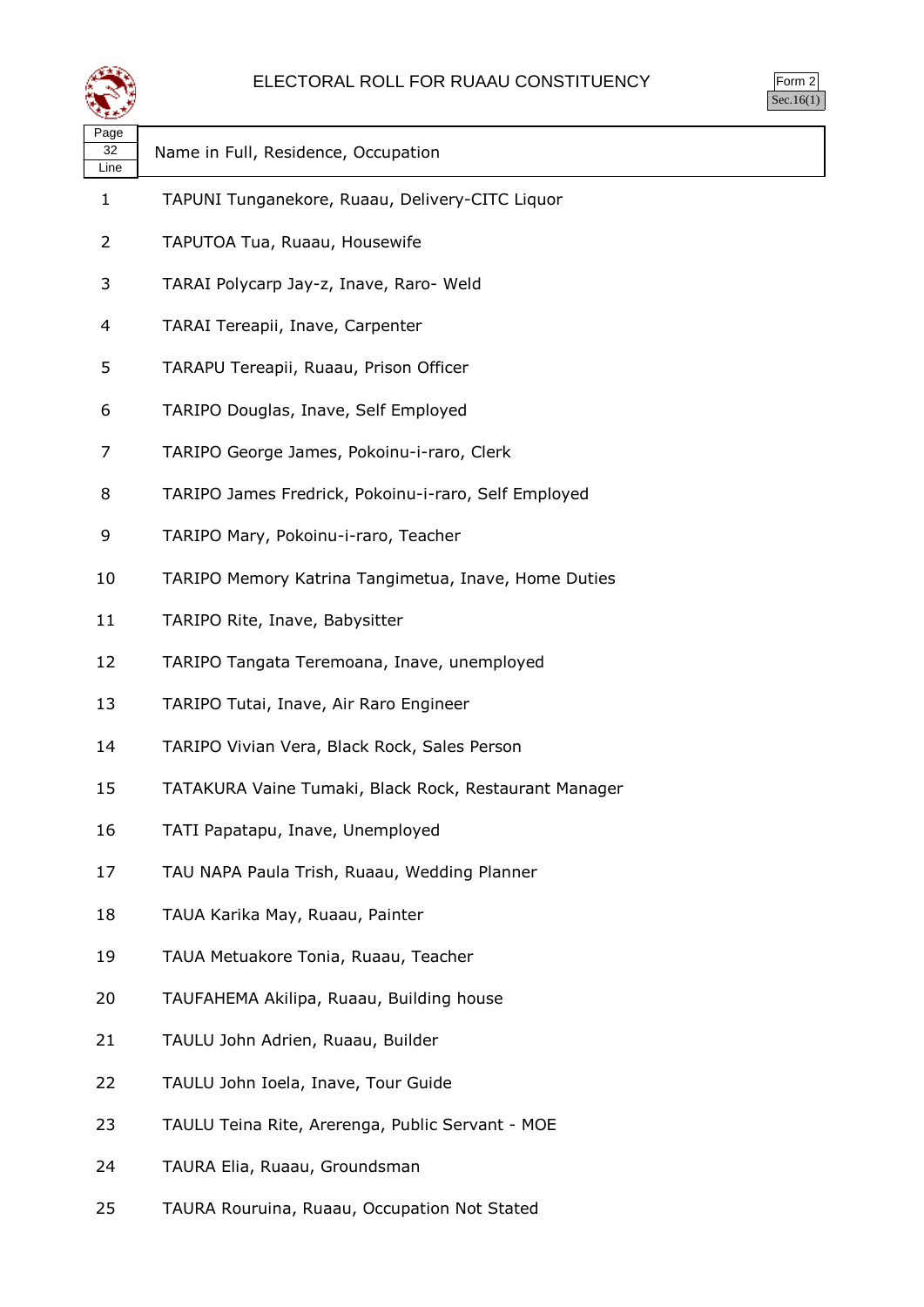

| Page<br>33<br>Line | Name in Full, Residence, Occupation                            |
|--------------------|----------------------------------------------------------------|
| 1                  | TAURAKI Tepaeru, Ruaau, Organisational Governance Co-ordinator |
| 2                  | TAURAKI Teretahi, Ruaau, Maintenance officer -Apii Arorangi    |
| 3                  | TAUTA Rurutaura Junior, Inave, Maintenance - Islander Hotel    |
| 4                  | TAYLOR Robert William, Ruaau, Resort Manager                   |
| 5                  | TEAU Maria, Black Rock, Student                                |
| 6                  | TEAU Miimetua, Black Rock, Sales abd Distribution              |
| 7                  | TEAU Miimetua, Pokoinu-i-raro, Unemployed                      |
| 8                  | TEAU Ngatokoono, Inave, Housemaid                              |
| 9                  | TEAU Nooroa, Pokoinu-i-raro, Carpenter                         |
| 10                 | TEAU Tapu, Arerenga, Cleaner                                   |
| 11                 | TEAURIMA Mavis, Arerenga, Accounts Clerk                       |
| 12                 | TEAVA Mary, Ruaau, Cleaner                                     |
| 13                 | TEINA Teariki Toko-Kura, Arerenga, Prison Warden               |
| 14                 | TEINAKORE Peterson, Inave, Carpenter                           |
| 15                 | TEIOTU Christopher, Tokerau, Builder                           |
| 16                 | TEIPO Mareta Moeara, Ruaau, Teacher                            |
| 17                 | TEIPO Nooroa, Ruaau, Teacher                                   |
| 18                 | TEKOPUA Tuatonga, Inave, Muscian                               |
| 19                 | TELL O'BRYAN Memory, Inave, Accounts Clerk                     |
| 20                 | TEMANU Lilian Tasia, Ruaau, Baker - Avarua Bakery              |
| 21                 | TEMATA Tangianau, Inave, Checkout Operator                     |
| 22                 | TEPAI Matthew Matt, Ruaau, Driver/Operator                     |
| 23                 | TEPAI Moe, Inave, Housewife                                    |
| 24                 | TEPAI Tangiau, Inave, Driver                                   |
|                    |                                                                |

TEPAI Thomas McDonald, Inave, Fireman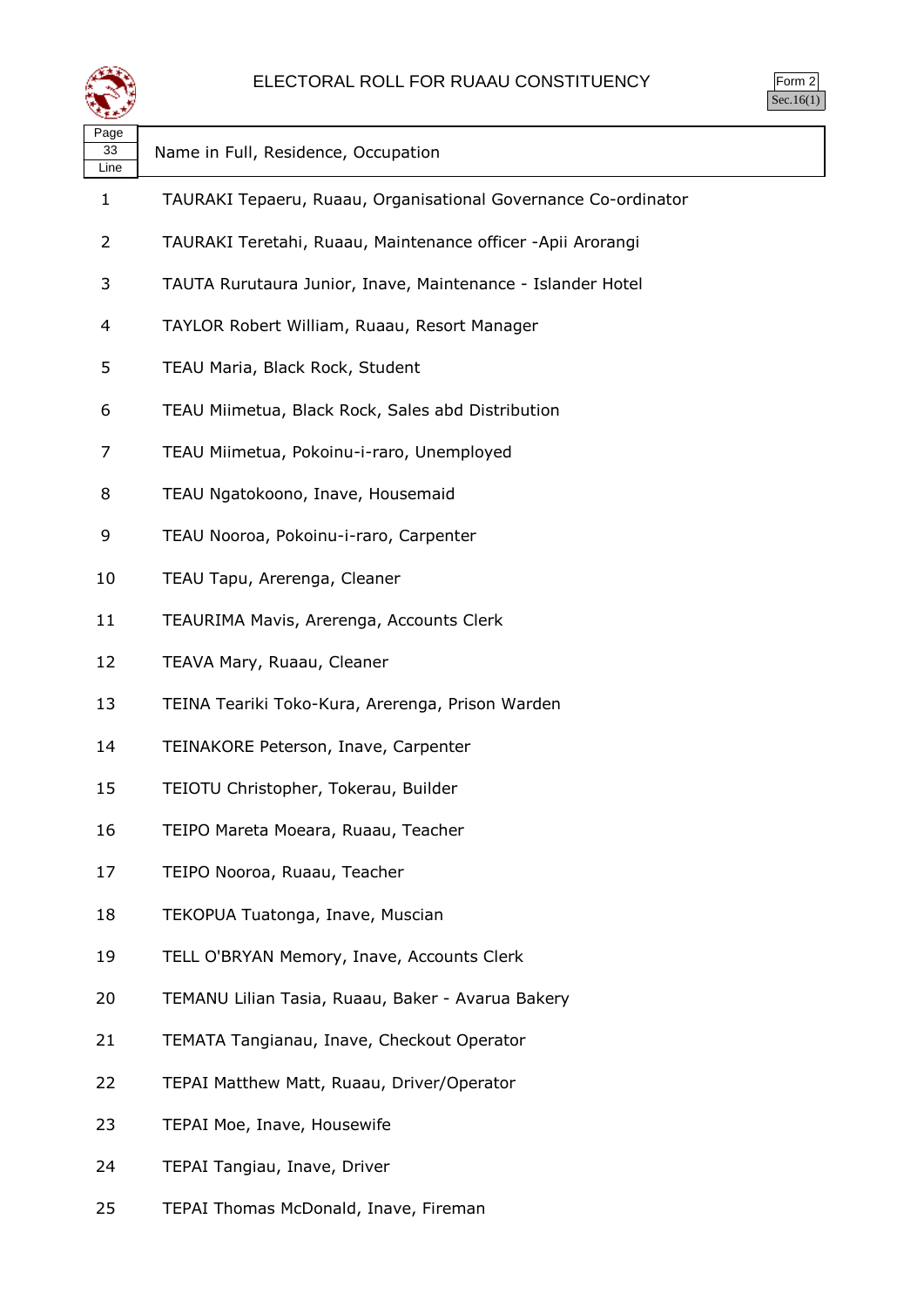

| rm<br>., |
|----------|
|          |

| Page<br>34<br>Line | Name in Full, Residence, Occupation                               |
|--------------------|-------------------------------------------------------------------|
| 1                  | TEPAI Travel, Inave, Engineer                                     |
| 2                  | TEPAI Tungane Longtime, Inave, Accounts Clerk                     |
| 3                  | TERAITUA Tangianau, Ruaau, Self Employed                          |
| 4                  | TEREAPII Tereapii, Inave, Maintenance - Rarotonga Airport         |
| 5                  | TEREKIA Mary, Inave, Social Worker                                |
| 6                  | TEREPITA Annette, Inave, Airport Security                         |
| 7                  | TEREPITA Elizabeth Gimilena, Inave, Student                       |
| 8                  | TEREPITA Tereapii, Inave, Musician                                |
| 9                  | TEREPITA Tereapii Junior, Inave, Not stated                       |
| 10                 | TEROI Teremoana, Ruaau, Bank Officer                              |
| 11                 | TETAVA Ngatamaroa Poitirere, Inave, Mechanic - Cooks Bus Services |
| 12                 | TETERA Rachael Tapeka Tama, Inave, Teacher                        |
| 13                 | TIATOA Ngatokorua, Ruaau, Supervisor                              |
| 14                 | TIATOA Petrena, Ruaau, Waitress                                   |
| 15                 | TIATOA Upokotea, Arerenga, Builder                                |
| 16                 | TIBBITS Christopher David, Ruaau, Director                        |
| 17                 | TINI Pukeiti Beniamina Benjamin, Ruaau, Labourer                  |
| 18                 | TINIRAU Moeroa Lucy-O-Papa, Inave, Cook Islands Tours             |
| 19                 | TIPUTOA Dwayne, Ruaau, Maintenance                                |
| 20                 | TIPUTOA Ruataio, Arerenga, Carpenter                              |
| 21                 | TIPUTOA Teuta, Inave, Nurse                                       |
| 22                 | TIRIAERE Uriake Are E Metua, Inave, Retired                       |
| 23                 | TIRO Andrina Leilani, Ruaau, ANZ                                  |
| 24                 | TOKAHERE Sonny, Tokerau, Maintenance                              |
| 25                 | TOKARI Travel, Arerenga, Carpenter                                |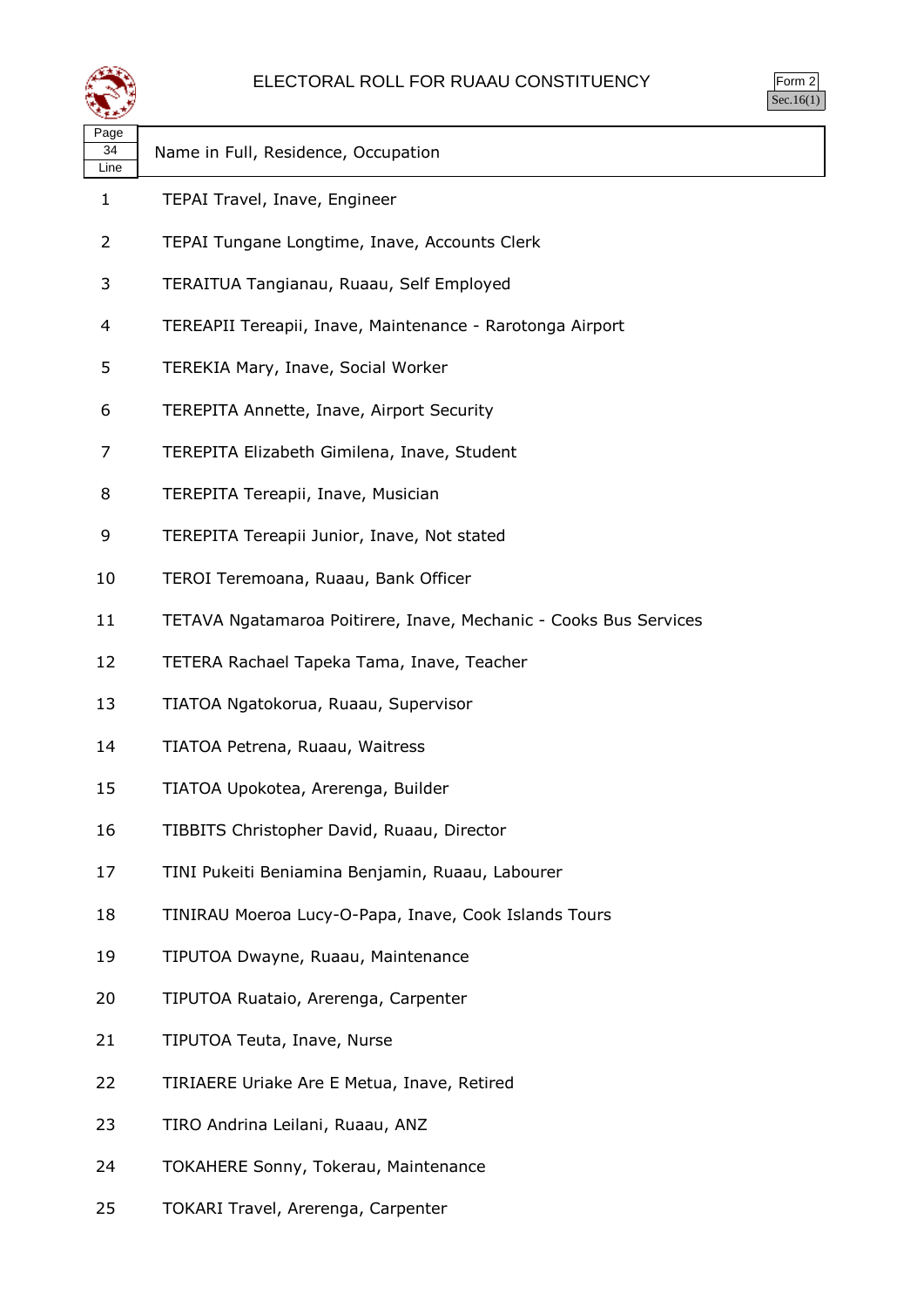

| rm<br>٠<br>л |
|--------------|
|              |

| ---<br>Page<br>35<br>Line | Name in Full, Residence, Occupation                     |
|---------------------------|---------------------------------------------------------|
| $\mathbf{1}$              | TOKA-VAURASI Pitaka, Arerenga, Bank Officer             |
| 2                         | TOLEAFOA Jodaema Tereapii, Ruaau, Mechanic              |
| 3                         | TONGIA Harry, Black Rock, Retired                       |
| 4                         | TONORIO Andrew Sword, Tokerau, Builder                  |
| 5                         | TOON Ruita, Inave, Self-Employed                        |
| 6                         | TOPUI Kieran Tony, Ruaau, Sales representative          |
| 7                         | TOPUI Marguerita, Ruaau, Cleaner                        |
| 8                         | TOU Aurand William Wilbert, Inave, Student              |
| 9                         | TOU Jermein Willie Arama, Inave, Steel Fixer & Concrete |
| 10                        | TOU Micheal Teokotai, Ruaau, Truck Driver               |
| 11                        | TOU Ngamau-O-Rongo, Inave, Domestic Duties              |
| 12                        | TOU Patella David, Ruaau, Police officer                |
| 13                        | TOU Teariki Tony, Inave, Student                        |
| 14                        | TOU Tepora Karorangi, Inave, Teacher                    |
| 15                        | TOU Tony, Inave, Head of School-Hospitality             |
| 16                        | TOU Travel, Ruaau, President House of Ariki             |
| 17                        | TOU Turama, Inave, Student                              |
| 18                        | TOUARIKI Donna, Inave, Unemployed                       |
| 19                        | TOUARIKI Mata, Inave, Laundress                         |
| 20                        | TOUARIKI Tangianau, Inave, Laundress                    |
| 21                        | TOUARIKI Teokotai, Inave, Unemployed                    |
| 22                        | TREGO Ngatupuna, Inave, Electrician                     |
| 23                        | TUAKEU Mum, Inave, Cashier                              |
| 24                        | TUAPUTA James Vernon, Arerenga, Tour Guide              |

TUAPUTA Kimireva Ngametua, Tokerau, Cleaner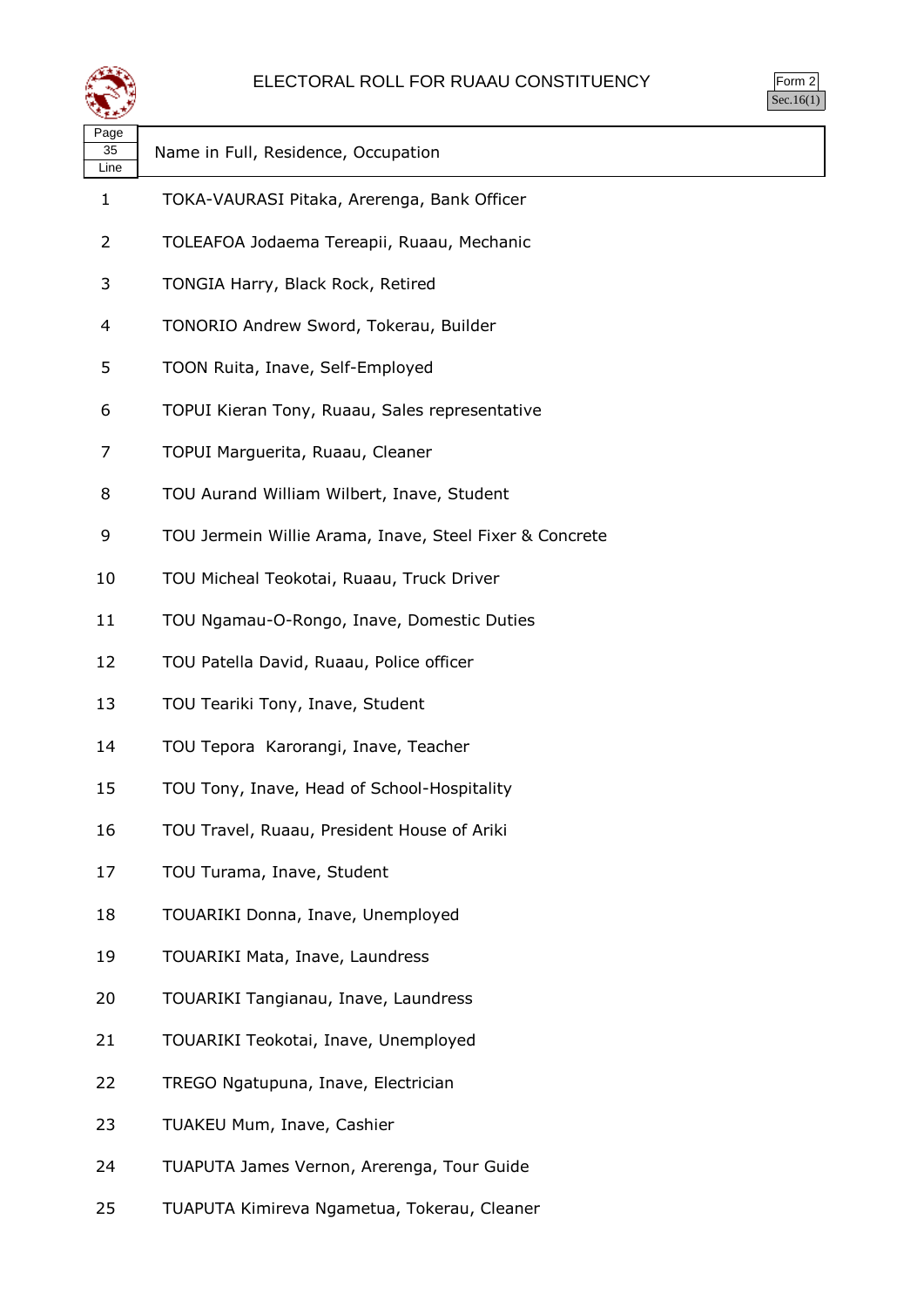

| . ugu<br>36<br>Line | Name in Full, Residence, Occupation                                  |
|---------------------|----------------------------------------------------------------------|
| 1                   | TUAPUTA Silas Ngatamaroa Ngapoko Lois, Ruaau, Student                |
| 2                   | TUAREKA Brendan Tua Jnr, Ruaau, Scooter Rentals                      |
| 3                   | TUATAI Adam Jon Taepae, Ruaau, Systems Information Administrator     |
| 4                   | TUATAI Amanda Jane Maata, Ruaau, Financial Analyst                   |
| 5                   | TUATAI Ina Amelia, Ruaau, Self Employed                              |
| 6                   | TUATAI Matangaro, Ruaau, Accounts Officer                            |
| 7                   | TUATORU Rimaongo, Pokoinu-i-raro, Labourer                           |
| 8                   | TUISOVIVI Mere Silive, Inave, Domestic Duties                        |
| 9                   | TUITI Sonny Benjamin, Inave, Food Technician                         |
| 10                  | TUIVAGA Angela, Tokerau, Self employed                               |
| 11                  | TUIVAGA Norman, Ruaau, Cabin Crew - Quantas                          |
| 12                  | TUIVAGA Tiamarama Leila, Ruaau, Student                              |
| 13                  | TUIVAGA William Mocevakaca, Tokerau, Aviation security officer       |
| 14                  | TUKAROA Akanoa, Inave, Self Employed                                 |
| 15                  | TUKAROA Jacqueline Louisa, Inave, Housewife                          |
| 16                  | TUKAROA Kome Mikaele Blake, Ruaau, Intern Accountant                 |
| 17                  | TUMATAORA Tuainekore, Inave, Laundryman                              |
| 18                  | TUNUI Tunui, Inave, Carpenter                                        |
| 19                  | TUORO Nooroa, Ruaau, Examination Officer                             |
| 20                  | TUORO Robert, Arerenga, Self Employed                                |
| 21                  | TUPA Rose, Inave, Student                                            |
| 22                  | TUPOU Matamaru-O-Ngatokoa, Ruaau, T&M Construction                   |
| 23                  | TURAKI George Te Raumana Makirai, Inave, Cook Islands Sports Academy |
| 24                  | TURANGATIRA Travel, Inave, Housewife                                 |

TURI Ngatupuna, Ruaau, Groundsman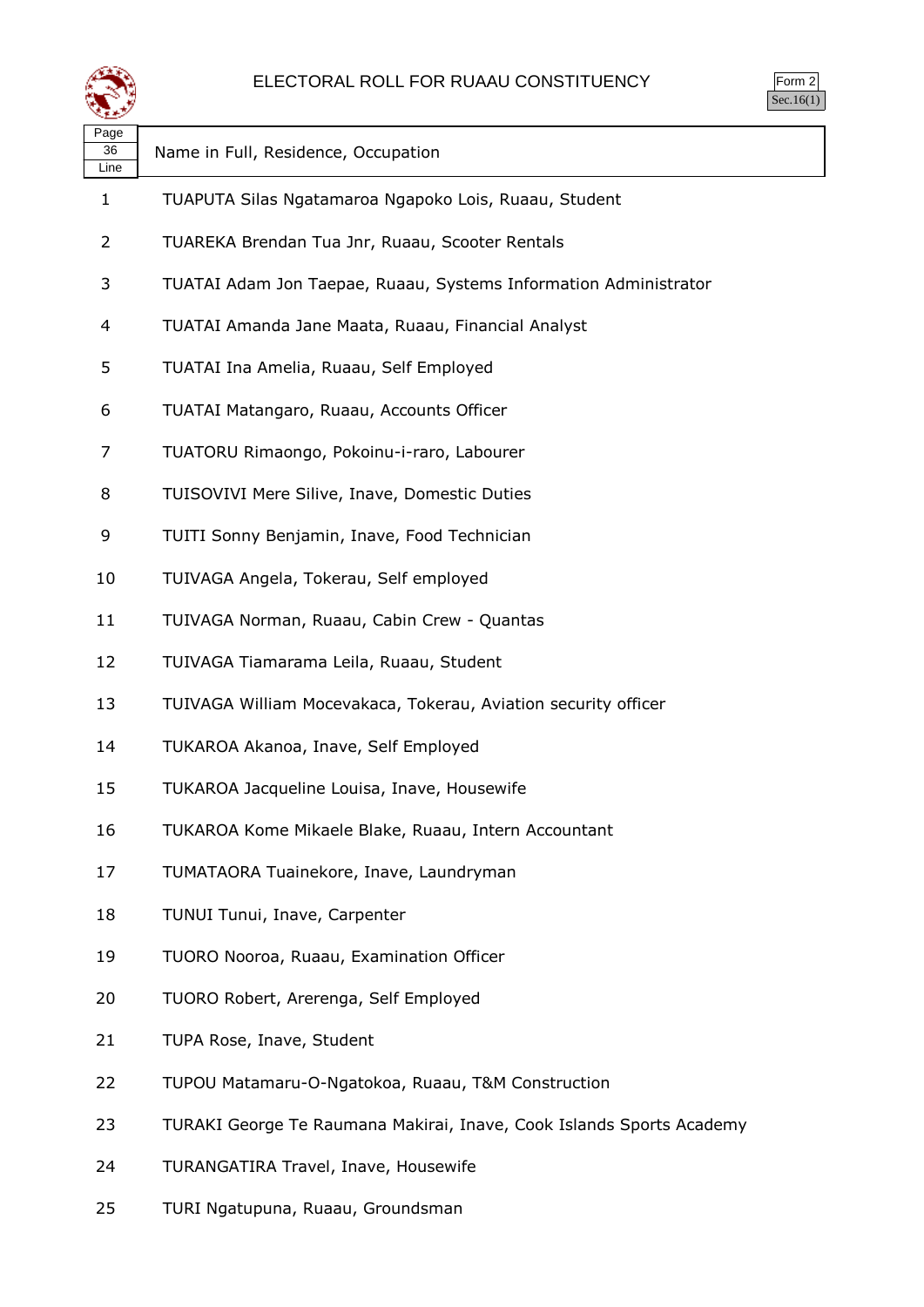

| orm |  |
|-----|--|
|     |  |

| Page<br>37<br>Line | Name in Full, Residence, Occupation                         |
|--------------------|-------------------------------------------------------------|
| 1                  | TURICCHIA Roberta, Ruaau, Company Director                  |
| 2                  | TUROA Huahine Celestine, Ruaau, Airport Security            |
| 3                  | TUROA Linda Julian, Ruaau, Domestic Duties                  |
| 4                  | TUTAI Metua Kimiora, Black Rock, Housewife                  |
| 5                  | TUTAI Teremoana, Inave, Labourer                            |
| 6                  | TUTAI William, Arerenga, Labourer                           |
| 7                  | TUTAI-ESTALL Theressa Tangi, Arerenga, Housekeeping         |
| 8                  | TUTAKA Marae, Ruaau, Shop Assistant                         |
| 9                  | TUTAKA Naelo Ina, Black Rock, Customer/Delivery             |
| 10                 | TUTAKA Tereapii Ina, Ruaau, Prison Warden                   |
| 11                 | TUTERU Ina Ngatokotoru, Arerenga, Kitchenhand               |
| 12                 | UAONGO Uaongo, Pokoinu-i-raro, Pensioner                    |
| 13                 | UEA WILLIAM Teresa, Inave, Teacher Aide                     |
| 14                 | UNE Travel Ngatokorua, Arerenga, Driver (Snow Bird Laundry) |
| 15                 | UNUIA Leiana Enoa, Tokerau, Housewife                       |
| 16                 | UNUIA Matamaki Kakepare, Tokerau, Prison Warden             |
| 17                 | UNUKA Aketuke Linade, Ruaau, Student                        |
| 18                 | UNUKA Nooroa Peuana, Ruaau, Student                         |
| 19                 | UNUKA Pau-Mate-Enua, Inave, Teacher                         |
| 20                 | UPOKOKEU Upokokeu Jnr, Inave, Prison Warden                 |
| 21                 | UPOKOMAKI ROBERT Terevaeau, Ruaau, Duty Manager - CITC      |
| 22                 | UPOKOMANU Terangi Maupoko, Inave, Student                   |
| 23                 | UTANGA Dylan Teremoana, Ruaau, Construction/Labourer        |
| 24                 | UTANGA Fanny Nia, Ruaau, Secretary - Air NZ                 |

UTIA William Stanley, Ruaau, Merchandiser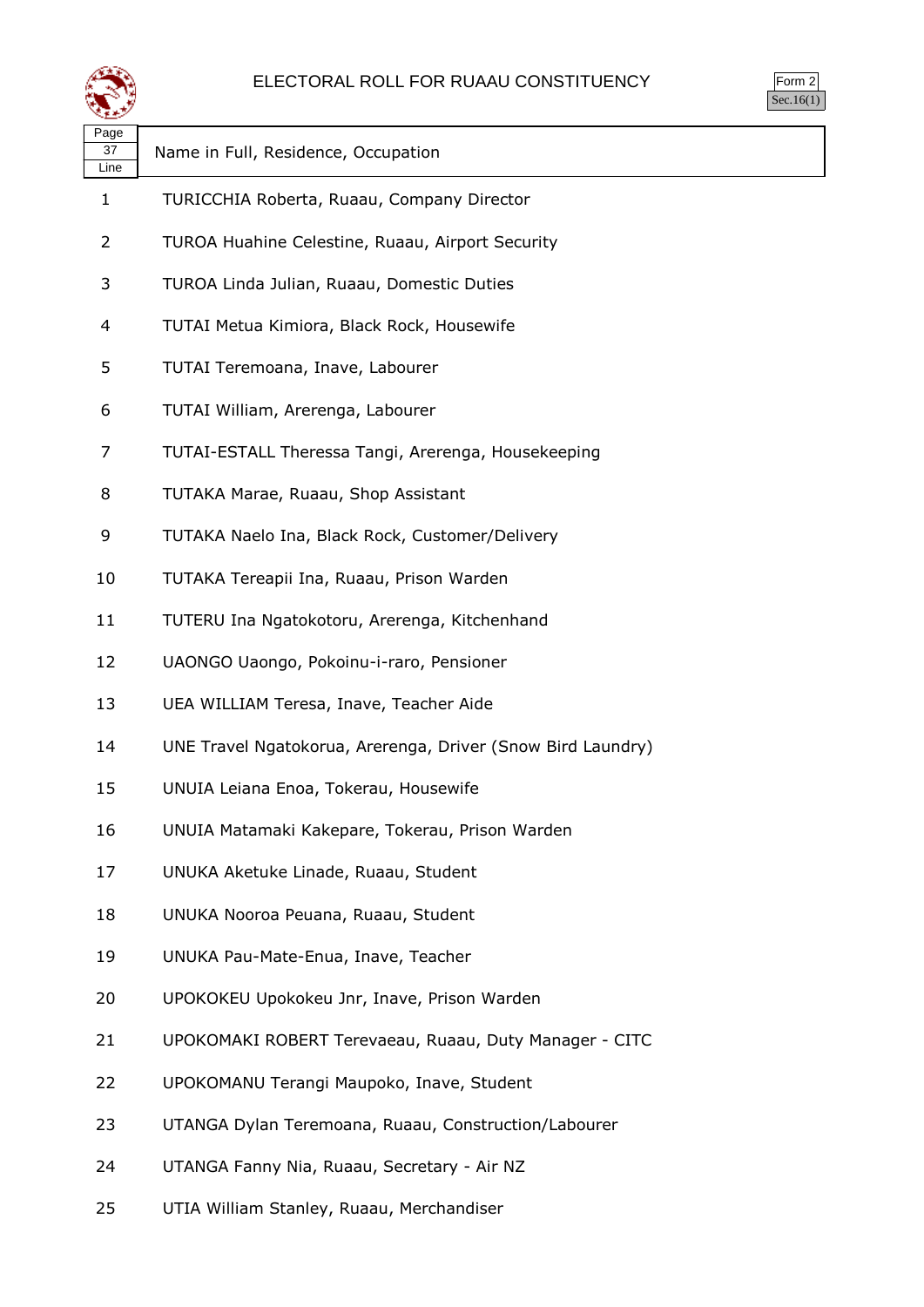

| $rac{1}{2}$<br>⊵ |  |
|------------------|--|
| า เ              |  |

| Page<br>38<br>Line | Name in Full, Residence, Occupation                                          |
|--------------------|------------------------------------------------------------------------------|
| 1                  | VAEVAE Ioane, Inave, Labourer - Timberland                                   |
| 2                  | VAEVAE Teetu-Mataono, Inave, Domestic Duties                                 |
| 3                  | VAEVAEMAKI K.A.I Pareina, Ruaau, Airport Security officer                    |
| 4                  | VAEVAEMAKI Taoa, Arerenga, Carpenter's Labourer                              |
| 5                  | VAEVAEMAKI Taooa Angelus, Arerenga, Occupation Not Stated                    |
| 6                  | VAEVAEMAKI Waireti TeArohanui, Inave, Retired                                |
| 7                  | VAIIMENE Stephanie Patricia Ngatamariki, Inave, Training Specialist-DCD MFEM |
| 8                  | VAINERITUA Ngapoko, Arerenga, Housewife                                      |
| 9                  | VAKAPORA Pikitavake, Inave, Carpenter                                        |
| 10                 | VALOA Frances, Ruaau, Private Secretary                                      |
| 11                 | VALOA Rex Nga, Ruaau, Offshore Banking Officer                               |
| 12                 | VANO Andre Tangi, Inave, Warehouse Supervisor                                |
| 13                 | VANO Ngati Tane, Ruaau, Builder                                              |
| 14                 | VANO Rachel Aroma Maria, Ruaau, Cashier                                      |
| 15                 | VANO Rereao, Inave, Registered Nurse                                         |
| 16                 | VARU Annabella Rose, Arerenga, Reservations Manager                          |
| 17                 | VARU Georgina Teremoana Tuaine, Arerenga, Self Employed                      |
| 18                 | VARU Leonard Mataroa, Ruaau, Student                                         |
| 19                 | VARU Miriama Rose, Arerenga, Labourer                                        |
| 20                 | VARU Tim Tunui, Arerenga, Foreman                                            |
| 21                 | VAVIA Hemilda Tereapii, Ruaau, Sales Assistance - Mareko                     |
| 22                 | VAVIA Matangaro, Inave, Groundsman                                           |
| 23                 | VAVIA Noel, Inave, Deli assistant                                            |
| 24                 | VERI Toto Kaisara, Tokerau, Retired                                          |

VILA Teluiti, Ruaau, Chef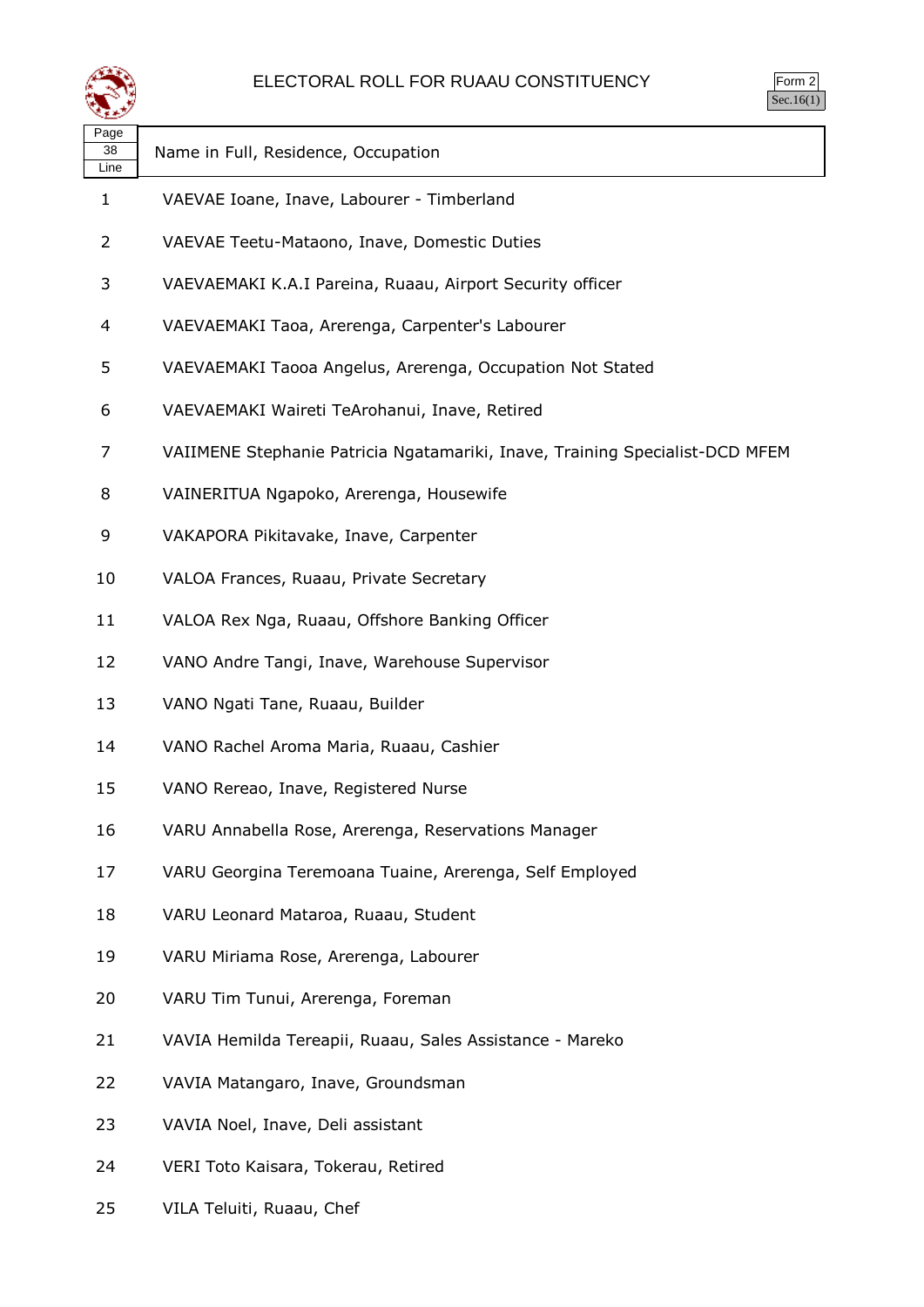

| $\mathsf{m}$ |  |
|--------------|--|
|              |  |

| ື້                 |                                                                |
|--------------------|----------------------------------------------------------------|
| Page<br>39<br>Line | Name in Full, Residence, Occupation                            |
| $\mathbf{1}$       | VIRIAERE Daran Sabastian, Ruaau, CITC Delivery                 |
| 2                  | WARREN Charlie, Inave, Not Stated                              |
| 3                  | WARREN Kain Bobby, Ruaau, Delivery Driver                      |
| 4                  | WARREN Moeana, Arerenga, Sales Representative                  |
| 5                  | WARREN Phillip Marcel, Arerenga, Naturotherapist/Reflexologist |
| 6                  | WARREN Teeiao Tepapiri Kauvai, Arerenga, Unemployed            |
| 7                  | WARREN Tereapii, Arerenga, Printer                             |
| 8                  | WARREN Teuiarii, Ruaau, Retired                                |
| 9                  | WEBB Davinia Florida, Ruaau, Admin Officer                     |
| 10                 | WEBB Elisa Kalina, Ruaau, Housekeeping                         |
| 11                 | WEBB Lynette Maeva, Ruaau, Nursing Staff                       |
| 12                 | WEBB Ngatokorua, Arerenga, Domestic Duties                     |
| 13                 | WEBB Paul Nigel, Ruaau, Co.Director                            |
| 14                 | WEBB Rosemary Julia, Ruaau, Accounts Clerk                     |
| 15                 | WEBB Thomas Charles, Inave, Retired                            |
| 16                 | WEBBER Apii, Black Rock, Edgewater Security Officer            |
| 17                 | WEBBER Clint Leo, Black Rock, Labourer                         |
| 18                 | WEENIK Brent Gerald, Ruaau, Lawyer                             |
| 19                 | WICHMAN Anita Louise, Inave, Sales Representative              |
| 20                 | WICHMAN Annie, Arerenga, Sales                                 |
| 21                 | WICHMAN Arama Joseph, Inave, Company Director                  |
| 22                 | WICHMAN Ashley Amelia Kirsten, Ruaau, Hospitality              |
| 23                 | WICHMAN Bernard Tearii, Ruaau, Painter                         |
| 24                 | WICHMAN David Michael, Ruaau, Carpenter                        |
| 25                 | WICHMAN Eric Tutehauari, Ruaau, Joiner                         |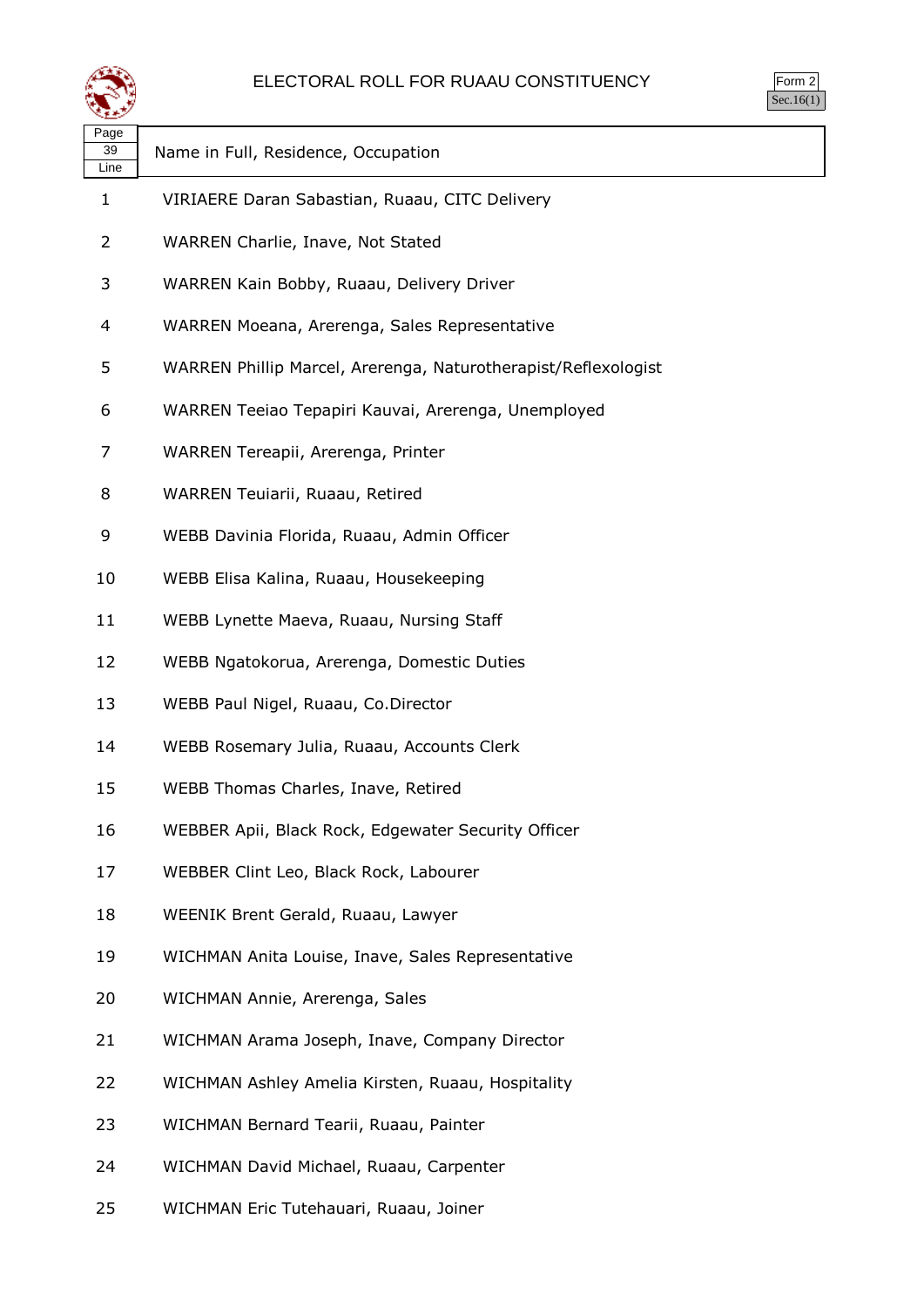

| $rac{1}{2}$<br>╯ |  |
|------------------|--|
| ∼ I              |  |

| Page<br>40     | Name in Full, Residence, Occupation                                |
|----------------|--------------------------------------------------------------------|
| Line           |                                                                    |
| 1              | WICHMAN George Rere, Ruaau, Driver                                 |
| $\overline{2}$ | WICHMAN Joseph, Inave, Retired                                     |
| 3              | WICHMAN Joseph James, Inave, Computer Technician                   |
| 4              | WICHMAN Kevin, Inave, Driver                                       |
| 5              | WICHMAN Kevin Ernest Makea Temaru, Ruaau, Security                 |
| 6              | WICHMAN Maria Retiera, Inave, Office Assistant                     |
| 7              | WICHMAN Rosina Ngatokorua, Ruaau, Caregiver                        |
| 8              | WICHMAN Simiona Jim, Inave, Radio Manager                          |
| 9              | WICHMAN Simiona Patrick, Ruaau, Student                            |
| 10             | WICHMAN Simione Angeline, Inave, Sport Activities Officer          |
| 11             | WICHMAN Te Ava, Inave, Student                                     |
| 12             | WICHMAN Teariki Mataki, Ruaau, Builder                             |
| 13             | WICHMAN Tereapii Helen, Tokerau, Machinist                         |
| 14             | WICHMAN Teremoana Teinaiti, Pokoinu-I-raro, Self Employed          |
| 15             | WICHMAN Teuira Taira, Tokerau, Domestic Duties                     |
| 16             | WICHMAN Teura, Inave, Housewife                                    |
| 17             | WICHMAN Tomoavao Tamanu, Tokerau, Energy Consultant                |
| 18             | WICHMAN Tuiarongo, Ruaau, Housewife                                |
| 19             | WICHMAN Vaine Iriano, Inave, Director Building Supplies            |
| 20             | WIGMORE Lorna, Ruaau, Domestic Duties                              |
| 21             | WILDIN Karenina Matangaro, Ruaau, Shop Assistant                   |
| 22             | WILLIAM Ngatupuna, Inave, Shop Keeper-S.B                          |
| 23             | WILLIAM Rangimarie Te-Upoko-O-Nga-Ariki, Tokerau, Security Officer |
| 24             | WILLIAM Tania Leeneas, Tokerau, Ministry of Education Teacher      |

WILLIAMS Esther Charlotte, Ruaau, Marketing Service Manager